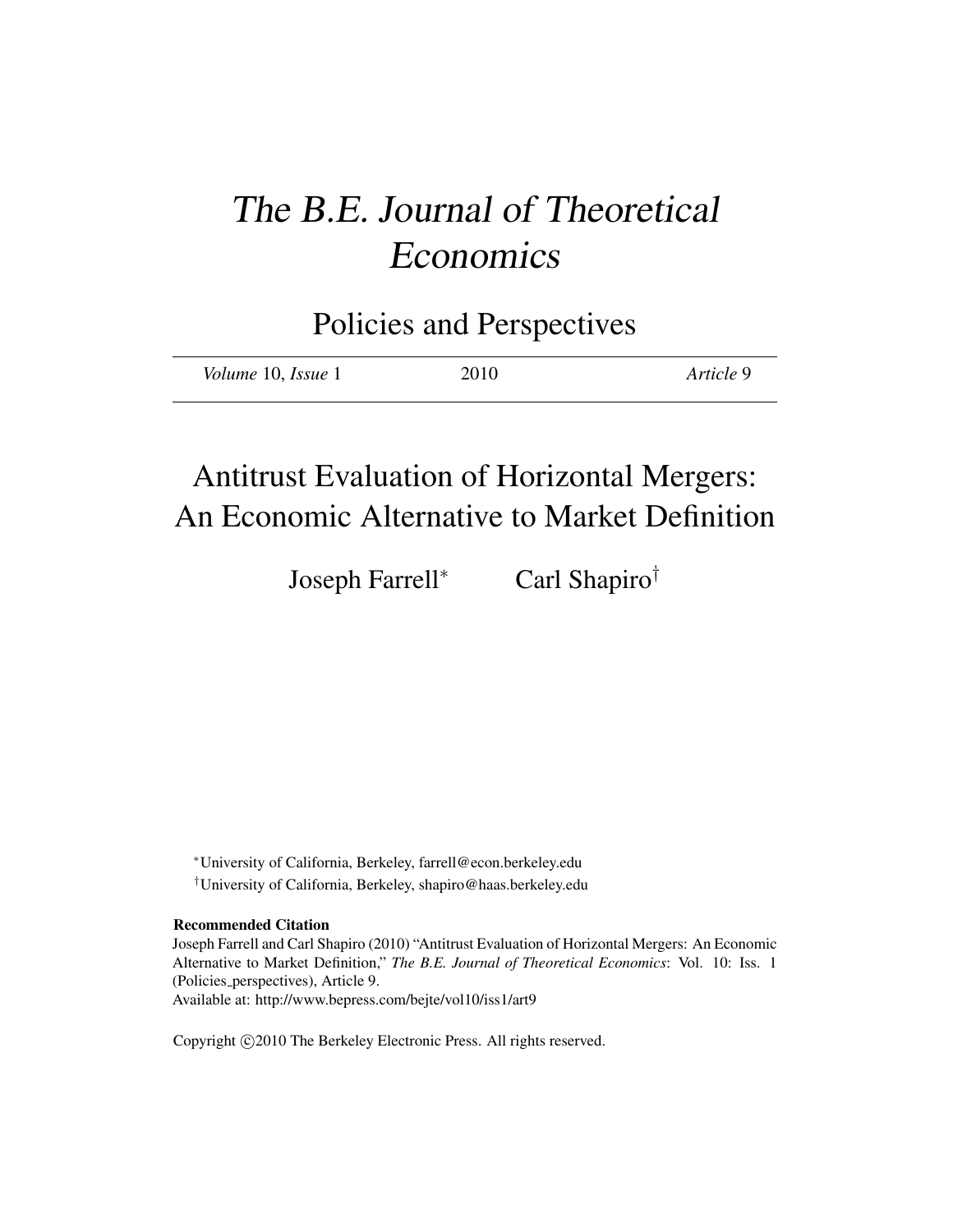# Antitrust Evaluation of Horizontal Mergers: An Economic Alternative to Market Definition<sup>∗</sup>

Joseph Farrell and Carl Shapiro

#### Abstract

We describe a simple initial indicator of whether a proposed merger between rivals in a differentiated product industry is likely to raise prices through unilateral effects. Our diagnostic calibrates upward pricing pressure (UPP) resulting from the merger, based on the price/cost margins of the merging firms' products and the extent of direct substitution between them. As a screen for likely unilateral effects, this approach is practical, more transparent, and better grounded in economics than are concentration-based methods.

KEYWORDS: mergers, antitrust, oligopoly, unilateral effects

<sup>∗</sup>We thank Jonathan Baker, Aaron Edlin, Ken Heyer, Serge Moresi, Steve Salop, Gregory Werden, Robert Willig, participants in the September 2008 conference at the Searle Center on Law, Economics and Regulation at Northwestern University and the FTC First Annual Microeconomics Conference, and two referees for valuable comments. We also thank Alison Oldale and Amelia Fletcher, noting that their respective U.K. agencies are not responsible for any of the views expressed here. We especially thank Glen Weyl for extensive comments that led to significant improvements to the paper. Farrell is Professor of Economics at the University of California, Berkeley, currently on leave as the Director of the Bureau of Economics at the Federal Trade Commission. Shapiro is the Transamerica Professor of Business Strategy and Professor of Economics at the University of California, Berkeley, currently on leave as the Deputy Assistant Attorney General for Economics at the Antitrust Division of the U.S. Department of Justice. The original version of this paper pre-dates their taking these government posts, and the paper is not purported to reflect the views of the Federal Trade Commission or the Antitrust Division. In particular, while those Agencies announced in September 2009 that they would examine whether and how to update the 1992 Horizontal Merger Guidelines, this paper does not purport to represent Agency views on that topic.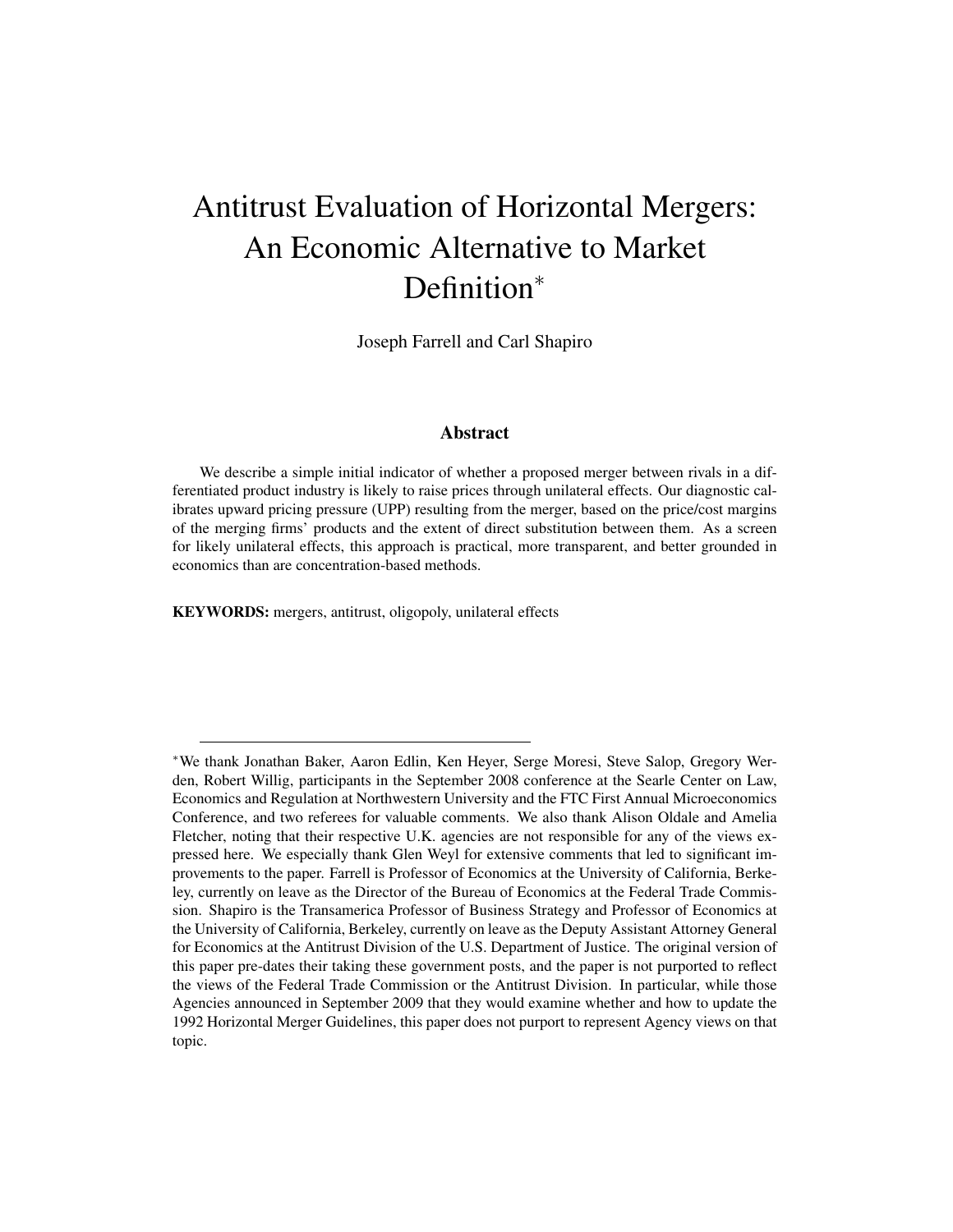In recent years, the Antitrust Division of the Department of Justice (DOJ) and the Federal Trade Commission (FTC) have reviewed over a thousand mergers and acquisitions, valued at over \$1 trillion, annually.<sup>1</sup> And in the past ten years, the DOJ initiated 1697 investigations of mergers under §7 of the Clayton Act, compared with only 75 investigations of monopolization under §2 of the Sherman Act.<sup>2</sup> Merger review looms very large in antitrust analysis.

Since it is highly disruptive to "unscramble the eggs" by separating two firms after they have joined, merger review is usually prospective. Under the 1976 Hart-Scott-Rodino Act, merging parties must generally notify the DOJ and the FTC of a substantial proposed merger,<sup>3</sup> and must supply information demanded by the agency that takes responsibility for reviewing it within a statutorily prescribed time, culminating with thirty days following substantial compliance with the agency's "second request" for information from the merging parties.<sup>4</sup> To block a merger, the agency must convince a court that the merger's effect "may be substantially to lessen competition, or to tend to create a monopoly."<sup>5</sup> Merger review thus involves predicting the economic effects of a structural change in an oligopoly.

The need for an informative yet simple and speedy indicator of the likely effects of a proposed merger has long been recognized. The established approach uses market concentration: proposed mergers that substantially increase concentration in a "relevant antitrust market" are presumed to be anti-competitive. However, as discussed below, that approach can be clumsy and inaccurate in industries with differentiated products where the theory of harm is related to unilateral (rather than coordinated) effects. The approach developed here is

<sup>&</sup>lt;sup>1</sup>"Hart-Scott-Rodino Annual Report, Fiscal Year 2008,"

http://www.ftc.gov/os/2009/07/hsrreport.pdf. In Fiscal 2008, there were 172 HSR transactions each valued at more than \$1 billion (Ibid., Exhibit A, Table I).

<sup>&</sup>lt;sup>2</sup>"Antitrust Division Workload Statistics FY 1998-2007,"

http://www.usdoj.gov/atr/public/workstats.htm. 3

The "size of transaction" threshold was set at \$50 million in 2000 and indexed to GNP; it is \$63.4 million in 2010.

<sup>&</sup>lt;sup>4</sup> Modified procedures apply to hostile takeovers. In addition to information from the merging parties, the antitrust agencies can subpoena information from others, using a "civil investigative demand."

 $<sup>5</sup>$  This language is from Section 7 of the 1914 Clayton Act, as amended in 1950. The procedure is</sup> somewhat different for the FTC versus for the DOJ. Much bargaining takes place in the shadow of the statute, and many more mergers are abandoned "voluntarily" by the parties, or modified under a negotiated settlement, than are actually adjudicated by courts. In Fiscal 2008, 1726 transactions were reported to the agencies, who issued a second request demanding additional information in 41 cases and challenged 37, leading to 28 settlements, two administrative complaints, one of which was litigated in federal court, and seven restructured or abandoned transactions. See "Hart-Scott-Rodino Annual Report, Fiscal Year 2008," cited above.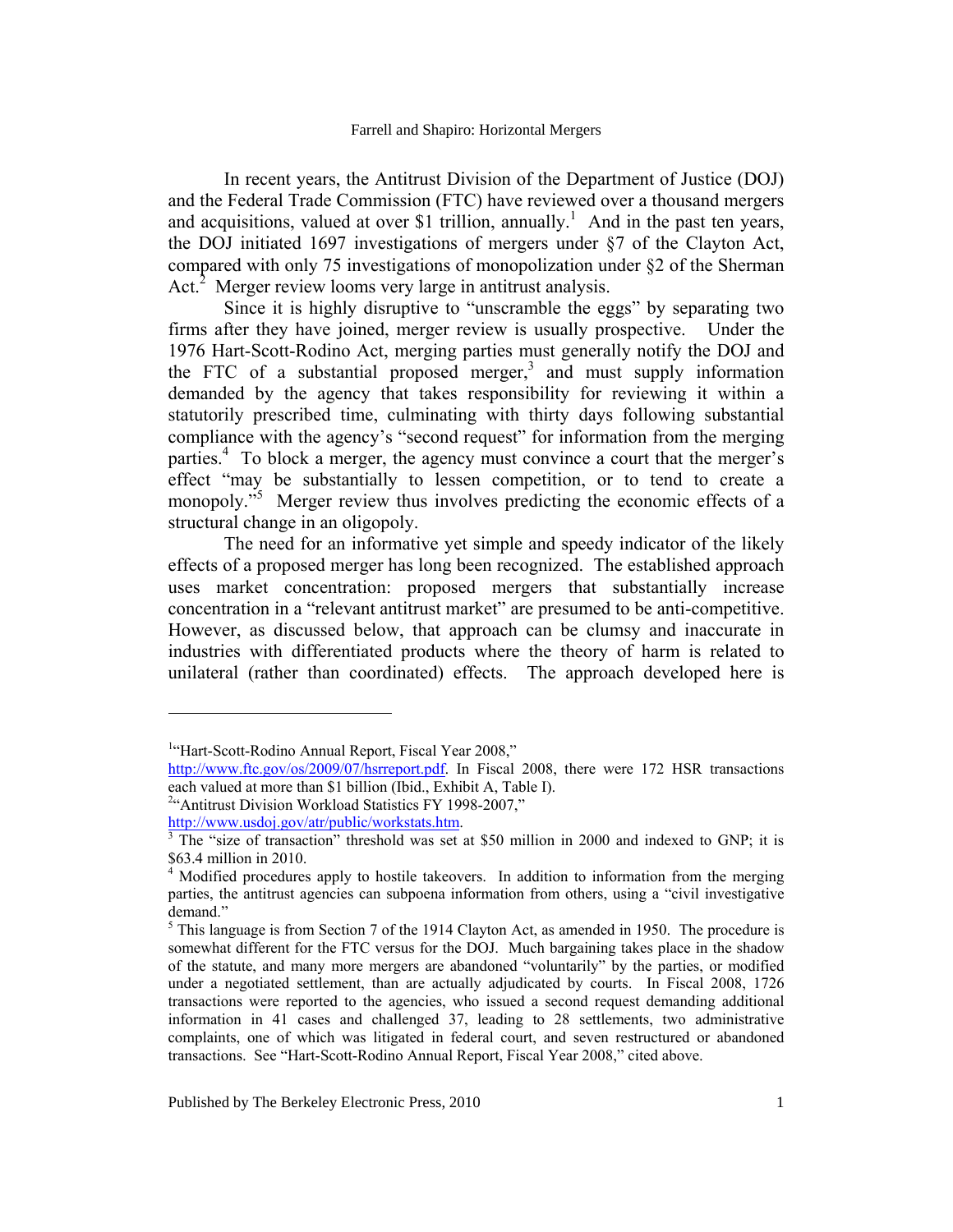designed to apply to those cases. Following existing practice in such mergers, we focus primarily on assessing the change in pricing incentives due to the proposed merger.<sup>6</sup>

Drawing heavily on ideas developed by Werden (1996) and by O'Brien and Salop (2000), this paper describes a simple approach to gauging concerns about unilateral price effects in markets for differentiated products. This approach, based directly on the underlying economics of pricing, asks whether the merger will generate net upward pricing pressure (UPP). This involves comparing two opposing forces: the loss of direct competition between the merging parties, which creates upward pricing pressure, and marginal-cost savings from the merger, which create (offsetting) downward pricing pressure. We show how these two forces can be compared *without* predicting the full equilibrium adjustment of the industry to the merger. In the pure form of our test, a merger is flagged for further scrutiny if the net effect of the two forces creates upward pricing pressure. We also sketch some modified forms of our test, in part to facilitate comparison with existing practice, including merger simulation.

Where firms compete to sell differentiated products, we argue that our approach is often simpler, as well as much more directly based in economics, than the market concentration approach. While our approach offers an alternative to that method, they have much in common:

- Each approach involves a simple test designed to calibrate concerns, recognizing the difficulty of fully analyzing and proving effects;
- Each approach reflects a core economic idea about the change in pricing incentives resulting from a merger. Broadly, the market concentration approach (as it applies to concerns about unilateral effects) is inspired by the fact that higher share lowers a firm's marginal revenue in Cournot oligopoly with homogeneous products, while our approach derives from Bertrand oligopoly with differentiated products;
- The test can be calibrated  $-$  in the case of concentration measures, by choosing thresholds at which concentration evokes concern; in our case, by choosing how much credit to give for efficiencies before they are studied closely;

<sup>&</sup>lt;sup>6</sup> We address innovation competition in Section 8. On aspects of merger policy beyond the immediately proposed merger see e.g. Lyons (2002) and Nocke and Whinston (2008). Since firms, like other human organizations, probably do not reliably optimize, policy could consider a less intense focus on incentives and more focus on biodiversity-like concepts of resilience; but here we stick to the standard approach.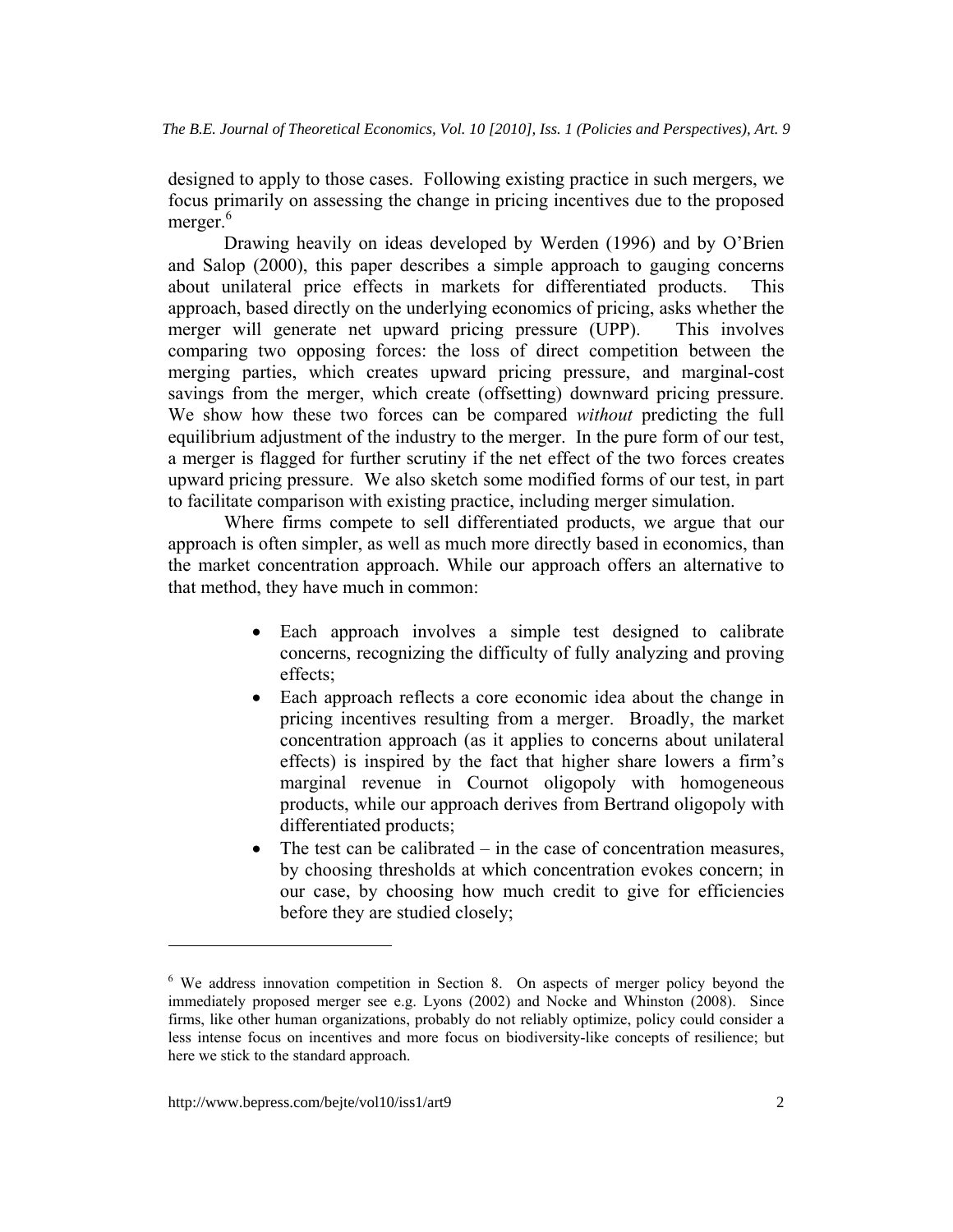- Neither approach purports to quantify the likely equilibrium effects (e.g., price change) of the merger; and
- Neither approach attempts to capture the full complexity of competitive effects. As under existing practice, we envision a subsequent "back-end" analysis that looks much more fully at effects, and may try to quantify them.

#### **1.Problems with the Approach Based on Concentration**

Merger control policy has long relied on a presumption that a merger which substantially increases market concentration is likely to be anti-competitive. In the landmark 1963 *Philadelphia National Bank* case, the Supreme Court held:<sup>7</sup>

This intense congressional concern with the trend toward concentration warrants dispensing, in certain cases, with elaborate proof of market structure, market behavior, or probable anticompetitive effects. Specifically, we think that a merger which produces a firm controlling an undue percentage share of the relevant market, and results in a significant increase in the concentration of firms in that market, is so inherently likely to lessen competition substantially that it must be enjoined in the absence of evidence clearly showing that the merger is not likely to have such anticompetitive effects.

This "structural presumption" drew on the then-dominant structureconduct-performance paradigm in industrial organization, linking concentration to poor market performance. In recent decades, however, industrial organization scholars and the courts have been more apt to stress that high concentration can be compatible with vigorous competition and efficient market performance. Thus, while *Philadelphia National Bank* has never been overruled, the strength of its structural presumption has weakened over the past 30 years: see Baker and Shapiro (2008).

Broadly, the agencies consider two basic theories of competitive effects.<sup>8</sup> "Coordinated effects" arise if the merger would make (perhaps tacit) collusion between the merged firm and its rivals more likely, or make their behavior more accommodating. "Unilateral effects" arise if the merger would give the merged entity a unilateral incentive to raise prices (or otherwise harm consumers).<sup>9</sup> The

<sup>7</sup> United States v. Philadelphia National Bank, 374 U.S. 321, 363 (1963).

<sup>8</sup> See the 1992 *Horizontal Merger Guidelines*, available at

http://www.usdoj.gov/atr/public/premerger.htm. These effects may both be present and the boundaries between them can be unclear.

<sup>&</sup>lt;sup>9</sup> In practice the concept of "unilateral effects" is often interpreted as "effects within a static oligopoly model." See for instance Baker and Reitman (2009). A more general definition, which we adopt here, is "effects of a change in the merging firms' incentives, holding fixed other firms'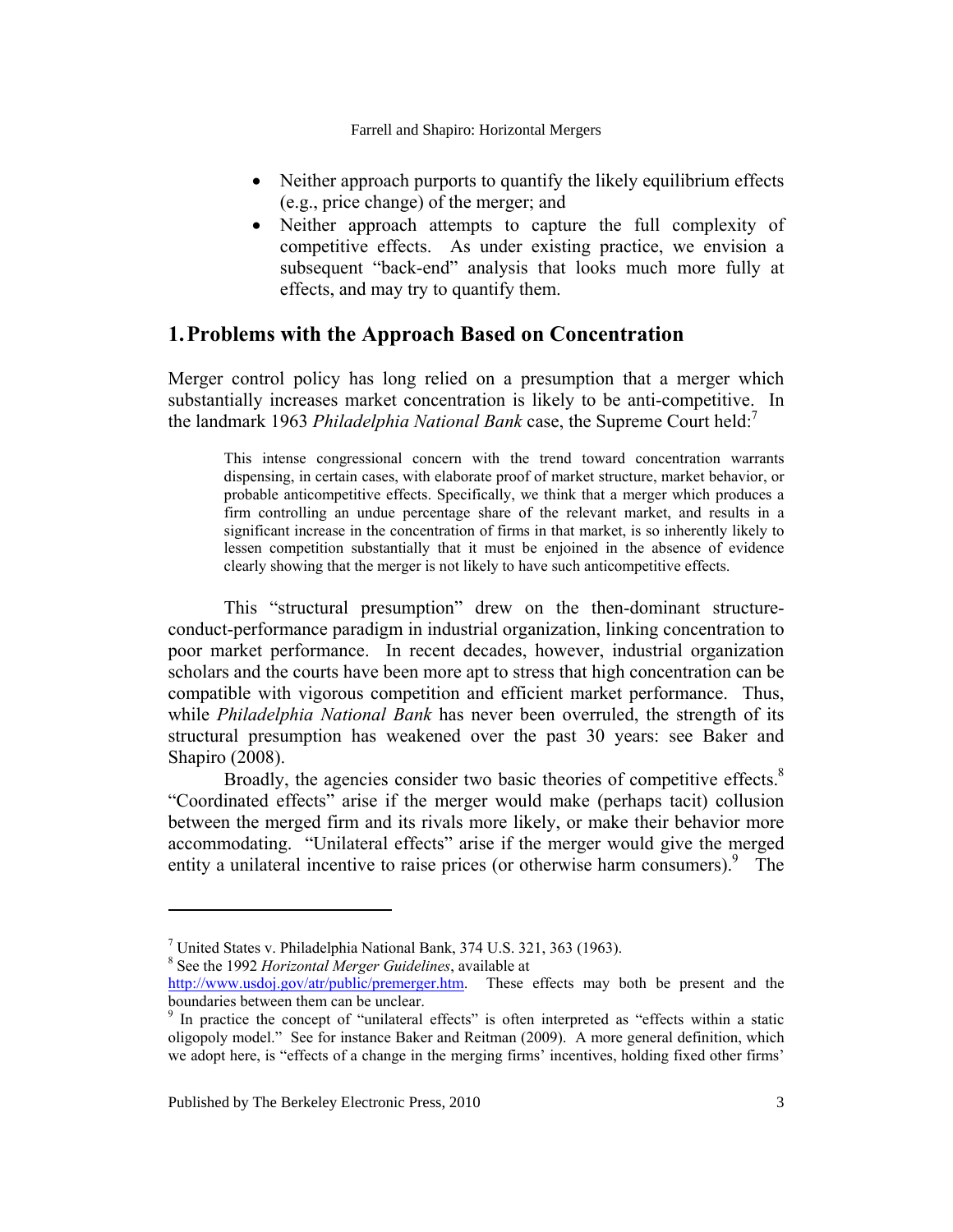DOJ and the FTC have perhaps the world's largest concentrations of Ph.D. industrial organization economists,<sup>10</sup> and they do not mechanically rely on concentration and market shares, but seek flexibly to understand the economics of the industry. Economic analysis of unilateral effects, in particular, has advanced greatly in recent decades, but the Guidelines begin by describing an approach to defining relevant markets, and stress market concentration as a primary signal of competitive effects.

This approach does not always work well in the large class of mergers in which the merging firms sell differentiated products and the agencies must weigh concerns about unilateral effects. Product differentiation can make defining the relevant market problematic, notably because products must be ruled "in" or "out", creating a risk that the outcome of a merger investigation or case may turn on an inevitably artificial line-drawing exercise.<sup> $11$ </sup>

The Guidelines offer a specific algorithm for market definition. Under this "hypothetical monopolist" test, a "relevant product market" is (roughly) a collection of substitute products that could profitably be monopolized. While this approach addresses the market definition problem in principle, it echoes the difficulty of merger investigation itself by requiring the analyst to predict price changes by a counterfactual firm. In some cases it can thus fail to provide the desired simple, practical, rapid, and reasonably accurate diagnostic.

The hypothetical monopolist test faces another challenge, too. When gross margins are substantial, it often leads to relatively narrow markets that exclude some products that undoubtedly compete to some degree with those of the merging parties.<sup>12</sup> Some courts have been inclined to define markets more broadly, including all "reasonable substitutes" to the merging firms' products.<sup>13</sup>

reaction functions." See Werden and Froeb (2007) for an extended discussion of unilateral effects in mergers.

 $10$  The FTC's Bureau of Economics currently has 75 Ph.D. economists (roughly 50 of whom focus on antitrust matters), while the DOJ's Economic Analysis Group currently has about 60 Ph.D. economists.

<sup>&</sup>lt;sup>11</sup> Jonathan Baker (2007) argues that: "Throughout the history of U.S. antitrust litigation, the outcome of more cases has surely turned on market definition than on any other substantive issue." While much has been written in antitrust economics on how best to define markets, the fact is that in many differentiated-product industries, there is no clearly right way to draw boundaries that are inevitably somewhat arbitrary.<br><sup>12</sup> See Shapiro (1996), Katz and Shapiro (2003), and O'Brien and Wickelgren (2003), or more

recently Farrell and Shapiro (2008).

<sup>13</sup> As the District Court in *Whole Foods* stated (p. 13), quoting *Microsoft*: "A market 'must include all products reasonably interchangeable by consumers for the same purposes.'" By contrast, a *Guidelines*-defined market includes only enough substitutes so that a hypothetical monopolist would impose a small but significant increase in price.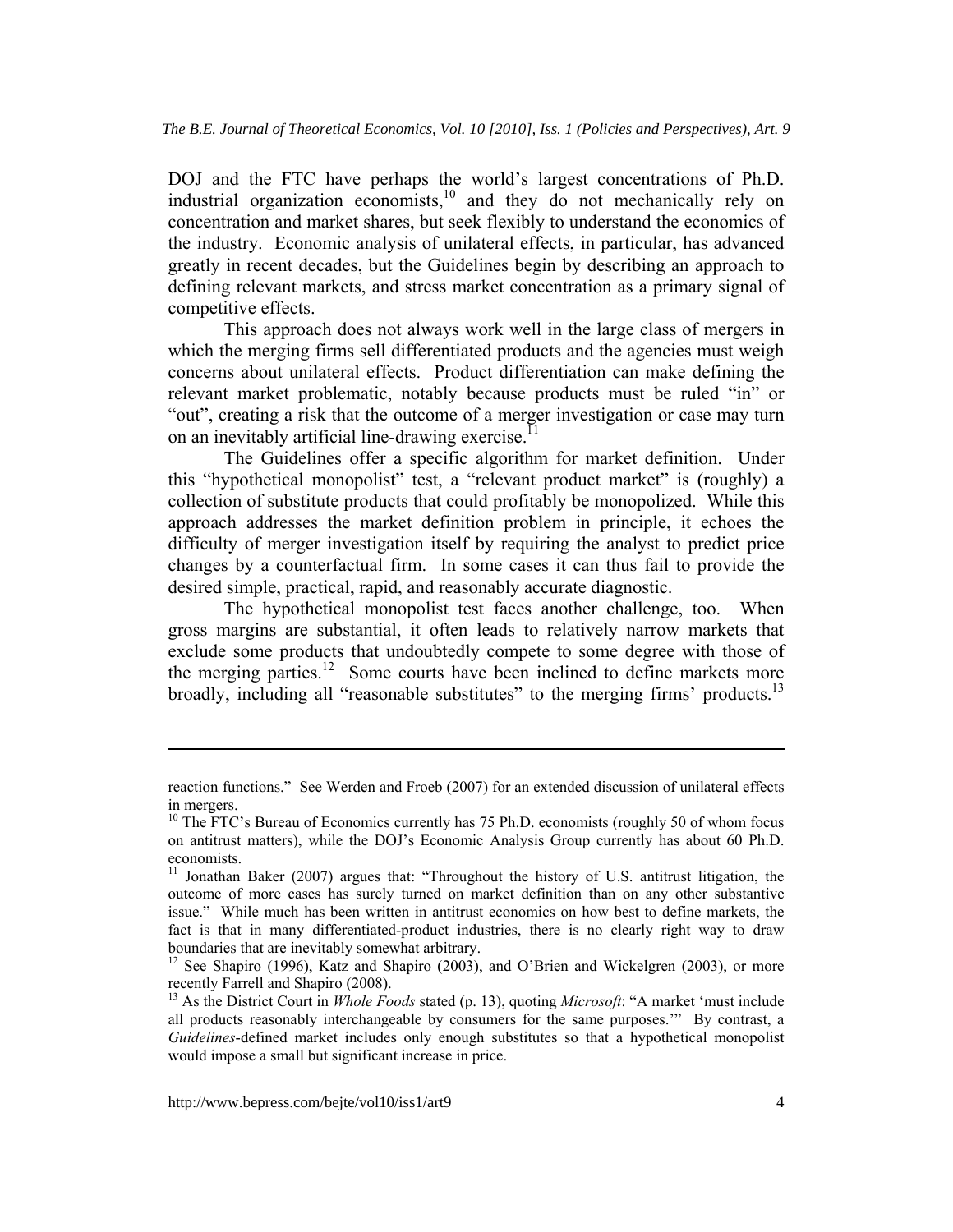Thus the agencies have not always prevailed in court when they advance relevant markets based on the Guidelines algorithm.

The merger proposed in 2007 between Whole Foods and Wild Oats, two chains of grocery stores specializing in natural and organic food, illustrates the problem. Seeking to block the merger, the FTC argued that Whole Foods and Wild Oats competed in a market for "premium natural/organic supermarkets" (PNOS). In the PNOS market, the merger greatly increased concentration in some locales. The FTC asserted the structural presumption in the PNOS market. But Whole Foods' customers can also buy groceries—even many organic foods at traditional supermarkets. Whole Foods and Wild Oats emphasized in court that many of their patrons "cross shop" at traditional supermarkets. Thus the District Court ruled that "…the FTC has not met its burden to prove that 'premium natural and organic supermarkets' is the relevant product market in this case for antitrust purposes."<sup>14</sup> The Court stated (at 5):

[If] the relevant product market is, as the FTC alleges, a product market of "premium natural and organic supermarkets" consisting only of the two defendants and two other non-national firms, there can be little doubt that the acquisition of the second largest firm in the market by the largest firm in the market will tend to harm competition in that market. If, on the other hand, the defendants are merely differentiated firms operating within the larger relevant product market of "supermarkets," the proposed merger will not tend to harm competition.

Whether or not the merger was anticompetitive, the market definition inquiry addressed that question at best indirectly. Only clumsily could it ask how strongly Whole Foods and Wild Oats were differentiated from traditional supermarkets. To this key question, it was open to only two answers: either they are so strongly differentiated that they are (almost) their own separate market, making it a merger (almost) to monopoly, or they are so weakly differentiated that one should treat them as two rather small players among all supermarkets.<sup>15</sup>

<sup>&</sup>lt;sup>14</sup> Federal Trade Commission v. Whole Foods Mkt., Inc., 502 F. Supp. 2d 1 (D.D.C. 2007), p. 36. The FTC appealed and won a remand; 533 F.3d 869 (C.A.D.C., 2008). This case was resolved in March 2009 with a consent order requiring Whole Foods to sell 32 premium natural and organic supermarkets and related assets. See http://www.ftc.gov/os/adjpro/d9324/index.shtm.<br><sup>15</sup> In other cases, antitrust agencies have been unable to block a merger due to their inability to

establish the precise boundaries of the relevant market. For example, the DOJ sued to stop Oracle from acquiring PeopleSoft. The DOJ showed that Oracle and PeopleSoft were important, direct competitors in high-function human relations management (HRM) and financial management systems (FMS) software, for which their proposed merger would have reduced the number of major competitors from three (SAP being the third) to two. But the court observed some competition from other suppliers and ruled that the DOJ had failed to establish its proposed relevant product market and thus could not invoke the structural presumption. Although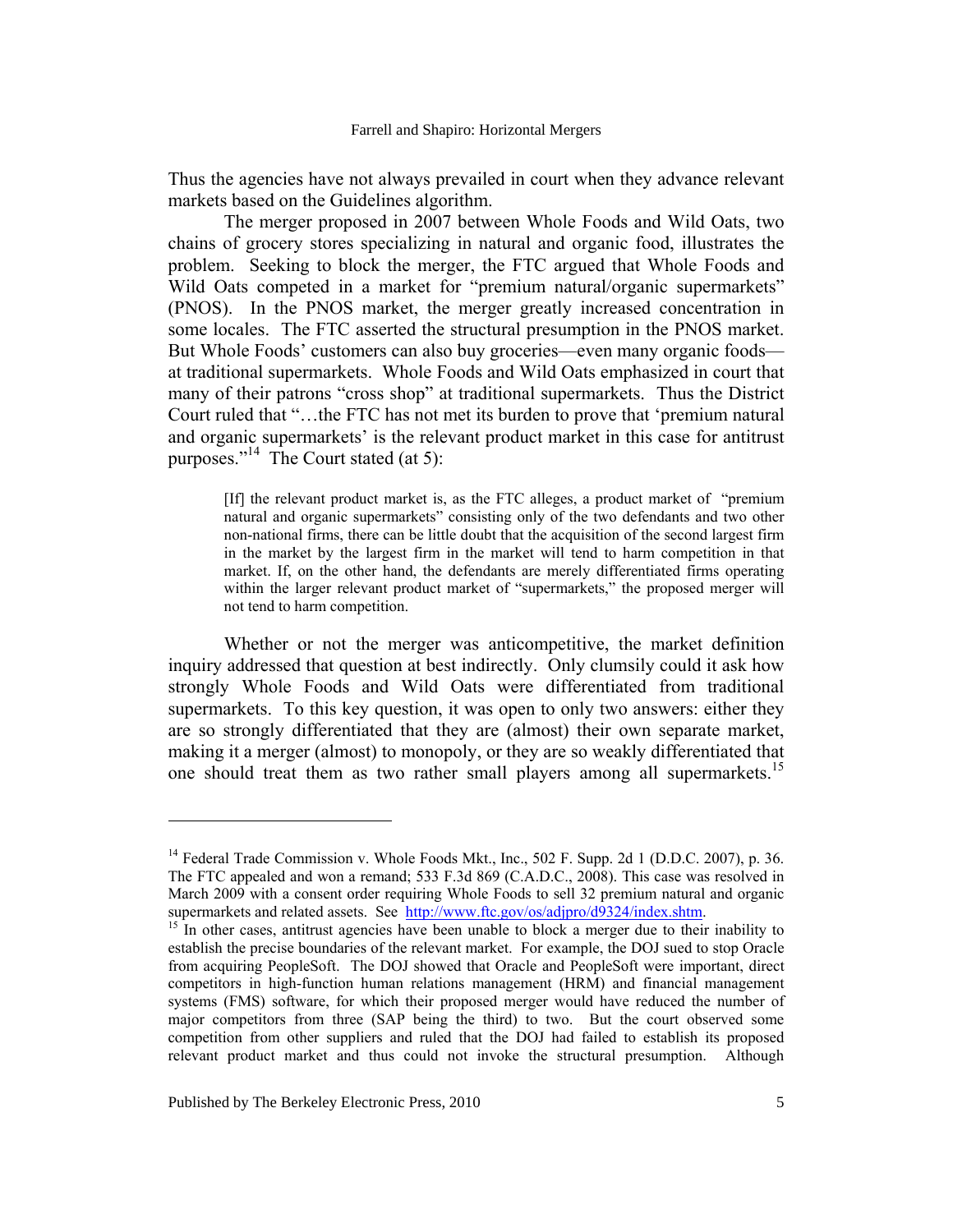Neither answer seems a good way of expressing substantial-but-notoverwhelming product differentiation. Neither fits well with the economic way of thinking. In this paper we explore an approach that draws much more directly on very basic and general economic principles.

## **2.Pricing Pressure Effects of a Merger**

Merger investigation usually begins by considering the merger's effects on pricing incentives, holding fixed the set of products.<sup>16</sup> When rivals merge, there are two direct effects on pricing incentives. First, the merging firms no longer compete with each other to attract customers: this generically encourages higher prices.<sup>17</sup> Second, the firms' assets can now be managed jointly to achieve efficiencies: this can lower marginal costs, encouraging lower prices.

We quantify the loss of direct competition in terms that can be directly compared against estimates of marginal-cost efficiencies. We then specialize the extremely robust and general underlying economic idea to the standard Bertrand setting.

## *A. Quantifying Cannibalization*

Consider a merger between rival Firms A and B, whose profits are denoted by  $\pi_A$ and  $\pi_{B}$ . Before the merger, each firm set prices and perhaps made other decisions (advertising, R&D spending, etc.) to sell its products. Following a standard idea in unilateral-effect analysis, think of the merged firm as operating the former Firms A and B as Divisions A and B. Suppose, for now, that the merger involves no efficiencies.

Consider a sales-boosting variable *z* (below, this will often be price, measured inversely) chosen by Firm A before the merger. The merger changes incentives because the merged firm newly takes into account the impact of *z* on

sophisticated customers testified that they would be harmed by the loss of competition, the merger was permitted to go forward.

<sup>&</sup>lt;sup>16</sup> The focus on prices is partly a matter of convenience, partly reflects a view that incentives to raise prices would be echoed in incentives to compete less hard in other ways, and partly reflects the fact that U.S. antitrust law generally evaluates mergers based on their impact on consumers. 17 Some horizontal mergers cause *no* loss of competition. For example, in a Cournot industry in

which firms produce at low marginal cost up to capacity, a merger that does not concentrate capacity too much will not change short-run incentives for production up to capacity. But in a differentiated-product framework, any horizontal merger typically encourages at least some price increase if there are no efficiencies.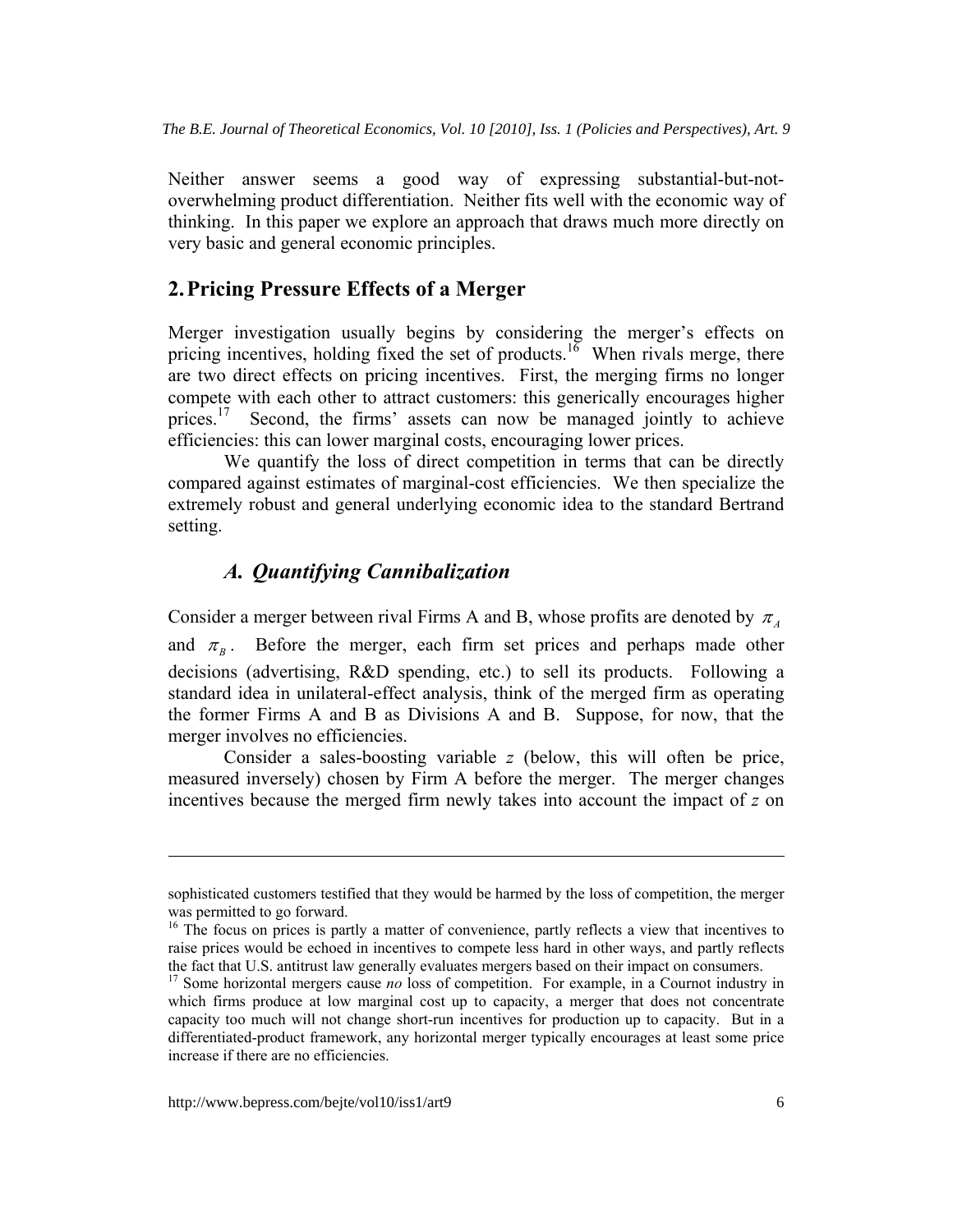$\pi_B$ : since A and B are rivals, an increase in *z* will lower  $\pi_B$ , because some of the sales won by A when it increases *z* are cannibalized from B.

Using the implicit function theorem, the change in the profit-maximizing level of *z* resulting from the merger can broadly be gauged by  $\pi_B'(z) / [-\pi_A''(z)]$ .<sup>18</sup> The numerator captures the cannibalization of B's profits by changes in z. But, as we discuss in Section 3, when *z* corresponds to the firm's price, the denominator,  $\pi_A''(z)$ , depends on the curvature—not just the elasticity—of the firm's residual demand curve. This is a difficult quantity to estimate and does not seem the stuff of simple diagnostics that can be used for screening purposes.

Instead, we normalize the numerator  $\pi'(z)$  differently, and in a way that has a natural economic intuition. We treat cannibalization as an opportunity cost of selling more of a product. Suppose that when Firm A increases *z* it stimulates the sales of A's Product 1 according to  $X_1(z)$ . After a merger Division A internalizes the effect of *z* on  $\pi$ <sup>*B*</sup>, and this affects A's incentives in choosing *z* just as would a per-unit tax of  $-\pi$ <sub>*n*</sub> '(*z*) /  $X$ <sub>1</sub>'(*z*) on Product 1.<sup>19</sup> We argue below that these first-derivative terms are likely to be much easier to estimate than terms based on second derivatives. The fundamental idea of our approach is that when this tax is substantial, one can expect a reduction in *z* and hence in the output of Product 1.

This core idea is very general; we now make it more concrete by specializing to the simple case of single-product static Bertrand competitors with differentiated products.<sup>20</sup> Firm A sells Product 1 at price  $P_1$ , and Firm B sells Product 2 at price  $P_2$ ; their marginal costs are  $C_1$  and  $C_2$ . The pre-merger values of these variables are denoted by  $\overline{P}_1$ ,  $\overline{P}_2$ ,  $\overline{C}_1$ , and  $\overline{C}_2$ . After the merger, corporate headquarters wants Divisions A and B to maximize joint profits, which premerger equilibrium prices fail to do. Headquarters can control this cannibalization in a decentralized manner through an internal tax on each Division's output: this tax is equal to the incremental profitability of the business

<sup>&</sup>lt;sup>18</sup> More precisely, if one thinks of Firm A purchasing a share  $\theta$  of Firm B, and holds fixed Firm B's strategy, then  $dz / d\theta \approx -\pi_B' (z) / \pi_A''(z)$ .

<sup>&</sup>lt;sup>19</sup> In general, Firm A may choose several strategic variables, including various prices, each of which affects the sales of Product 1 and Firm B's profits. The ratio can differ for the different variables; we focus on the own-price effect.<br><sup>20</sup> As will become clear, the assumptions we actually use below are considerably weaker.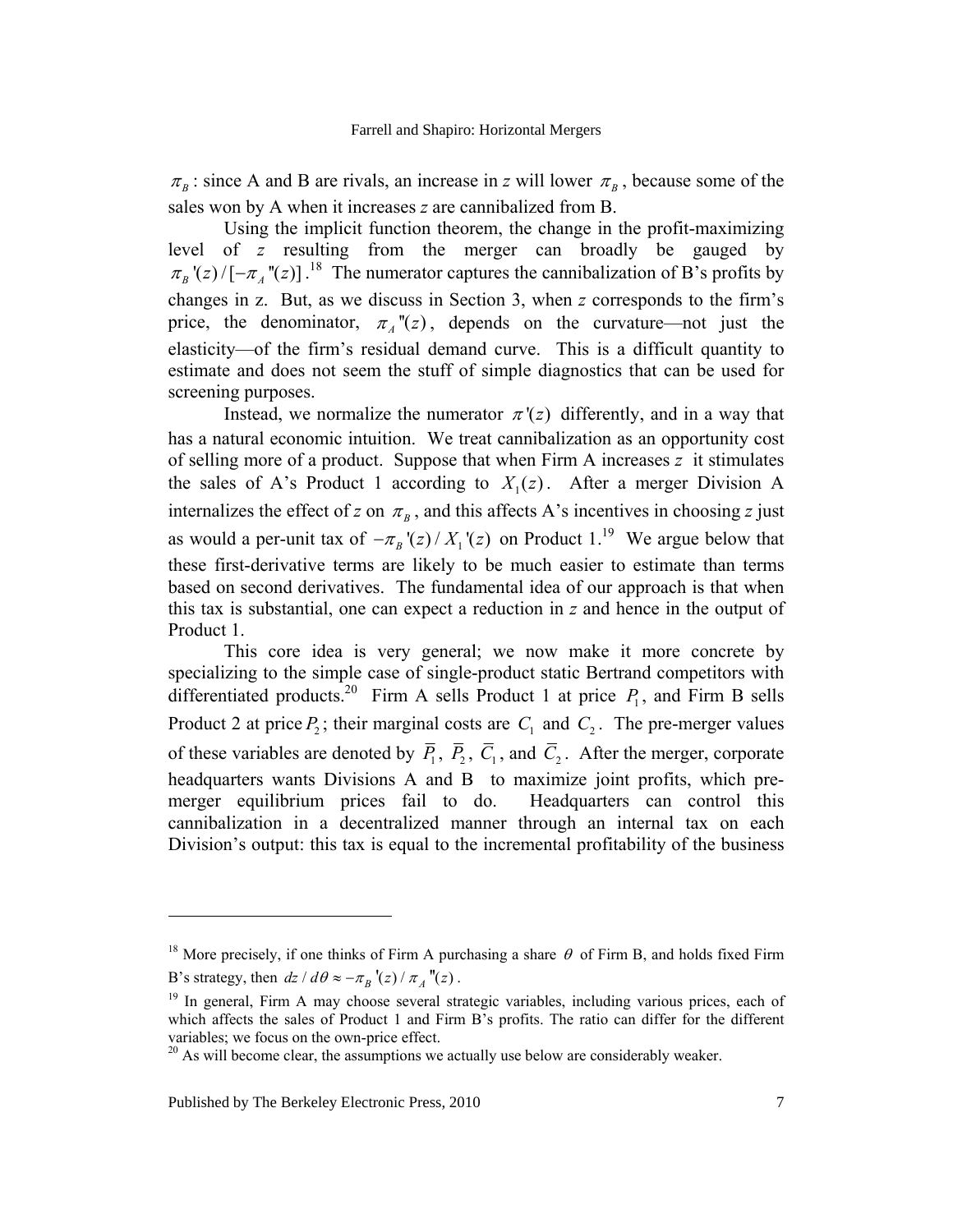cannibalized. Then each Division can continue to maximize its own profits, but now net of these internal taxes. $2<sup>1</sup>$ 

We begin by calculating the *first-round* value of the tax—that is, the interdivision externality evaluated at pre-merger prices, outputs, and costs. (Proposition 2 will later characterize equilibrium values of the taxes, but we will argue that the first-round value is more helpful.)

This first-round tax on Product 1 is  $\overline{T_1}$ 1  $\overline{T}_1 = \frac{d\pi_B}{dt}$ *dX*  $\equiv \left| \frac{d\pi_B}{dx} \right|$ . Because Firm B has set

its price  $P_2$  to maximize its profits, the envelope theorem allows us to calculate the impact of a change in  $P_1$  on B's profits as if  $P_2$  did not change.<sup>22</sup> We can thus  $\overline{T}_1 \equiv \frac{d\,\pi_{B}}{d\Omega} \frac{dX}{d\Omega}$ 

re-write the first-round tax as  $\overline{T}_1 \equiv \frac{a n_B}{v} \frac{a n_2}{v}$ 2 |  $u \Delta_1$  $dX$ <sub>2</sub>  $dX$  $=\frac{d\pi_B}{dx} \left| \frac{dX_2}{dx} \right|$ , where:

2  $d\pi$ <sub>*B*</sub> *dX*  $\frac{\pi_B}{\sigma}$  is the change in B's profits if sales of Product 2 increase by one unit,

holding fixed its price: that is, its absolute gross margin,  $\overline{P_2} - \overline{C_2}$ .

2 1  $\frac{dX_2}{dX_1}$  measures the impact on sales of Product 2 when  $P_1$  falls by enough

to sell one more unit of Product 1: this is the diversion ratio from Product 1 to Product 2, at pre-merger prices, which we denote by  $D_{12}$ .

Therefore, the first-round tax on Product 1 is equal to

$$
\overline{T}_1 = D_{12}(\overline{P}_2 - \overline{C}_2).
$$
 (1)

Similarly, the first-round tax on Product 2 is  $\overline{T}_2 = D_{21}(\overline{P}_1 - \overline{C}_1)$ . Since Products 1 and 2 are substitutes,  $\overline{T_1}$  and  $\overline{T_2}$  are both positive.

Starting with these first-round taxes, the effect of the merger can be viewed as the result of the following iterative procedure: (a) impose internal taxes  $\overline{T}_1$  and  $\overline{T}_2$  on Divisions A and B; (b) allow the oligopoly to re-equilibrate;<sup>23</sup> (c) re-

 $2<sup>1</sup>$  This is of course a very familiar idea in mechanism design and welfare economics. See for instance Groves and Loeb (1979). This assumes that the reaction functions of firms other than Firms A and B do not shift as a result of the merger. As noted above, this is the general definition of "unilateral effects" that we adopt here.

 $22$  This expression for the impact on B's profits is where the Bertrand assumption comes in, in a very weak form. For instance, if for any other reason the price of Product 2 would not change in response to a change in *z*, the same expressions would hold.<br><sup>23</sup> Since prices are strategic complements, re-equilibration raises prices at each stage. So, with

constant marginal costs and constant diversion ratios in the relevant range, the tax rates must rise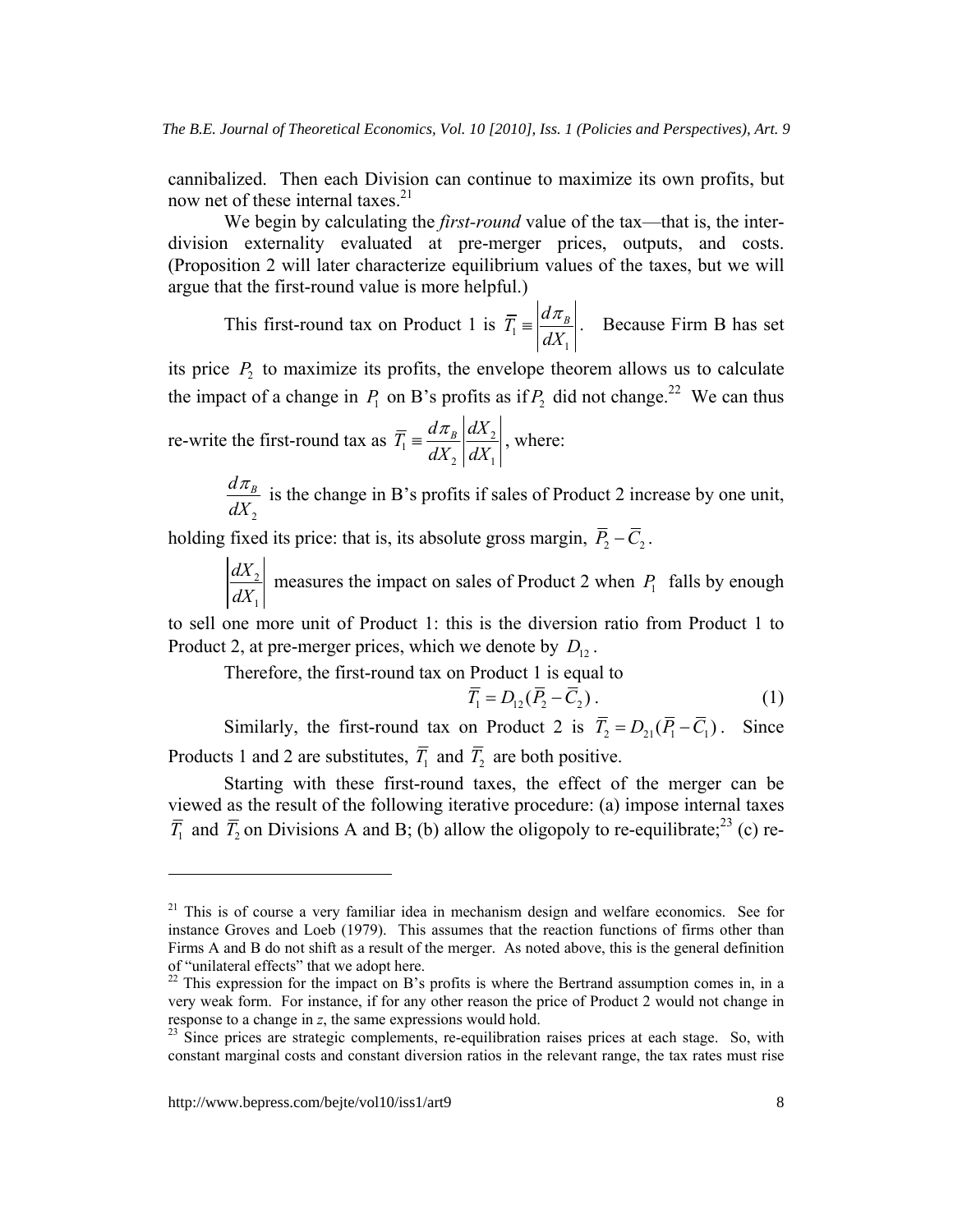calculate the internal taxes at these new prices and outputs; and then repeating steps (a) through (c) until convergence.

The motive force behind the unilateral price effects of the merger can thus be thought of as an initial increase of  $\overline{T}_1$  and  $\overline{T}_2$  in the marginal costs of Product 1 and 2. The equilibrium unilateral price effects are those that result from working through a shift in Product 1's marginal cost (a non-uniform shift that, at premerger output, is an increase of  $\overline{T_1}$ ), along with an analogous cost increase for Product 2. Other firms' cost functions do not shift, and nor do their reaction functions in "unilateral effects." It is reasonable to expect that an increase in some firms' marginal costs, with no shift in other firms', at least weakly raises equilibrium prices.<sup>24</sup> We express this very general idea by saying that the loss of competition between Firms A and B causes gross upward pricing pressure.

We thus view  $\overline{T}_1$  as a measure of the initial impetus for Product 1's price to rise as a result of this loss of competition. But it would be a radical (and highly questionable) policy to forbid all mergers involving some Product 1 with  $\overline{T}_1 > 0$ , and it would be wasteful overkill to flag all such mergers as problematic. Rather, one would look for  $\overline{T}_1$  to be in some sense "substantial;" indeed the Clayton Act refers to a "substantial" harm to competition. In Subsections B and C, we present a clean and simple interpretation of what is "substantial" that fits well with widespread assertions that (a) merger enforcement's goal is to protect consumers against price increases due to loss of competition, and that (b) there is no "tolerance" for small anticompetitive price increases. We then discuss some broader interpretations.

## *B. Merger Efficiencies*

By permitting combinations of factors that it would be hard to bring together across organizational boundaries, a merger can lower costs. If it reduces marginal cost, this factor mitigates and can reverse the upward pricing pressure measured by  $\overline{T}_1$ . Because  $\overline{T}_1$  is a virtual marginal cost, it is directly comparable with marginal-cost efficiencies.

at each stage. Echenique (2002) shows that with strategic complements one can analyze equilibrium comparative statics of stable equilibria using this kind of dynamics. This is also assumed in using Newton's method for merger simulation, as in Froeb et al. (2005).

<sup>&</sup>lt;sup>24</sup> See, for example, Deneckere and Davidson (1985). Weyl and Fabinger (2009) show such a result with symmetry and the assumption that each firm's pass-through rate is less than 100%. This result also follows if the products are strategic complements.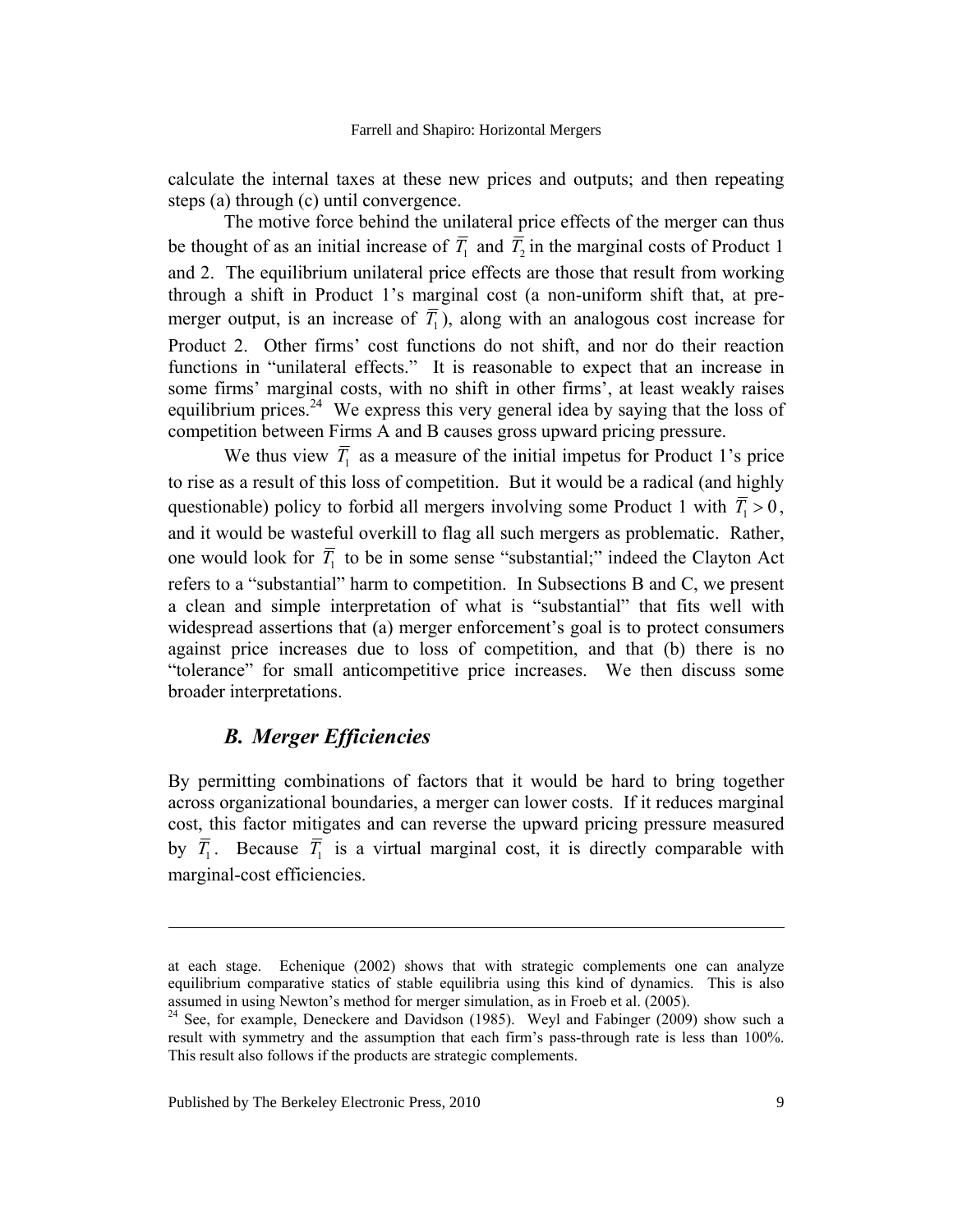That fundamental logic could be implemented using a variety of means to estimate marginal-cost efficiencies from a particular proposed merger. For specificity, however, and because this is not an article about how to estimate merger-specific efficiencies, we illustrate using a starkly simple default value for efficiencies. Since merger-specific efficiencies are often very hard to predict, even for the firms themselves but especially for antitrust agencies and courts, and since we are seeking a simple initial screen, we explore the approach (in line with current practice) of postponing detailed evaluation of merger efficiencies. Along those lines, the simplest preliminary test would credit some default marginal-cost efficiencies for each overlap product. Following Warren-Boulton (1985), we call this the "standard deduction:" merging parties need not prove these efficiencies ("itemize"), which could broadly reflect evidence of efficiencies in ordinary or comparable mergers.<sup>25</sup> Indeed, this idea might lie behind the established policy of allowing most horizontal mergers without special showings of efficiencies.

To illustrate how such "default efficiencies" can be balanced against the opportunity cost terms developed above, we simply assume here that Product 1 is credited with default efficiencies equal to  $E_1\overline{C}_1$ , and Product 1 is credited with default efficiencies equal to  $E_2\overline{C}_2$ . While the default efficiencies could be set at a constant fraction of pre-merger marginal cost for all overlap products, giving  $E_1 = E_2 = E$ , this would likely be too stark: for instance, it would imply that a large product experiences such efficiencies from merging with a small rival product.<sup>26</sup> In other cases, a merger may lead to improved product quality, which is not naturally measured as a percentage of marginal cost. The precise way in which default efficiencies are handled is not central to our main line of argument.

Indeed, the default efficiency parameter need not be thought of narrowly in terms of marginal-cost efficiencies. Viewed more generally, it establishes a threshold in terms of gross upward pricing pressure, above which mergers are subjected to further scrutiny. The optimal threshold level could depend upon a

 $25$  The extent to which mergers in general, or horizontal mergers in particular, generate efficiencies is the subject of some debate. For example, Röller, Stennek, and Verboven (2006) survey the literature on merger efficiencies, concluding (p. 112) that "there seems to be no support for a general presumption that mergers create efficiency gains," although they find efficiency gains in particular cases. The logic underlying the approach we advocate here, and its virtues, do not depend upon one's optimism or pessimism about the ability of mergers to create synergies. The default efficiency parameter can be set accordingly. This parameter also can be set to reflect other considerations, such as the costs of false positive and false negative test results at the screening stage.

<sup>&</sup>lt;sup>26</sup> With firm-level declining marginal costs, the merged firm will have a lower marginal cost than either merging firm, and the reduction in marginal cost will be larger for the smaller product.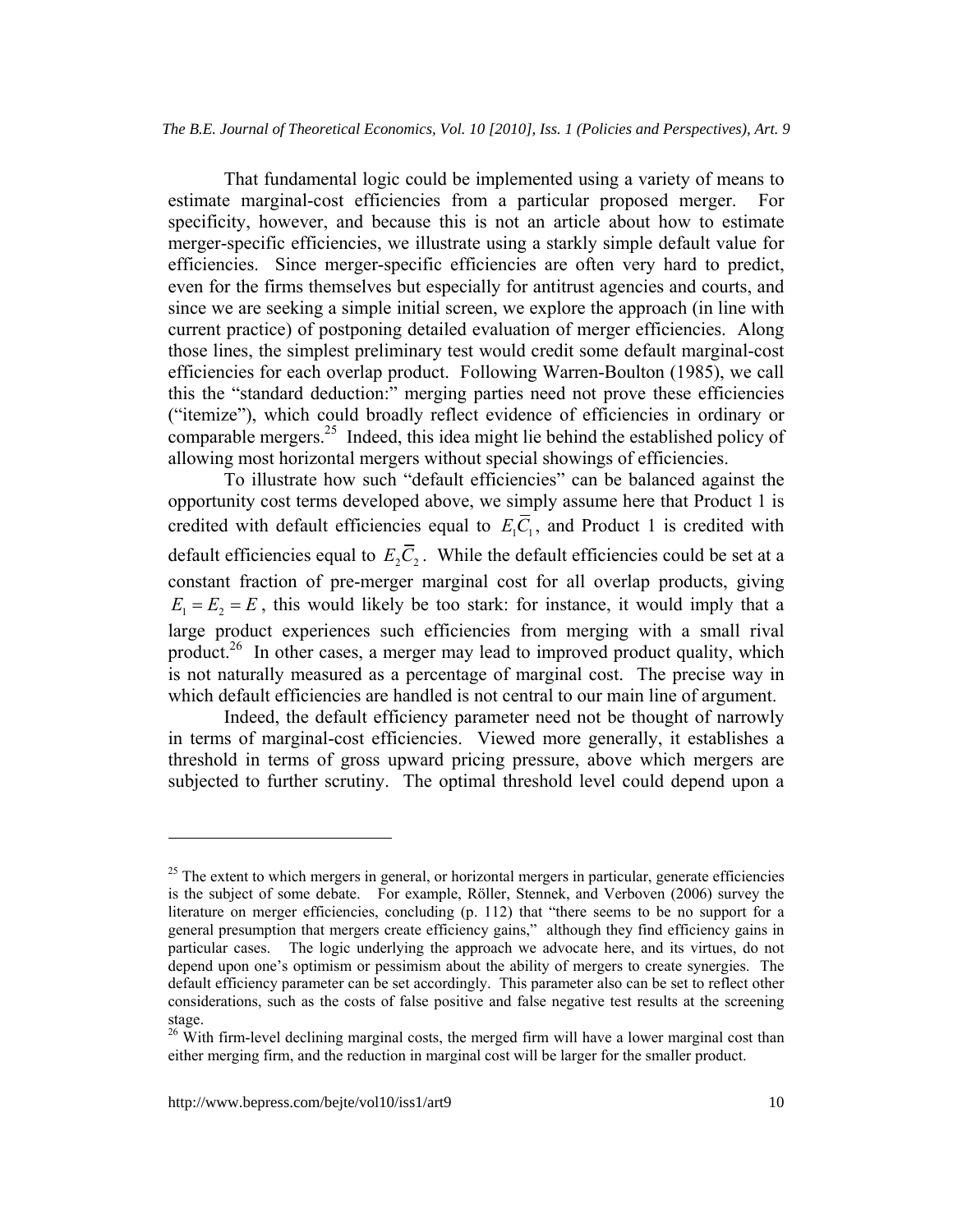variety of decision-theoretic considerations. We address some of these considerations below in Section 3

#### *C. Net Pricing Pressure*

In its pure form, our test asks whether, on balance, the merger causes upward pricing pressure. Intuitively—with a caveat described below—it does so for Product 1 if the cannibalization term  $\overline{T_1}$  exceeds the default marginal-cost efficiencies credited to Product 1. This test thus flags mergers that may significantly harm competition in the sense that, net of credited efficiencies, they create upward pricing pressure.

If the merger creates net UPP for Product 1, basic economic theory unambiguously predicts that the price of Product 1 will rise, holding fixed other prices and products.27 That is, net UPP shifts Product 1's price *reaction function* locally upward.<sup>28</sup> Below, we offer some formal sufficient conditions for such a shift to raise equilibrium prices, but we think that robust and intuitive inference is a sensible basis for real-world policy.

In general the gross upward pricing pressure term  $-\pi_R'(z) / X_I'(z)$ depends on the nature of demand and oligopoly interactions, as we discuss below. With two single-product, Bertrand price-setting firms, the merger creates net upward pricing pressure for Product 1 if

$$
D_{12}(\overline{P}_2 - C_2) > E_1 \overline{C}_1.
$$
 (2)

The left-hand side of inequality (2) depends upon the margin between price and marginal cost for Product 2, accounting for any efficiencies for Product 2. Crediting Product 2 with its default efficiencies implies that  $C_2 = \overline{C}_2(1 - E_2)$ , in which case inequality (2) becomes

$$
D_{12}(\overline{P}_2 - \overline{C}_2(1 - E_2)) > E_1 \overline{C}_1.
$$
 (3)

In inequality (3), greater default efficiencies for Product 2 cause more upward pricing pressure for Product 1, as we discuss in subsection D below. While this is technically correct, it has the unattractive property that it seemingly

 $27$  Given a demand curve, the inference that an increase in marginal cost leads a profit-maximizing firm to set a higher price is extremely general. Indeed, it seems plausible that even a firm that does not maximize profits will typically raise its price in response to an increase in its marginal cost.

 $^{28}$  As discussed below, it is possible that the price will barely rise, or in the extreme case remain unchanged, in response to strictly positive net UPP. We explain below why this possibility is best treated as a rebuttal to an initially heightened level of concern that net UPP will lead to a significant price increase.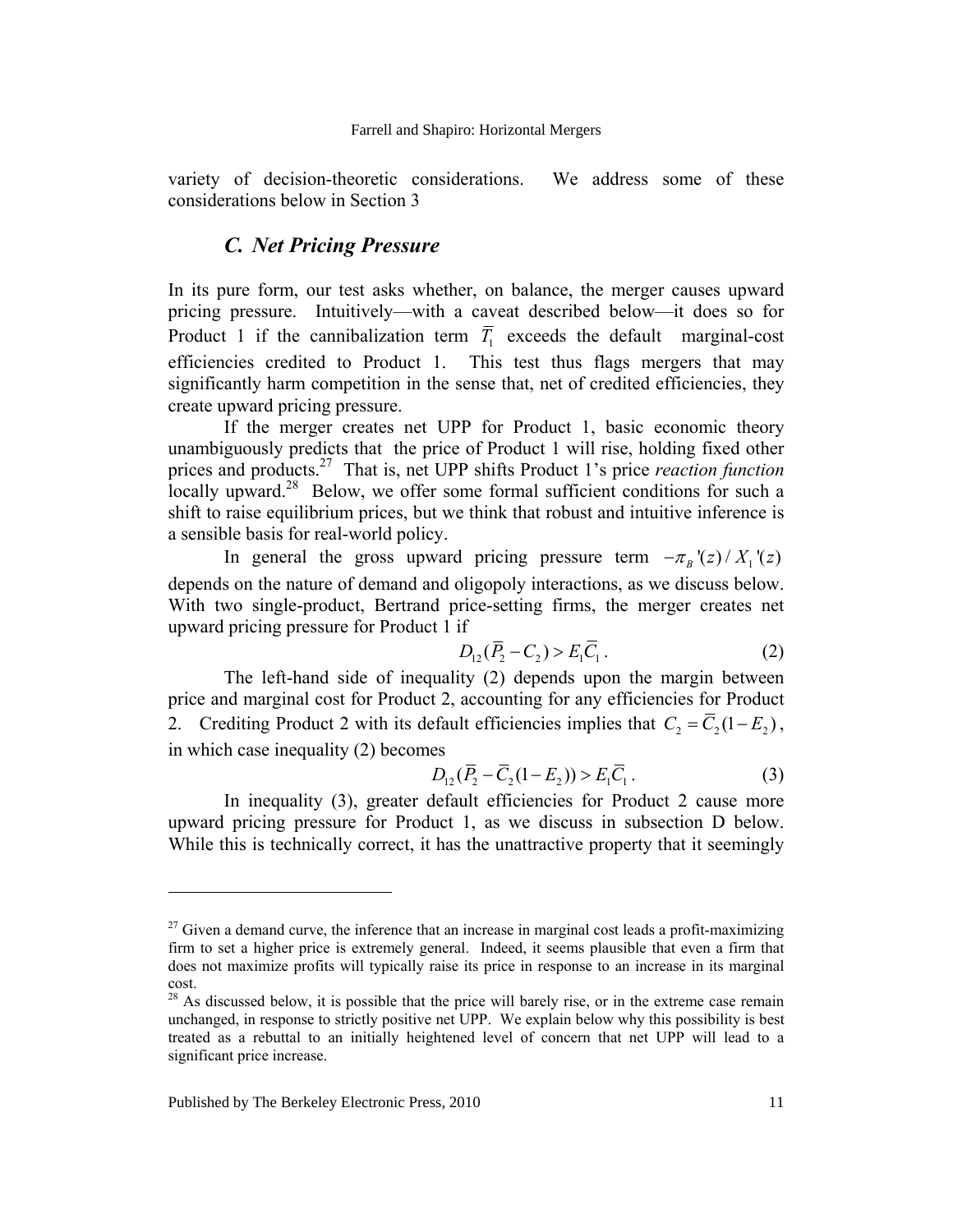could flag a merger for further scrutiny because of credited efficiencies. A simpler formula for upward pricing pressure for Product 1, which avoids this criticism, can be obtained by using the pre-merger marginal cost of Product 2:

$$
D_{12}(\overline{P}_2 - \overline{C}_2) > E_1 \overline{C}_1.
$$
 (4)

Inequality (4) is more difficult to satisfy than inequality (3), so (other things equal) it leads to a less strict test. Using inequality (4), we define the net upward pricing pressure on Product 1 as:

$$
UPP_1 = D_{12}(\overline{P}_2 - \overline{C}_2) - E_1\overline{C}_1.
$$

We say that the merger causes *upward pricing pressure* for Product 1 if  $UPP_1 > 0$ , i.e., if inequality (4) is satisfied. Our basic proposal is to flag for closer scrutiny mergers that generate upward pricing pressure.

We can express our basic test in terms of unit-free variables. Define the relative margin (as a fraction of price) on Product 2 as  $M_2 = (P_2 - C_2)/P_2$ , and likewise for Product 1. Dividing inequality (4) by  $P_1$  and simplifying,  $UPP_1 > 0$  if and only if

$$
D_{12}\bar{M}_2 \frac{\bar{P}_2}{\bar{P}_1} > E_1(1 - \bar{M}_1).
$$
 (5)

In the symmetric case, where Products 1 and 2 have the same prices and costs, the diversion ratios are equal in both directions, and the efficiencies credits for both products are the same, the test for upward pricing pressure for either product becomes

$$
D\frac{\overline{M}}{1-\overline{M}} > E.
$$
 (6)

To illustrate, with an efficiency credit of 10% and pre-merger margins of 25%, the merger would generate upward pricing pressure if the diversion ratio is greater than 30%.

# *D. A More Accurate – But More Complex – Test*

We have calculated the upward pricing pressure for Product 1, using the premerger price and marginal cost of Product 2. Our measure *UPP*<sub>1</sub> was designed to be based in a simple manner on pre-merger variables, and does not account for the fact that any cost reduction on Product 2 will raise Product 2's margin and thus raise the value of sales diverted to Product 2 when the price of Product 1 rises. Equation (3) above accounts for this, and we pursue it here.

In path breaking work incorporating this feedback, Werden (1996) calculated the critical merger efficiencies for the two products that just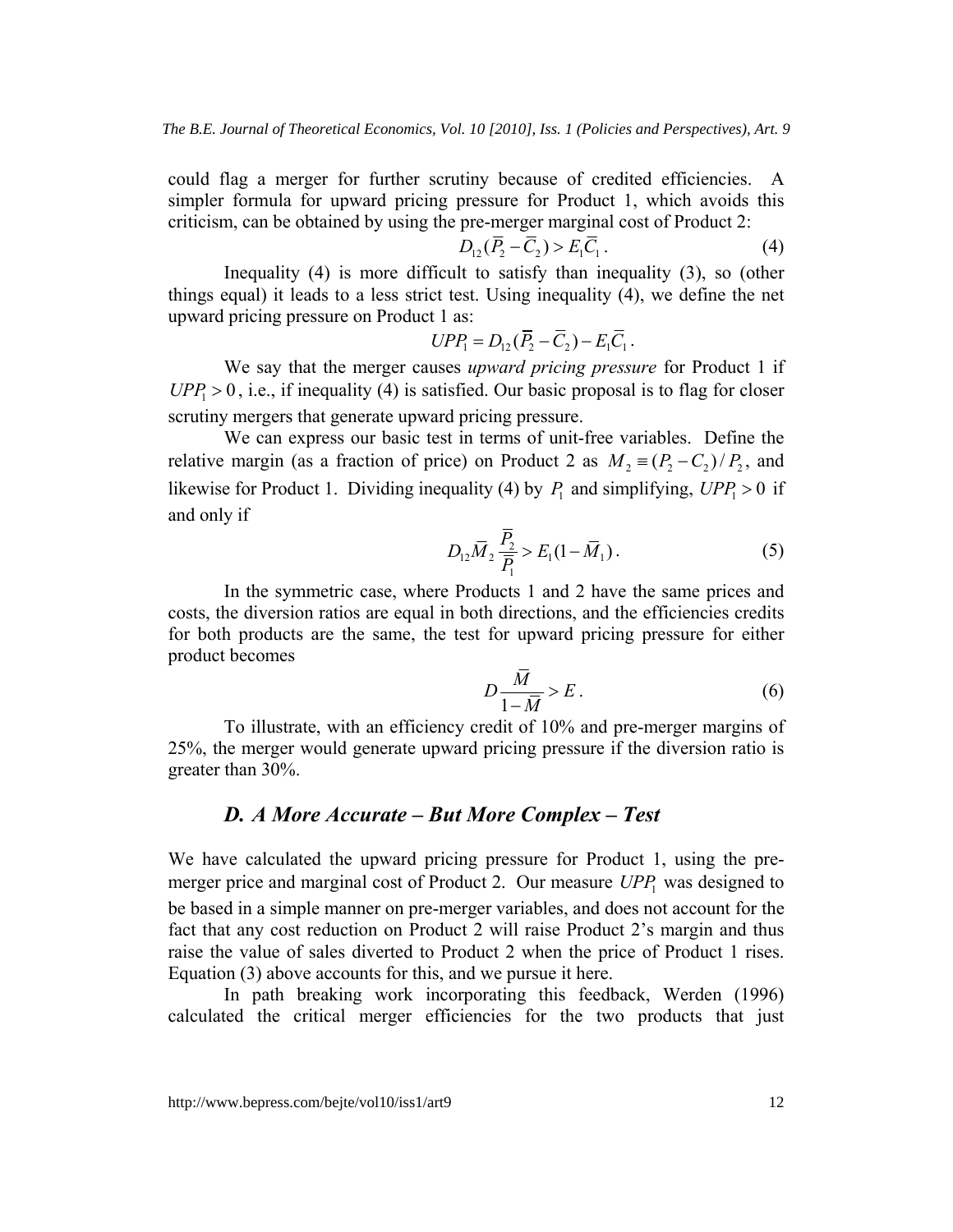compensate for the loss of competition in a Bertrand industry, leaving both prices unchanged.<sup>29</sup> In our notation, the critical level of  $\hat{E}_1$  is given by

$$
D_{12}(\overline{P}_2 - \overline{C}_2) + D_{12}D_{21}[\overline{P}_1 - \overline{C}_1] = \hat{E}_1 \overline{C}_1[1 - D_{12}D_{21}],
$$
 (7)

with a corresponding condition for  $\hat{E}_2$ .<sup>30</sup> Following Werden, one could use equation (7) to measure upward pricing pressure for Product 1 as

$$
D_{12}(\overline{P}_2-\overline{C}_2)+D_{12}D_{21}[\overline{P}_1-\overline{C}_1(1-E_1)]-E_1\overline{C}_1.
$$

which equals  $UPP_1 + D_{12} D_{21} [\overline{P}_1 - \overline{C}_1 (1 - E_1)].$ 

This expression is greater than *UPP*<sub>1</sub>. Once feedback effects are included, somewhat larger efficiencies are required to keep prices from going up than are captured using our upward pricing pressure tests for the two products.

One could use this expression rather than  $UPP_1 = D_{12} (\overline{P_2} - \overline{C}_2) - E_1 \overline{C}_1$  as a diagnostic measure. This would have the advantage of greater accuracy, and the two measures based on Werden (1996) require no additional data than are required to calculate  $UPP_1$  and  $UPP_2$ . However, the basic economic logic of viewing  $D_{12} (\overline{P}_2 - \overline{C}_2) - E\overline{C}_1$  as a measure of net upward pricing pressure seems much more transparent than introducing simultaneous equations, as (7) requires. Using  $UPP_1$  accords with our emphasis on simplicity and transparency.  $UPP_1$ does not seem more complex than the HHI measures which feature prominently in the Guidelines.

We can see how big a difference it would make to use the more complex but more accurate expression. In the symmetric case, equation (7) implies upward pricing pressure if

$$
\frac{D}{1-D}\frac{\overline{M}}{1-\overline{M}} > E.^{31}
$$

This inequality is easier to satisfy than inequality (6). It is equivalent to performing our test using an efficiency credit of  $E(1-D)$ . Our simpler approach will lead to false negative test results when *D* is moderately high and  $\overline{M}$  is relatively low. To illustrate, with a 10% efficiency credit and a diversion ratio of one-third,  $UPP > 0$  if  $\overline{M} > 0.23$ , while the more accurate test shows prices going up if  $\bar{M} > 0.17$ .

When the two products are close competitors, say  $D > 0.25$ , evaluating upward pricing pressure using *UPP* can significantly underestimate the loss of

 $29$  For a Cournot version, see Farrell and Shapiro (1990).

 $30$  See Werden (1996), equation (5) on p. 411.

 $31$  Werden (1996) reports this result as a special case of his analysis.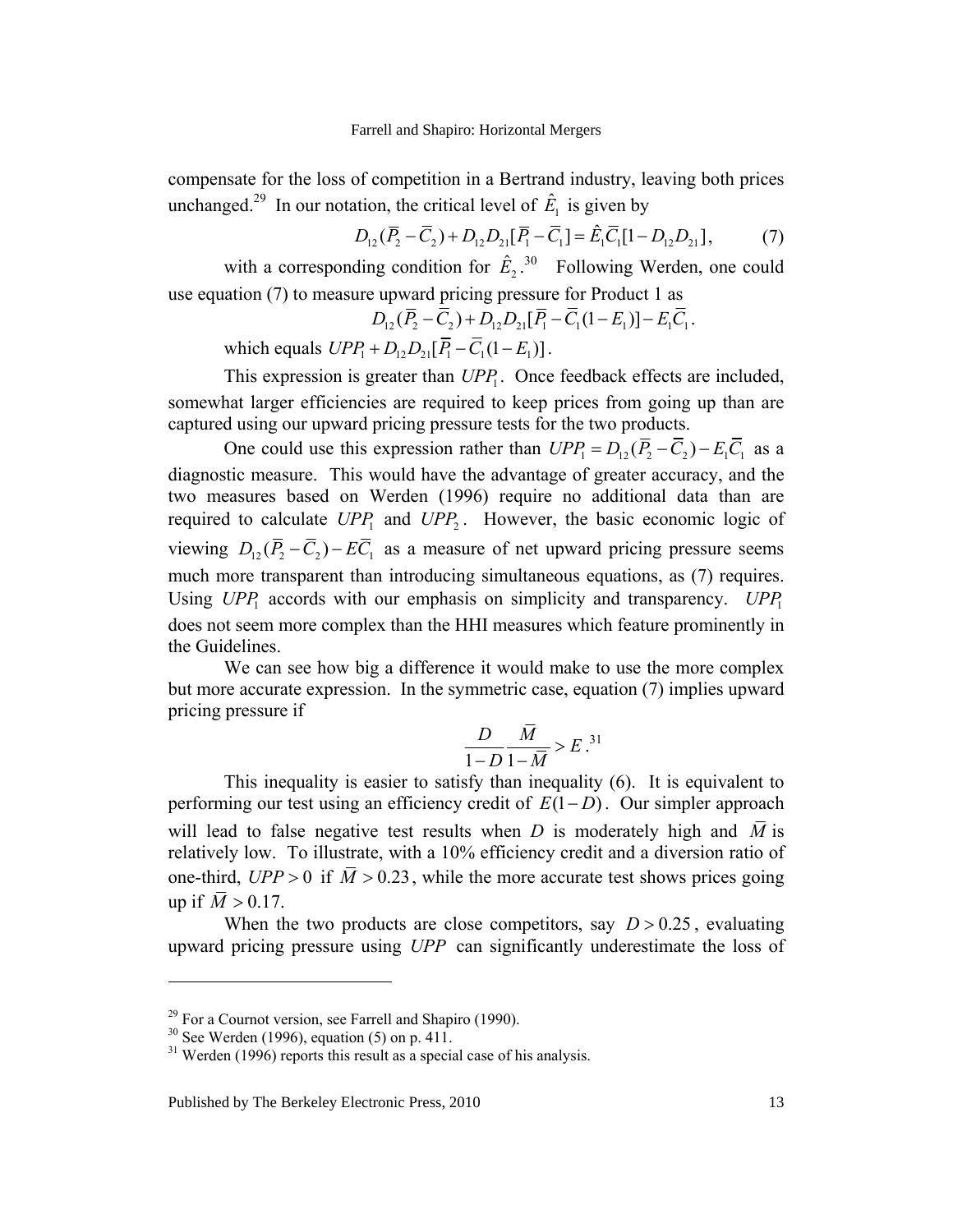competition. This could cause a worrisome merger to be overlooked, especially if the competition between the two merging firms is the reason why pre-merger margins are relatively low. In such cases, the merger could still be flagged for further review by using the more complex measure of upward pricing pressure. Alternatively, one could perform the traditional market definition exercise and ask whether a hypothetical monopolist controlling both products could profitably raise prices a small but significant amount above pre-merger levels.

# *E. Upward Pricing Pressure Leads to Higher Prices*

Our test has the enormous practical virtue that it relies only on pre-merger data on prices and costs, along with the key feature of demand that is inherently central to unilateral effects: the diversion ratio,  $D_{12}$ <sup>32</sup> This simplicity depends on asking only about the presence or absence of net upward pricing pressure. As discussed below, the *magnitude* of the price change will depend in a more complex and less transparent way on the overall demand system and on oligopoly conduct. Thus we propose that any such calculations, perhaps including merger simulation, should normally await the fuller analysis that follows the raising of a flag based on UPP.

Our focus on UPP is justified by the following Proposition:

**Proposition 1:** Suppose that the price charged by the merged firm for each product is increasing in the marginal cost of that product and non-decreasing in the marginal cost of the other product, over the relevant range of costs. If there is net upward pricing pressure for both products, then a merger with no more than the default level of efficiencies raises the prices of both products.

**Proof:** Denote by  $P^*(C)$  the function mapping a pair of post-merger marginal costs to a pair of post-merger prices. Define  $\hat{C}_1 = \overline{C}_1(1-\hat{E}_1)$ , where  $\hat{E}_1$ is defined using equation (7), and likewise for Product 2. Solving equation (7) for  $\hat{E}_1$  tells us that  $D_{12}(\overline{P}_2 - \overline{C}_2) < \hat{E}_1 \overline{C}_1$ . With net upward pricing pressure for both products, we have  $E_1 \overline{C}_1 < D_{12} (\overline{P}_2 - \overline{C}_2)$  and likewise for Product 2. Therefore, we know that  $E_1 \overline{C}_1 < D_1 \overline{P}_2 - \overline{C}_2$   $\leq \hat{E}_1 \overline{C}_1$ , so  $E_1 \overline{C}_1 < \hat{E}_1 \overline{C}_1$  and likewise for Product 2. This in turn implies that  $\overline{C}_1(1 - E_1) > \overline{C}_1(1 - \hat{E}_1)$ . Applying the  $P^*(C)$  function to each side, and using the monotonicity of  $P^*(C)$ , we have

 $32$  Models of unilateral effects in price-setting games in which market shares matter typically reach this result by assuming that diversion ratios mirror shares: see Willig (1991) and our discussion in Section 6 below.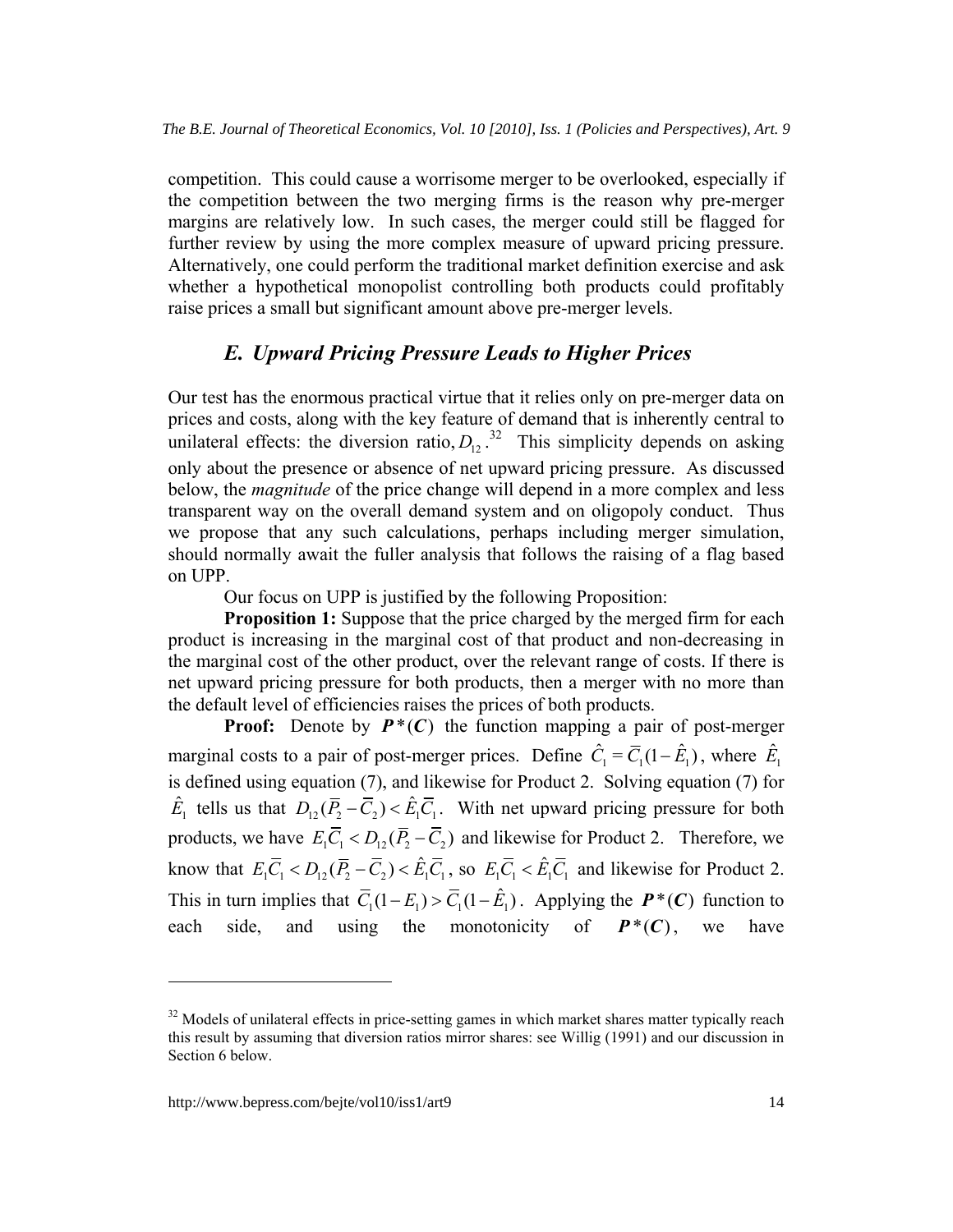$P^*(\overline{C}(1-E)) > P^*(\overline{C}(1-\hat{E}))$ . (Here we multiply vectors according to  $(\mathbf{xy})_i = \mathbf{x}_i \mathbf{y}_i$ .) The right-hand side of this inequality is  $P^*(\hat{C})$ , which by construction is equal to  $\overline{P}$ , the pre-merger price vector. The left-hand side is the vector or post-merger prices for a merger that generates the default efficiencies. We thus have shown that this merger causes both prices to rise. Again using the monotonicity of the  $P^*(C)$  function, a merger that generates smaller efficiencies leads to even higher prices. Q.E.D.

Proposition 1 relies on the assumption that the price charged by the merged firm for each product is increasing in the marginal cost of that product and non-decreasing in the marginal cost of the other product, over the relevant range of costs. While this assumption seems very reasonable for screening purposes, Edgeworth's paradox of taxation tells us that it is not always met; see Weyl (2009). A milder assumption, sufficient for merger enforcement using a consumer surplus standard, is that consumer surplus is decreasing in the marginal cost of each product. Following the same logic as in the proof of Proposition 1 with that assumption proves:

**Corollary:** Suppose that post-merger consumer surplus is decreasing in the cost of each product. If there is net upward pricing pressure for both products, then a merger with no more than the default level of efficiencies reduces consumer surplus.

Proposition 1 and this Corollary provide a formal theoretical justification for our test, somewhat as results about Cournot equilibrium, or differentiated product competition with logit demand, formally justify a focus on concentration and shares. But our test has power because it captures the idea, much more general than the formal Proposition 1, that the loss of competition between the merging firms is significant enough to outweigh the efficiencies presumed to result from the merger—somewhat as tests based on market shares have power because they capture the general idea that high share encourages output restriction by lowering marginal revenue.

## *F. Non-Bertrand Behavior*

The fact that a merger between Products 1 and 2 will raise the opportunity cost of selling additional units of Product 1, by internalizing the sales gained at the expense of the substitute Product 2, is extremely general. So is the idea that this increase in marginal cost will elevate the price of Product 1 and harm consumers. Furthermore, this opportunity cost generally varies with the margin on Product 2.

However, we derived our specific measure of upward pricing pressure using the assumption of classic, Bertrand price setting behavior between the two merging firms. Outside that case, if one represents the marginal profit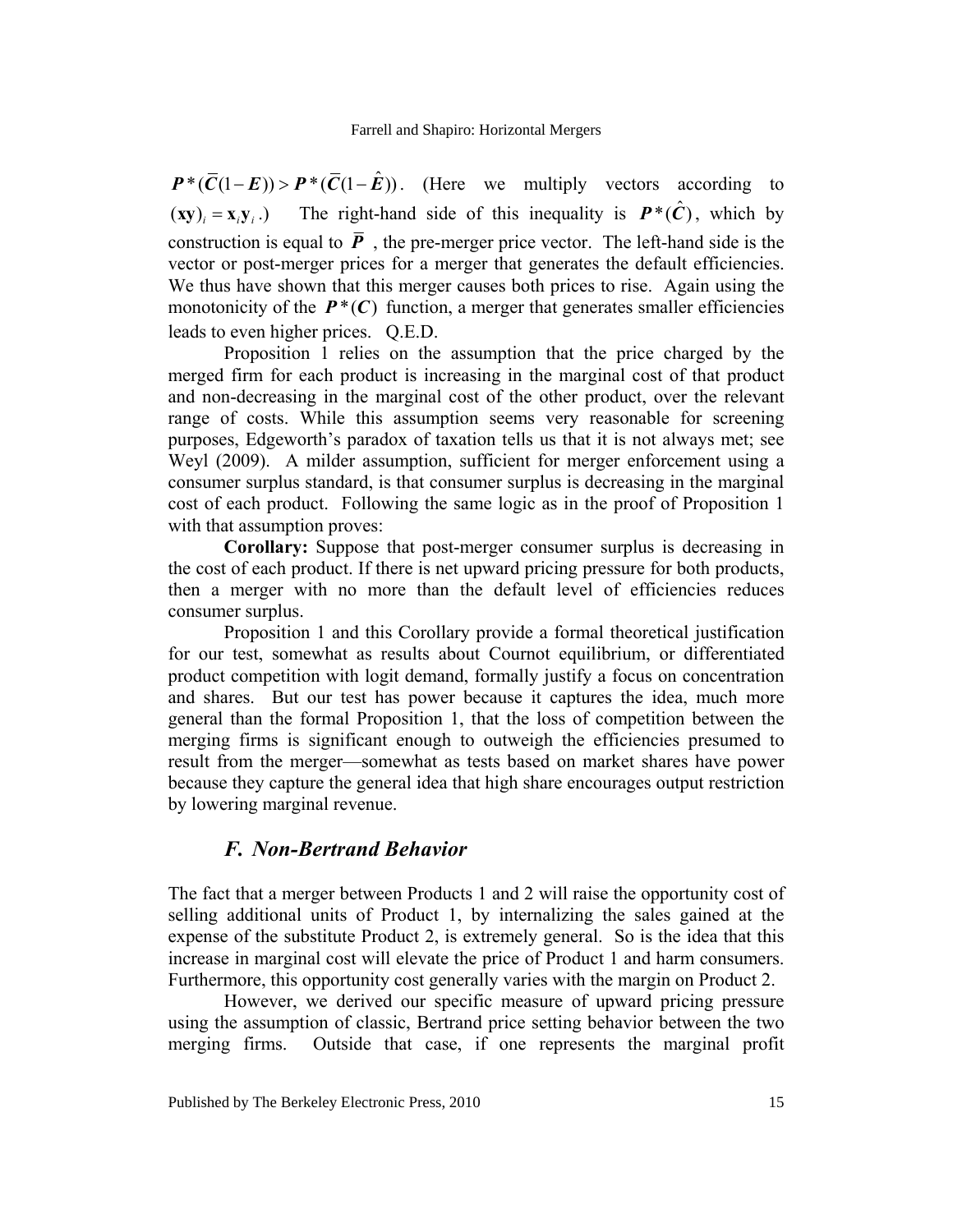cannibalization on Product 2 when Product 1 attracts an additional unit of sales by lowering its price as  $D_{12}(P_2 - C_2)$ , the standard definition of the diversion ratio,  $D_{12}$ , will not be precisely correct. Glen Weyl has shown how the formula continues to apply if one substitutes a modified diversion ratio that calculates changes in each product's sales varying  $P_1$ , holding fixed  $P_2$ , but applying the actual equilibrium oligopoly strategies of other firms in the industry.<sup>33</sup>

Intuitively, the more pre-merger "accommodation" there is between the two merging firms, other things equal, the smaller is the short-run loss of competition due to the merger, and hence the smaller is the marginal-cost efficiency that will compensate. This intuition is at least consistent with the polar case in which Firms A and B fully coordinate their pricing, whether through an explicit collusive scheme, a tacit replica of such a scheme, or merely consciously parallel pricing. In that case, there is no competition between A and B to be lost through their merger, and any marginal-cost efficiency will create downward pricing pressure, relative to a continuation of the status quo.

Nonetheless, *UPP*<sub>1</sub> might well signal a concern based on unilateral effects. As a purely technical matter, this would constitute a false positive. In a broader merger-review context, however, this technical false positive is of real concern only if one would not really want to flag such a merger for further scrutiny. To be flagged by UPP<sub>1</sub>, the merger would involve two products viewed by consumers as relatively close substitutes (as a relatively high value for the standard diversion ratio genuinely indicates, whatever oligopoly conduct may be), that currently limit their competition with one another, and that face competition from other firms' products that is limited enough so that these products have relatively high margins. Although the assumptions lying behind the *UPP*<sub>1</sub> screen do not strictly apply under these conditions, we would suggest that scrutiny is appropriate for

<sup>&</sup>lt;sup>33</sup> Glen Weyl (2010a). If the oligopoly strategies of the other firms take the form of supply functions, holding these supply functions fixed is not generally the same as holding their prices (or outputs) fixed. Both the generality of the overall concept and the subtlety sometimes required for non-Bertrand cases are illustrated by the Cournot model of oligopoly with a homogeneous product. In that model, the sales of Product 2 do not adjust when Firm A changes its output of Product 1, but the (common) price does change. Farrell and Shapiro (1990) show that the formula for upward pricing pressure that we derived above for Bertrand competition applies in a Cournot market, but with a rather artificial diversion ratio of unity: they show (equation (7), p. 112) that a merger between Firms A and B in Cournot oligopoly will raise price if the pre-merger (absolute) margin at Firm B is greater than the reduction in marginal cost at Firm A and conversely. The Cournot diversion ratio is unity in Weyl's sense if one takes the limit of differentiated product equilibria as firms' products become undifferentiated.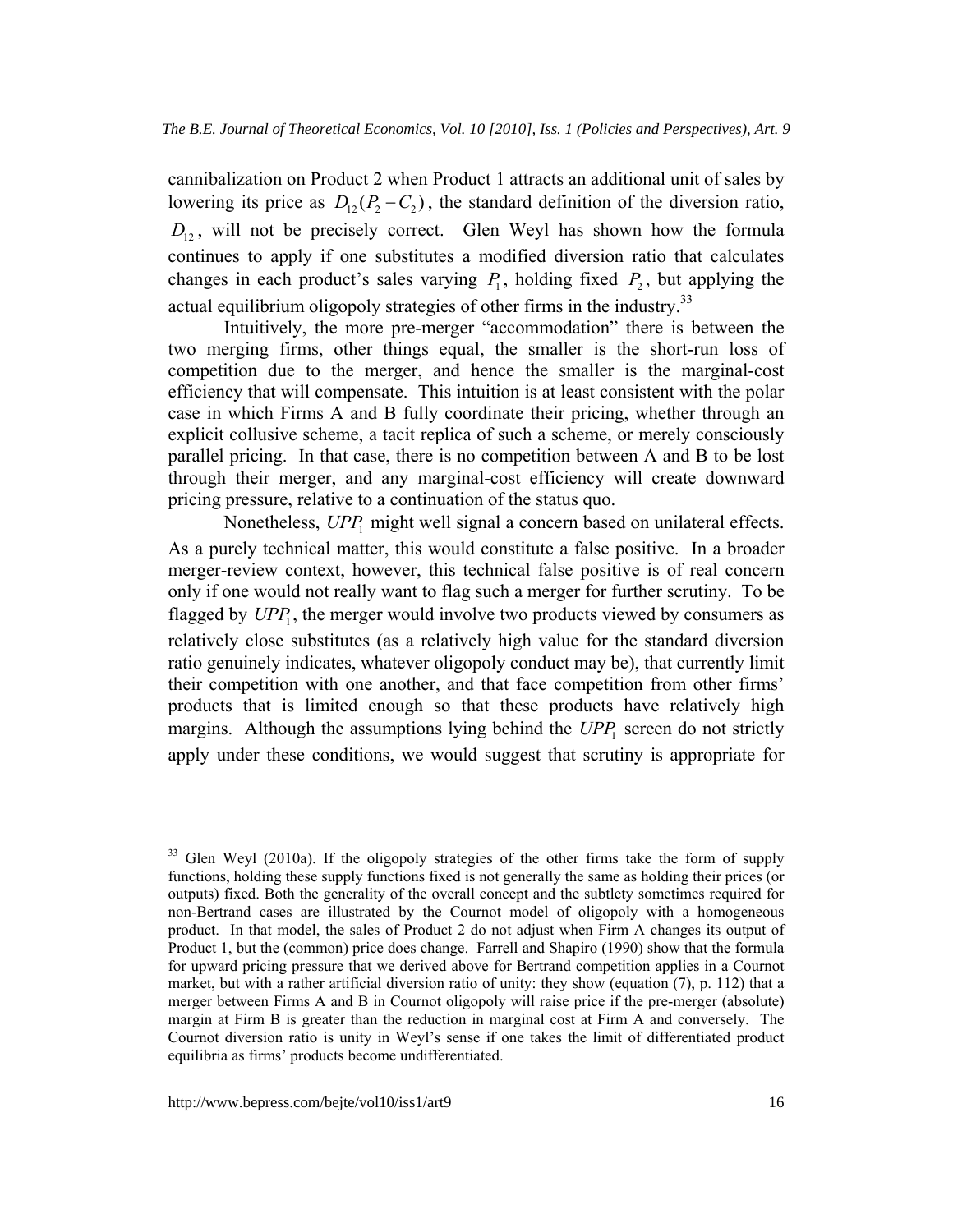such a merger. The technical false positive would be an accidental feature, not really a bug.

Given the desirability of having a simple indicator based on the underlying economics to flag when a horizontal merger seems apt to cause adverse unilateral effects, we propose using inequality (4) for screening purposes, while recognizing that the merging firms may well not be setting prices independently in a Bertrand fashion. If the UPP diagnostic signals concern, the manner in which the two merging firms interact can then be studied more closely as part of an in-depth analysis. If the merging firms are found to be setting their pre-merger prices in a relatively independent manner, the initial assumption underlying the UPP test would have proved accurate. If the firms are found to be coordinating their premerger prices, the inquiry might well focus more on theories of coordinated effects rather than unilateral effects. While no simple screen is flawless, the value of further analysis following a UPP test is not very different from what happens following the familiar HHI test: the many possible reasons why concentration may not accurately gauge competitive effects are set aside for further analysis. Inequality (4) certainly seems more grounded in economic logic as a screen for unilateral effects than do HHIs, which themselves follow an often complex and delicate market definition exercise.<sup>34</sup>

#### *G. Measurement Issues*

How practical is it to measure pre-merger gross margins (most obviously by measuring prices and marginal costs), and the diversion ratios between the two products? Before addressing that question in detail, we stress two overarching points. First, we do not claim that our test is *always* tractable, only that it often is. Second, such variables must also be measured for critical loss analysis, a common quantitative technique of market definition.<sup>35</sup> Any method of implementing the hypothetical monopolist test must estimate how customers respond to price changes.

<sup>&</sup>lt;sup>34</sup> The HHI approach to screening and our UPP test share the feature, or bug, that they do not capture differences across industries in their pre-merger patterns of pricing dynamics. The UPP test avoids the policy error of allowing firms to permanently eliminate competition between them through merger just because they have temporarily found a way to soften competition through accommodating behavior. The Guidelines seek to avoid this error while using HHIs by not taking the SSNIP from the prevailing price if there are strong indications of pre-merger coordination.

<sup>&</sup>lt;sup>35</sup> More precisely, gross margins are essential for critical loss analysis, and "aggregate" diversion ratios are necessary if such analysis is to use the evidence of firms' own pre-merger pricing choices. See Farrell and Shapiro (2008) and references therein.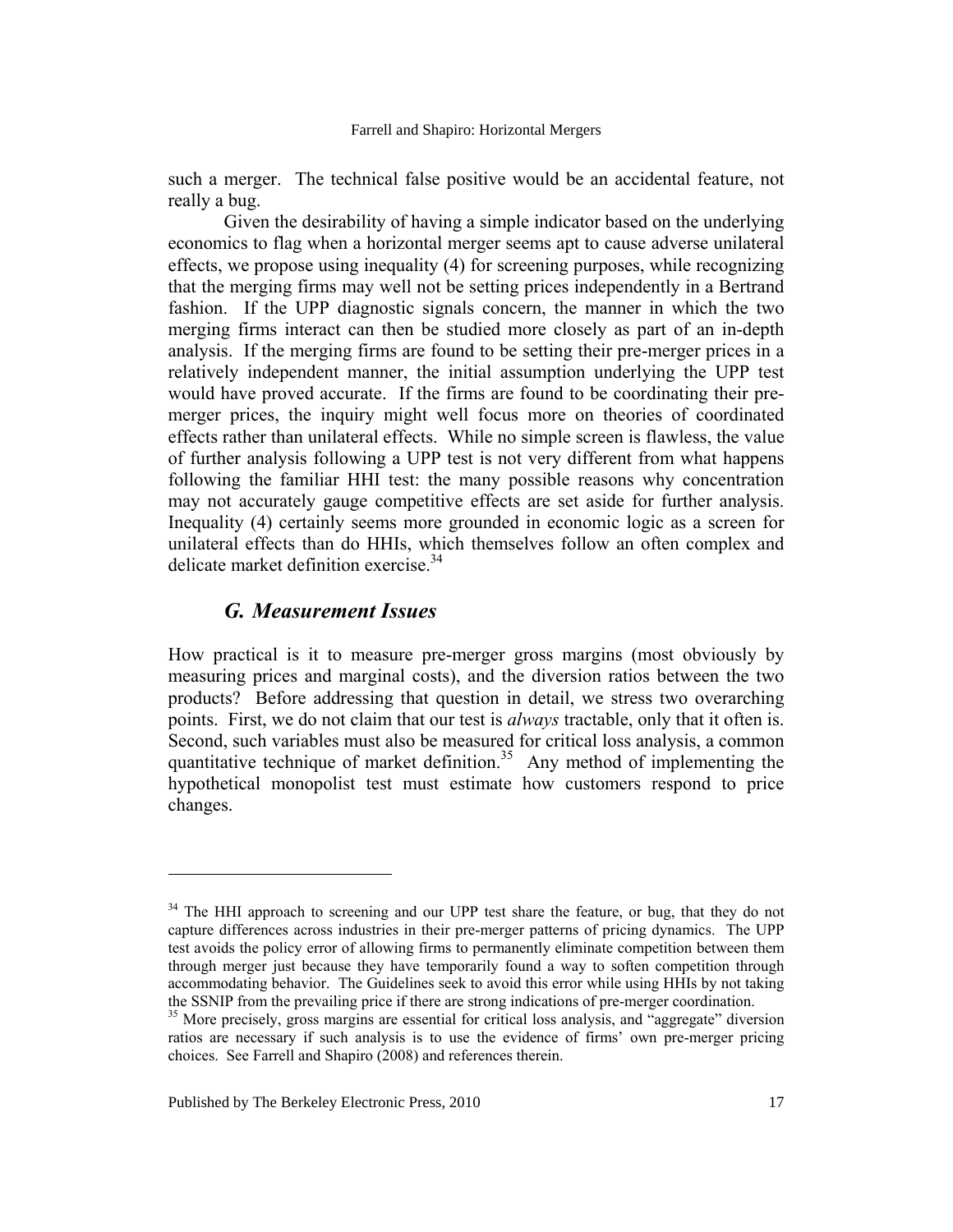#### **1. Measuring Gross Margins**

Gross margins are commonly measured in predatory pricing litigation, where the question of whether price is above or below cost tends to be central. Areeda and Turner (1975) argued that marginal cost may be hard to observe. However, in the predatory pricing context cost is apt to be near price and/or relatively hard to observe (else there might not be actual litigation), and differences between "just above" and "just below" may matter a lot. In many potentially troubling mergers, by contrast, gross margins are fairly high, and the result of the UPP test may not be sensitive to the precise measurement of marginal cost.<sup>36</sup>

Research economists have also attempted to measure price/cost margins in different industries. These efforts are reflected in the large empirical industrial organization literature analyzing the determinants of gross margins, often at a relatively aggregated industry level.<sup>37</sup> A recognized criticism of this literature is that gross margins are hard to measure using public data (such as the financial accounting reports required of publicly traded firms) and methods sufficiently standardized for cross-sectional studies. However, firms have an incentive to keep track of their cost functions via managerial accounting tools, for instance to know how far they can profitably cut prices. Such information is seldom available to academic researchers, but normally is available to antitrust agencies and courts. In our experience, agency economists are often able to measure gross margins with good accuracy using the information available under the Hart-Scott-Rodino Act.

#### **2. Measuring Diversion Ratios**

The diversion ratio might be estimated using evidence generated in the merging firms' normal course of business. Firms often track diversion ratios in the form of who they are losing business to, or who they can win business from. Customer surveys can also illuminate diversion ratios,  $38$  as can information about customer switching patterns. Diversion ratios can also be estimated via econometric methods, but this is more likely to be practical as part of the full, back-end analysis than at the initial screening stage.

 $36$  To illustrate, consider the symmetric case in which the price is \$100 per unit, the marginal cost is estimated at \$60 per unit, so the margin is  $M = 0.4$ . Suppose that  $E = 0.1$ . The merger creates net UPP if and only if  $D > 0.15$ . If marginal cost is instead only \$50, then  $M = 0.5$  and the test becomes  $D > 0.10$ .<br><sup>37</sup> See Schmalensee (1989) and Salinger (1990).

<sup>&</sup>lt;sup>38</sup> Reynolds and Walters (2007) describe the use of surveys, notably to measure diversion ratios, by the UK Competition Commission.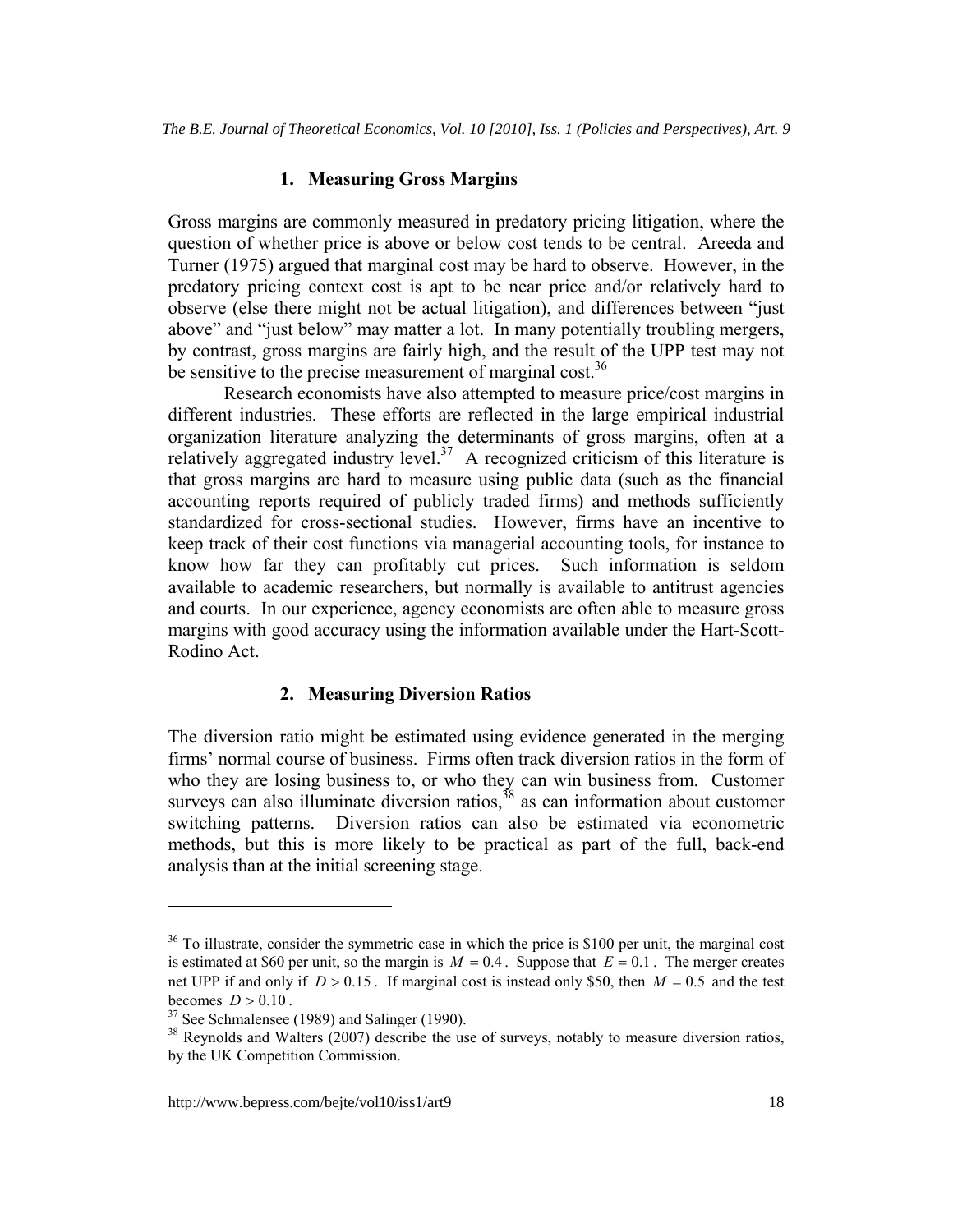#### Farrell and Shapiro: Horizontal Mergers

In bidding markets, the diversion ratio is the probability that Product 2 is the buyer's second choice when Product 1 wins.<sup>39</sup> Agencies and courts often have access to data on how buyers ranked bidders in past bidding events, or at least which firms bid and which won.

#### **3. Sensitivity Analysis**

For clarity we have presented our test in terms of point estimates for the gross margin, the diversion ratio, and the default efficiencies. But because the logic of the UPP test is explicit, one can use sensitivity analysis intelligently.<sup>40</sup>

#### **3.Pass-Through: From Pricing Pressure to Competitive Effects**

In principle, one would like to estimate the magnitude of any post-merger price changes.<sup>41</sup> In this section we discuss the prospects for making such estimates at the screening stage, and the information this would require, beyond that needed to measure upward pricing pressure.<sup>42</sup> We defer until Section  $\tilde{5}$  our discussion of structural estimation of price effects using full-blown merger simulation.

We explain in this section why it is easier and far more robust to predict the *sign* of a merger's price effects than to predict their *magnitude*. The UPP test gains generality, robustness, and elegance from eschewing attempts to estimate magnitudes. The critical ingredient for the test, as applied to Product 1, is a single feature of demand, namely the diversion ratio to Product 2. As explained in this section, estimating the magnitude of the post-merger price increase for Product 1 requires information about the rate at which cost increases are passed through into price increases. And pass-through rates depend upon the *curvature* of demand.

 $39$  On unilateral effects in bidding markets, see Werden and Froeb (2007) and Klemperer (2007).

<sup>&</sup>lt;sup>40</sup> For example, suppose one believes the relative gross margin is between one-third and one-half. Using the illustrative efficiency parameter of 10%, with a relative gross margin of one-third, there is upward pricing pressure if the diversion ratio is at least 20%; with a relative gross margin of one-half, there is upward pricing pressure if the diversion ratio is at least 10%. Then one could infer upward pricing pressure if the diversion ratio is clearly more than 20%, and need not develop a precise estimate. On uncertainty in the antitrust analysis of mergers see Katz and Shelanski (2007).

 $41$  Strictly, one wants to compare what will happen if the merger takes place with what will happen if it does not; the language of "post-merger" versus "pre-merger" outcomes is well established as a shorthand for this comparison.

<sup>42</sup> Our analysis here need *not* apply to the use of more direct evidence for the purpose of estimating post-merger price effects, such as by comparing past prices before and after entry or exit by one of the merging firms.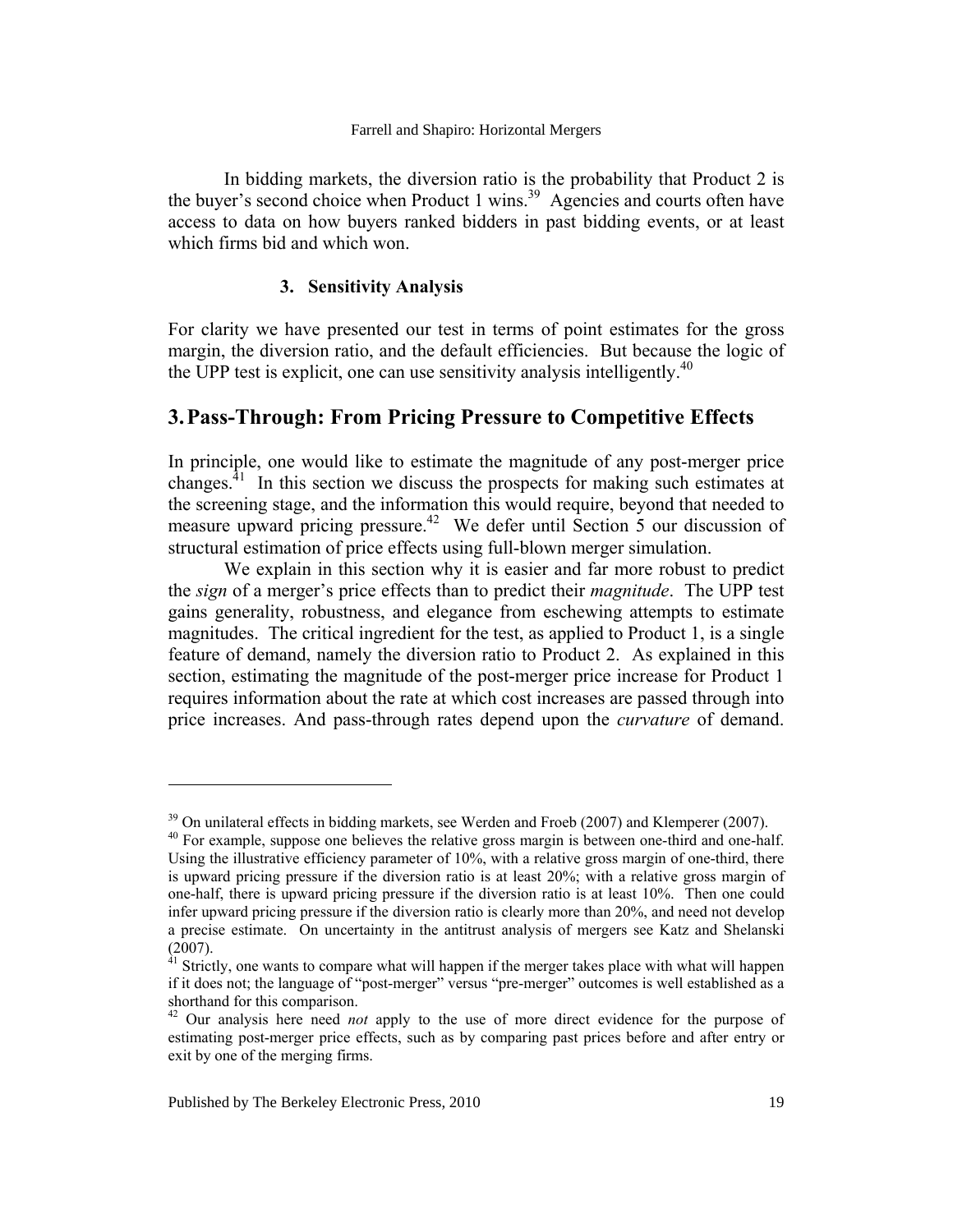While information about pass-through rates can certainly be useful when available, in our experience that is rarely the case at the initial screening stage.

As a practical matter, then, one is left with two choices for an initial screen: (1) base the screen on the direction, but not the magnitude, of predicted price effects, which means using some measure of upward pricing pressure, or (2) adopt a default assumption about the pass-through rate, such as is implied by assumptions about the form of conduct and the curvature of demand, or by general learning about pass-through. We explore the second route in this section.

#### *A. Price Effects Depend Upon Pass-Through Rates*

We have emphasized that, by internalizing the cannibalization of sales of the former rival's product, a merger introduces an opportunity cost. Taking this idea one step further, the price effects of a merger can be thought of as the passthrough of that new cost, net of efficiencies.

**Proposition 2:** Corporate headquarters can decentralize the post-merger equilibrium prices  $P_1^*$  and  $P_2^*$  by imposing taxes  $t_1^* = D_{12}^* (P_2^* - C_2^*)$  and  $t_2^* = D_{21}^* (P_1^* - C_1^*)$  on the divisions which sell Products 1 and 2 and are operated to maximize divisional profits.

Intuitively, the specified taxes internalize the externality imposed on the other division when one division sells one more unit. Therefore, the first-order condition for divisional profits, at the post-merger prices, is the same as the firstorder condition for joint profit maximization.

Note that the variables in Proposition 2 are measured at post-merger levels. Proposition 2 thus does not provide a constructive method of calculating post-merger prices. But Proposition 2 shows how we can intuitively think of the merger's price effects as the pass-through of a cost shift for the merging firms' products, without any change in industry structure. Costs shift upwards due to the "internalization tax" and, possibly, downward due to merger-specific efficiencies.

#### *B. Pass-Through Rates Are Hard to Estimate*

This discussion shows the importance of the rate at which cost increases are passed through into higher prices. Importantly, this is not the pass-through rate for industry-wide uniform cost increases (widely studied in the public finance literature). Rather, it is the pass-through rate for cost increases that apply only to the merging firms' products.

Given other prices, profit-maximizing pass-through of a single-product cost shock is complex but well understood. Consider a firm with constant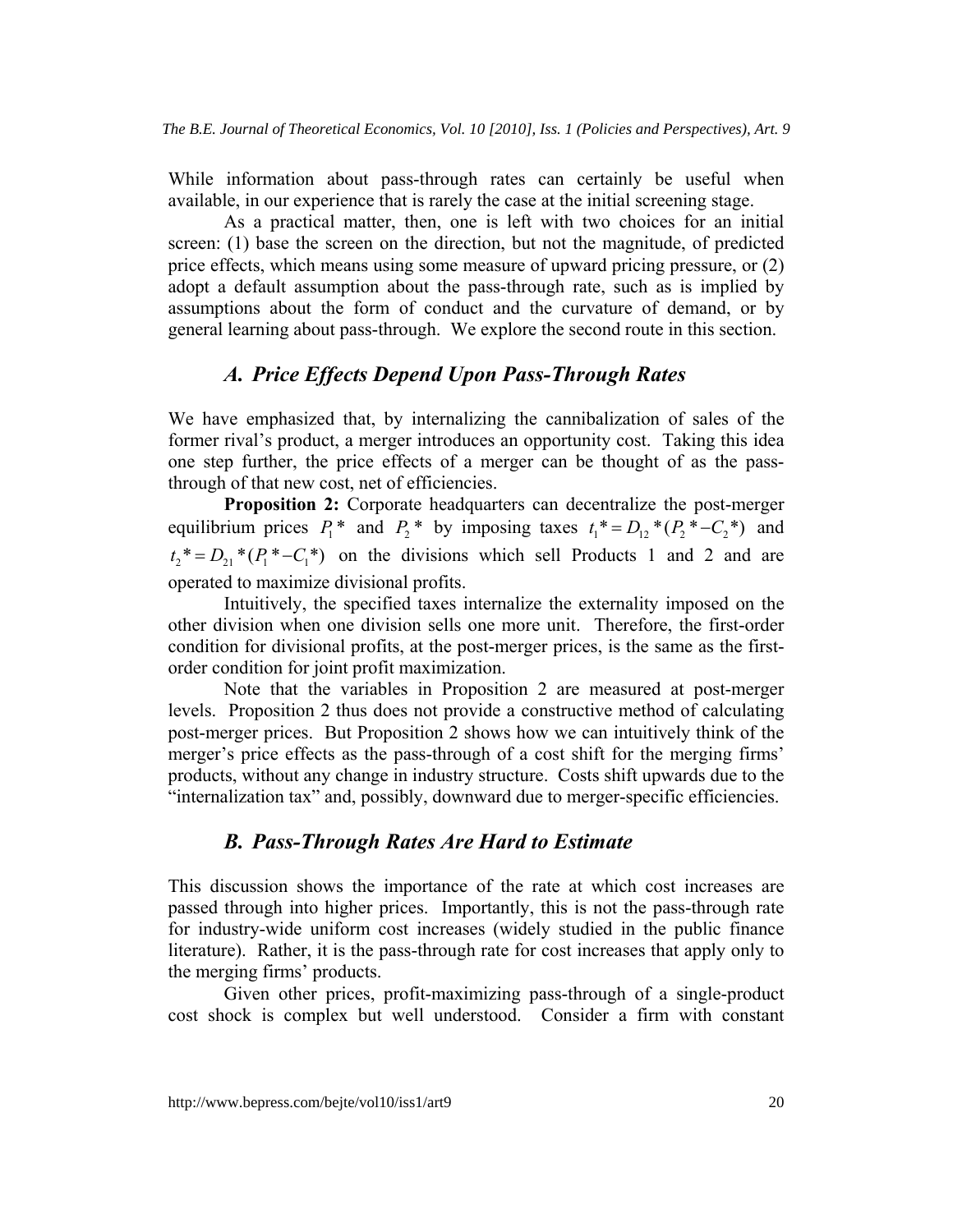marginal cost *C* facing demand  $X(P)$  with elasticity  $\varepsilon(P) = -\frac{P}{Z} \frac{dX}{dx} > 1$ *X dP*  $\varepsilon(P) = -\frac{1}{\sqrt{2}} \frac{dA}{dr} > 1$ . Bulow and Pfleiderer (1983) show that the pass-through rate is

$$
PTR \equiv \frac{dP}{dC} = \frac{\varepsilon}{\varepsilon - 1 + (P/\varepsilon)(d\varepsilon/dP)}.
$$

For constant elasticity demand,  $PTR = \frac{6}{1} > 1$ 1  $PTR = \frac{\varepsilon}{\varepsilon - 1} > 1$ , and at the profitmaximizing price,  $PTR = P/C$ . More generally, writing the elasticity of the slope of the demand curve as  $\beta = \frac{PX''(P)}{Y''(P)}$  $P$  $\beta \equiv \frac{PX''(P)}{X'(P)}$ , we have

$$
PTR = \frac{1}{2 + \beta M}.
$$

For linear demand,  $\beta = 0$  and  $PTR = 1/2$ . For a convex demand curve (including most non-linear functional forms that economists use),  $X''(P) > 0$  so  $\beta$  < 0 and *PTR* > 1/2. For a concave demand curve,  $X''(P)$  < 0 so  $\beta$  > 0 and  $PTR < 1/2$ .

Summarizing, the pass-through rate for cost changes applying to a single product, holding all other prices fixed, depends on the *second* derivative of the demand function for the product. The second derivative is typically very hard to determine in a simple manner suitable at the initial screening stage, if at all.

And the situation is even more complex in an oligopoly setting. In an oligopoly, the equilibrium price effects of a cost shock that applies to one firm depend upon the pricing responses by rival firms. With upward sloping reaction schedules in Bertrand oligopoly, this implies higher pass-through rates than in the single-firm case, but in a way that depends on oligopoly behavior and the whole demand system. And these effects can matter a lot. For the proposed MCI-Sprint merger, Froeb et al. (2005) found that the estimated price effect using constantelasticity demand was over seven times greater than that using linear demand; Slade (2009) simulated UK beer mergers and likewise found striking differences. As Froeb et al. (2005) observe, because demand curvature is difficult to estimate, it is typically *assumed* via choice of functional form for the demand system.<sup>43</sup> This modeling choice imposes a link between estimated point elasticity and

 $43$  In merger simulation, Froeb et al. (2005) observe that the estimated pass-through of merger efficiencies depends on the choice of demand system (and show that this dependence can matter quite dramatically), and that demand systems that yield higher estimates of pass-through of efficiencies also yield higher "competitive effects" (predicted price increases on the assumption of no efficiencies). Our Proposition 2 explains this observation, by noting that competitive effects *are* the pass-through of the cannibalization terms.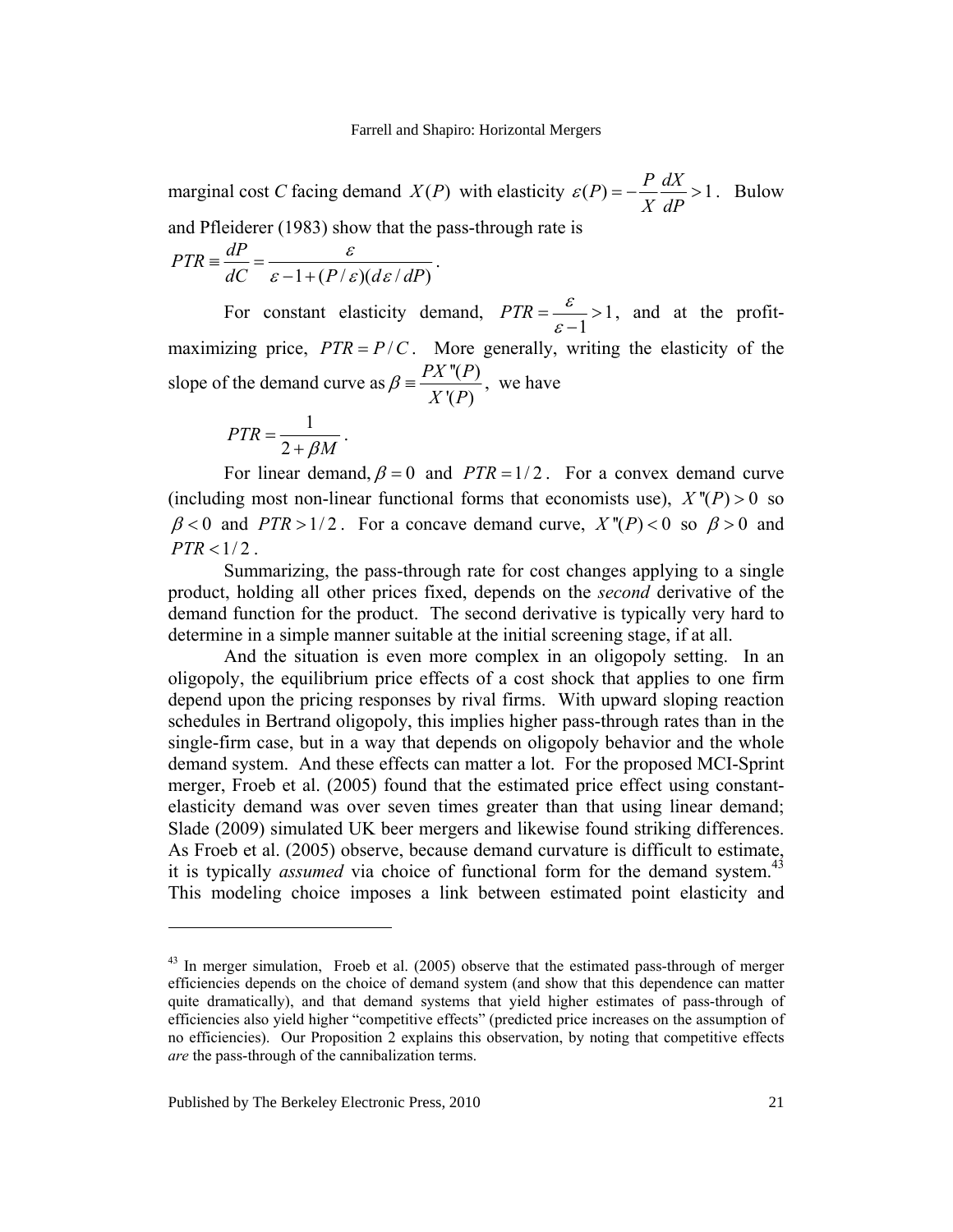estimated curvature. Furthermore, Proposition 2 tells us that the price effects of the merger depend upon a *pair* of cost shocks that apply to the two products sold by the merging firms.

Equilibrium pass-through rates of asymmetric shocks might be estimated using historical data if we can assume that pass-through rates are constant and if such cost shocks have taken place and their price effects can be observed.<sup>44</sup> In our experience these circumstances are relatively rare even in the back-end analysis, let alone at the initial screening stage.

Proposition 2 warns us that this complexity is unavoidable if one seeks to quantify the price effects of a merger. Because the magnitude of predicted price effects depends so much on factors that are opaque to non-economists and are often assumed rather than estimated, the methodology is hard to make robust and transparent, and unsuitable at the initial screening stage. But there is an alternative: making simple, default assumptions about pass-through rates (equivalently: the curvature of demand) at the initial screening stage. UK competition authorities have described such an approach as the calculation of an "illustrative price rise."<sup>45</sup> These assumptions could then potentially be refined in cases where a full-blown analysis is conducted.

#### *C. Test Based on a "Significant" Price Increase*

We now develop several simple tests designed to determine whether the proposed merger, without efficiencies, would lead to a "significant" price increase. This question is posed by the 1992 Guidelines, which consider efficiencies only at the tail end of the analysis. For the purpose of developing these tests, we assume that a "significant" price increase means one that is at least a fraction *G* of the premerger price.<sup>46</sup>

Internalizing the cannibalization effect on Product 1 measured at premerger prices and costs would induce a "significant" increase in the price of

<sup>44</sup> Baker and Bresnahan (1988) rely on such idiosyncratic cost changes to estimate a firm's residual demand curve.

<sup>&</sup>lt;sup>45</sup> See for instance UK Competition Commission (2005), especially Annex D, and UK Office of Fair Trading (2009).

<sup>46</sup> Some might benchmark *G* at 5% or 10% via the *Guidelines'* use of the term "small but significant and non-transitory increase in price" ("SSNIP") in market definition; the SSNIP is usually taken to be 5% or 10%. However, the *Guidelines* (§1.0) stress that "The 'small but significant and non-transitory' increase in price is employed solely as a methodological tool for the analysis of mergers: it is not a tolerance level for price increases." Schmalensee (2009) suggests a different potential practical reason for thresholds for price increases: even if there is no "tolerance" in underlying law or policy, the agencies must prioritize among merger investigations.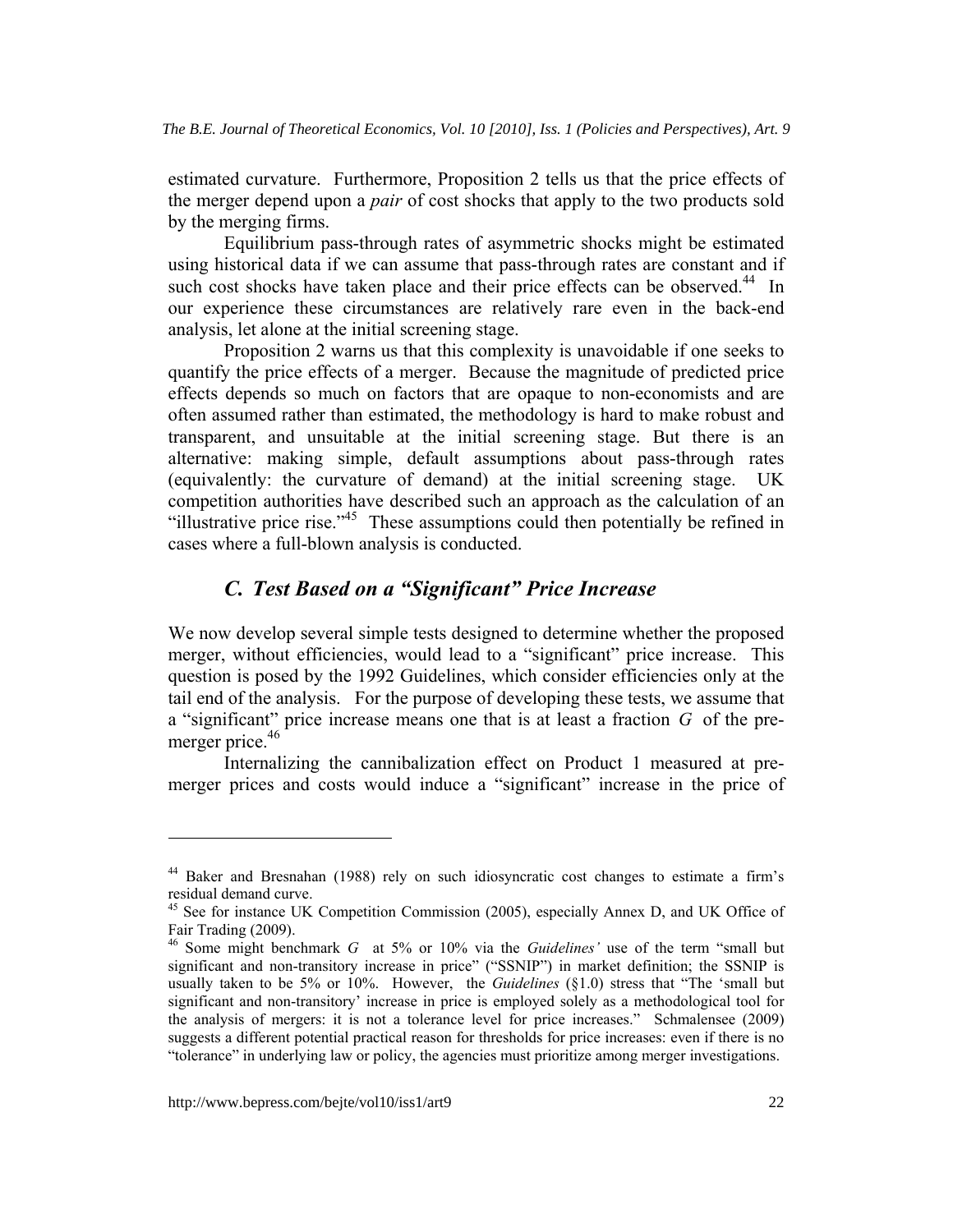Product 1 if  $R_1\overline{T}_1 > G\overline{P}_1$ , where intuitively and loosely  $R_1$  is the equilibrium passthrough rate for cost shocks idiosyncratic to Product 1. Using  $\overline{T}_1 = D_{12} (\overline{P}_2 - \overline{C}_2)$ , this test asks whether  $R_1 D_1$ ,  $(\overline{P_2} - \overline{C_2}) > G\overline{P_1}$ , i.e., whether

$$
\frac{D_{12}(\bar{P}_2 - \bar{C}_2)}{\bar{P}_1} > \frac{G}{R_1}.
$$
 (8)

However, as we argued above,  $R_1$  is hard to estimate for a given merger, especially at the initial screening stage, and thus requiring such an estimate specific to the merger or even to the industry is not suitable for an initial diagnostic measure. Pending a more fully developed theoretical and empirical literature on these pass-through rates, one sensible way to proceed is to proxy the pass-through rate using a default value, such as  $R_1 = 0.5$ .<sup>47</sup> With this proxy, inequality (8) becomes

$$
\frac{D_{12}(\overline{P}_2 - \overline{C}_2)}{\overline{P}_1} > 2G.
$$
 (9)

This type of test has been advocated by Salop and Moresi (2009) and Moresi (2010), who defines  $\frac{D_{12} (P_2 - C_2)}{\overline{P_2}}$ 1  $D_{12}(\overline{P_2}-C_2)$  $\bar{P}_{1}$  $\frac{-C_2}{2}$  as the Gross Upward Pricing Pressure Index, or "GUPPI." If *G* is taken to be 5%, inequality (9) becomes

$$
\frac{D_{12}(\overline{P}_2 - \overline{C}_2)}{\overline{P}_1} > 0.1.
$$
 (10)

A variation on this basic approach combines (8) with a default allowance for marginal-cost efficiencies, but we do not pursue this here.

All of these tests, like those based on  $UPP<sub>1</sub>$  in the previous section, can generate false negative results because they do not fully account for the feedback effects between the two products. As noted above, to quantify price effects one may have to make default assumptions about oligopoly conduct and demand structure, much as merger simulation normally does. Perhaps most simply one could assume for screening purposes a linear demand structure and Bertrand competition. Then one can solve explicitly for the equilibrium price increases,  $(P_1^* - \overline{P_1})/\overline{P_1}$  and  $(P_2^* - \overline{P_2})/\overline{P_2}$  in terms of six unit-free variables:  $\overline{M}_1$ ,  $\overline{M}_2$ ,  $D_{12}$ ,

<u>.</u>

 $47$  Holding rivals' prices fixed, the single-firm pass-through rate is one-half with linear demand and higher with convex demand. Accommodating pricing responses by rivals raise the equilibrium pass-through rate. Some may find this an adequate justification in practice for taking one-half as a default value, pending further investigation, although one would not want to apply this to a Cournot industry.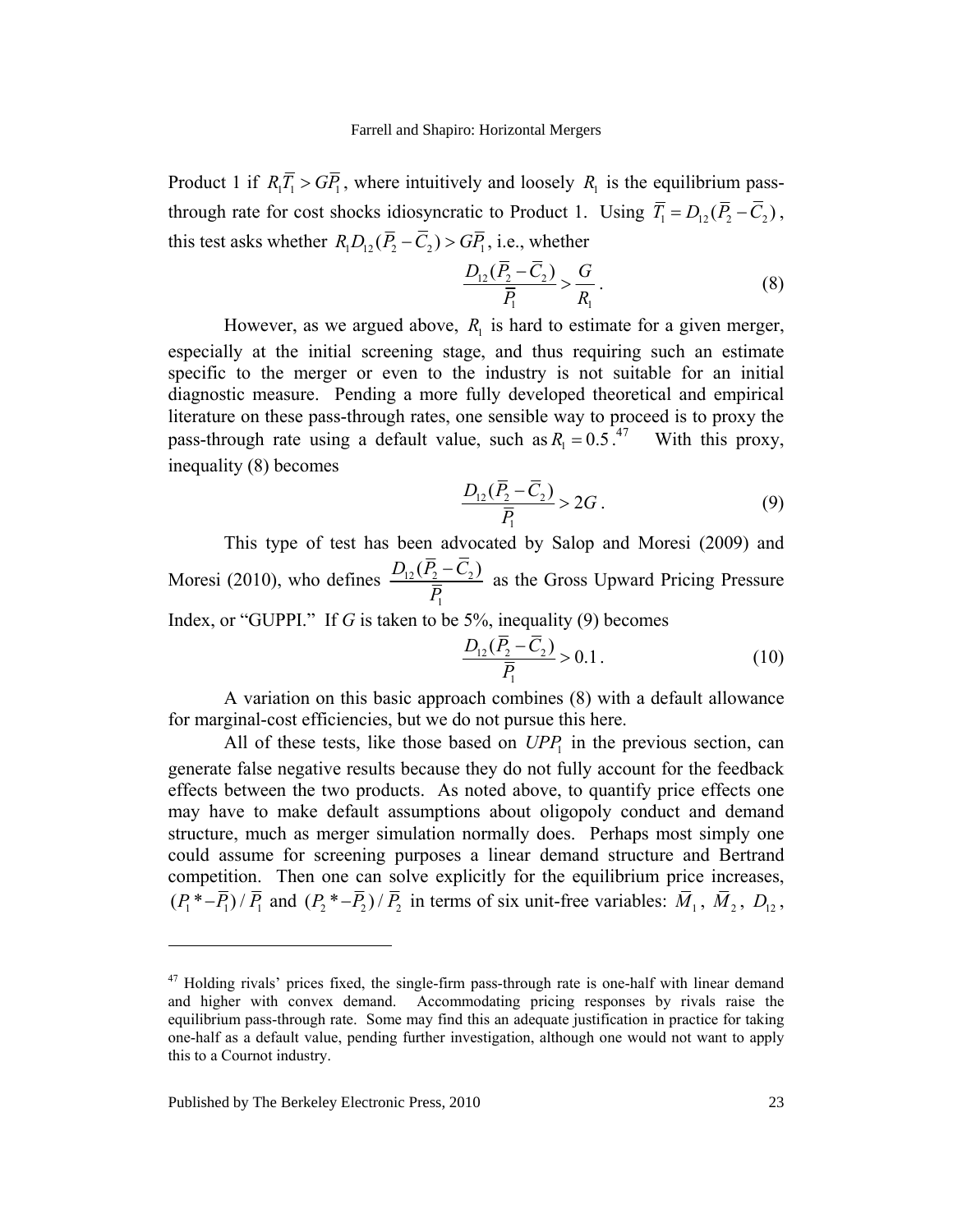$D_{21}$ ,  $E_1$ , and  $E_2$ <sup>48</sup> This method is advocated by Schmalensee (2009). In the symmetric case, he shows that the equilibrium price increase is given by $49$ 

$$
\frac{P^*-\overline{P}}{\overline{P}} = \frac{DM}{2(1-D)} - \frac{1}{2}E(1-M) .
$$

Note that the equilibrium price rises if and only if  $\frac{D}{1-D} \frac{M}{1-M} > E$  $\frac{D}{-D} \frac{M}{1-M} > E$ , a

condition derived in the symmetric case with *arbitrary* demand by Werden (1996) that we reported above. The payoff to assuming linear demand is that one can go beyond this general result about directionality and quantify the equilibrium price increase, with or without an efficiency credit. However, this approach requires that one impose a great deal of structure on the demand system, and the expressions for the equilibrium price increase become considerably more complex in the asymmetric case. $50$ 

## *D. Competition and Low Pass-Through: Could Price Effects Be Small Despite UPP?*

While the pass-through rate may generally be hard to quantify, one might hope to identify circumstances in which it is low. In particular, a leading intuitive argument is that a horizontal merger that leaves the industry "workably competitive" is unlikely to be harmful. This depends in large part on what one means by calling an industry "workably competitive."

One meaning would be that gross margins are low. Another would be that the industry is unconcentrated and the merging parties are not especially close competitors. In either case, the product of the diversion ratio and absolute gross margin is low, and the UPP test will not sound the alarm. On the other hand, for a merger with substantial diversion ratios in an industry where gross margins are not small, the predicted price effect can be small only if the relevant pass-through rate is low.

A natural economic intuition suggests that the equilibrium pass-through of cost shocks idiosyncratic to one or two firms in a "fairly competitive" industry will be low. Consistent with this intuition, Bergstrom and Varian (1985) show that in a Cournot oligopoly with *N* active firms and linear demand the equilibrium

<sup>&</sup>lt;sup>48</sup> Carl Shapiro, (2009), "Unilateral Effects Calculations", at  $\frac{http://faculty.haas.berkeley.edu/shapiro/unilateral.pdf}{http://faculty.haas.berkeley.edu/shapiro/unilateral.pdf}$  displays the necessary calculations.

 $\frac{49}{50}$  Shapiro (1996) reports this formula in the absence of efficiencies.<br><sup>50</sup> See our paper, "Upward Pricing Pressure and Critical Loss Analysis: Response," *Global Competition Review*, 2010, and the calculations in Shapiro (2009) just noted.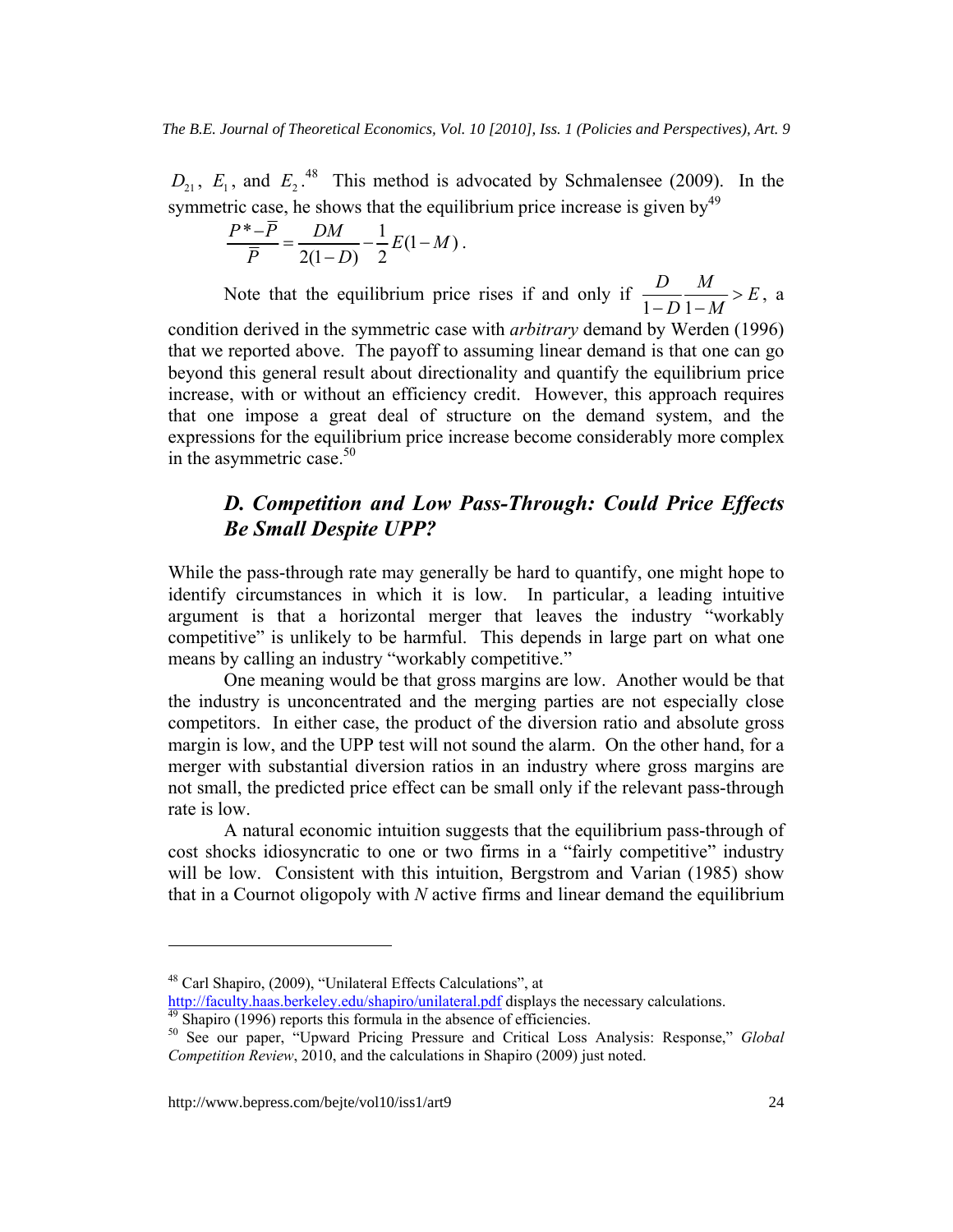pass-through rate of firm-specific cost shocks is  $1/(N+1)$ , even if the firm subject to the shock has a large share.<sup>51</sup>

But it is easy to see that the intuition is not always reliable. In a differentiated-products industry, as discussed above, a firm can face a highly elastic (residual) demand curve, and yet have a high pass-through rate for idiosyncratic cost shocks. Indeed, if a firm's residual demand is everywhere highly elastic, then its price will be close to its marginal cost, both before and after a change in the latter, so pass-through will be close to 100%. Similarly, as noted above, if the firm faces a constant elasticity of demand and has constant marginal cost, its firm-specific pass-through rate will equal  $P/C = 1/(1 - M)$ , which exceeds 100%. Thus economic theory does not imply that single-firm pass-through rates in a "fairly competitive" differentiated-product industry are low.<sup>52</sup> Weyl (2010b) shows in a differentiated-product framework how singlefirm pass-through rates become low as competition increases if residual demand becomes highly elastic much faster than does marginal cost, but do not become low if marginal costs are flatter than residual demand, as in our constant-elasticity example in this paragraph.

Empirically, while pass-through of industry-wide cost shocks (notably commodity taxes) has been studied extensively in public finance, the pass-through of cost shocks that apply to only some competing products has been studied most extensively in international trade.<sup>53</sup> When the yen appreciates relative to the dollar, how do dollar prices of Japanese cars in the US respond? This large literature generally finds that in the longer run they respond substantially, although the response is highly variable.<sup>54</sup> A distinct smaller literature explores firm-specific pass-through rates. $55$ 

<sup>&</sup>lt;sup>51</sup> Linear demand brings this principle into closed form, but a version of it applies for any demand function. Adding the firms' first-order conditions and rearranging yields  $P(1-1/(N\epsilon)) = \overline{C}$ ,

where  $\varepsilon$  is market demand elasticity and  $\overline{C}$  is the (unweighted) mean value of marginal costs among active firms.

 $52$  We particularly thank Glen Weyl for helpful discussions on this topic (though he does not necessarily agree with our interpretations). See Weyl and Fabinger (2009) for an extensive treatment of pass-through rates, showing how pass-through rates are central to a wide range of comparative statics results in oligopoly.

<sup>&</sup>lt;sup>53</sup> Goldberg and Knetter (1997) report finding almost 700 articles on this topic; an important early contribution is Dornbusch (1987) In antitrust analysis see Ashenfelter et al. (2006) on passthrough in the Staples case.

<sup>54</sup> The trade literature often estimates the *elasticity* of price with respect to own marginal cost, which is equal to  $c/p$  times the industrial organization concept of pass-through rate,  $dp/dc$ . Thus a finding of less than 100% elasticity of pass-through is consistent with pass-through being,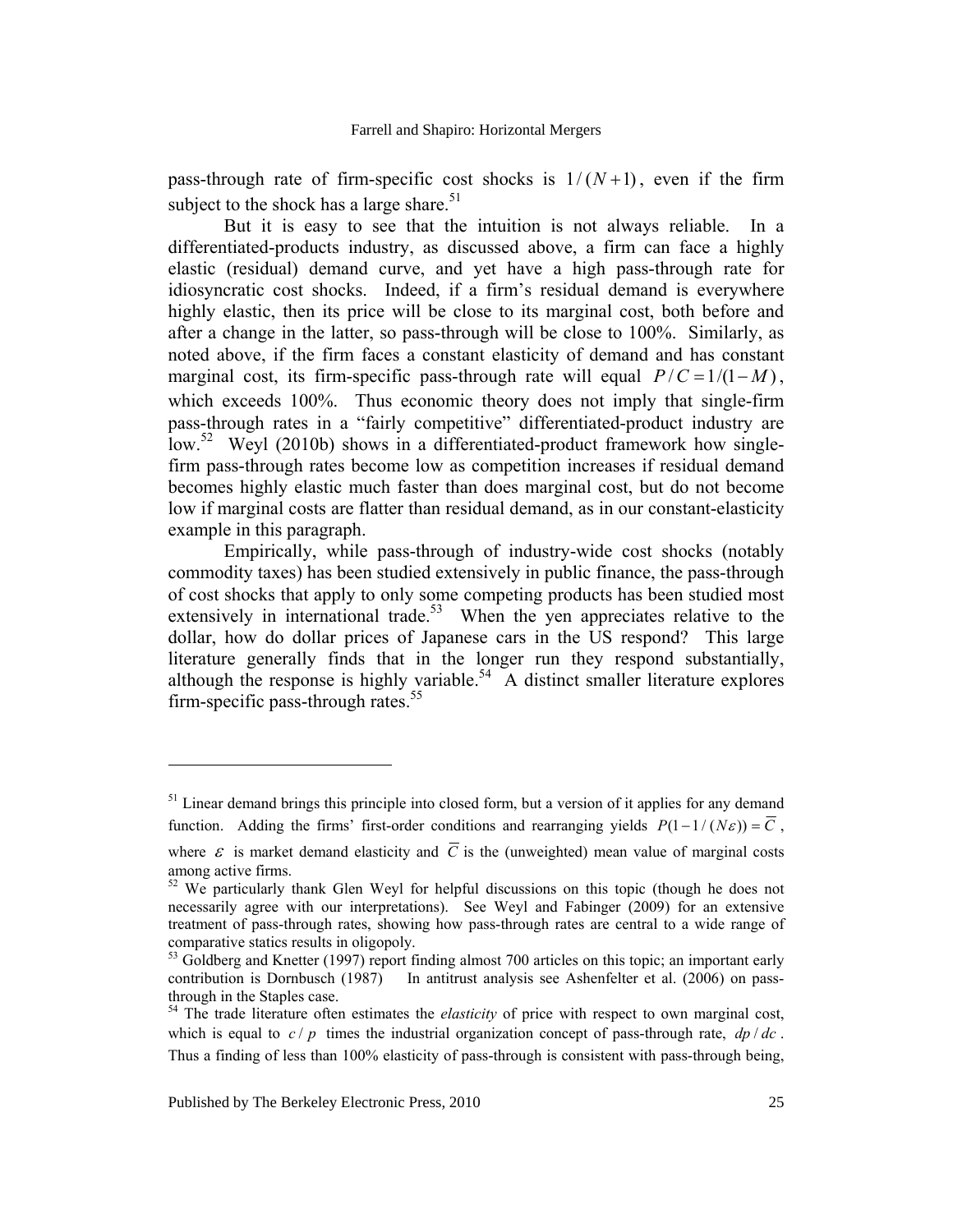*The B.E. Journal of Theoretical Economics, Vol. 10 [2010], Iss. 1 (Policies and Perspectives), Art. 9*

In our present state of understanding we thus think that arguments that pass-through will be low should require much more evidence and analysis than simply an observation that the industry is fairly competitive. Correspondingly, we think a preliminary screen should flag a horizontal merger with a hefty cannibalization term, as reflected by  $UPP_1 > 0$  or by  $\frac{D_{12}(1 \frac{1}{2} - C_2)}{P_1}$ 1  $\frac{D_{12}(P_2 - C_2)}{E} > 2G$ *P*  $-\overline{C_2}$ ) > 2G, even

when the industry is "fairly competitive." However, investigation of pass-through may be one means to exculpate such a merger. This is analogous to the established practice of flagging concentrating mergers in concentrated industries but standing ready to let them through if the parties adduce (in the words of *Philadelphia National Bank*) "evidence clearly showing that the merger is not likely to have such anticompetitive effects."

## **4.Further Analysis of Competitive Effects**

Real-world mergers are complex, and our proposed test, like the concentrationbased test, is consciously oversimplified. When  $UPP_1 > 0$ , or when

 $\frac{D_{12}(P_2 - C_2)}{E} > 2G$ 1 *P*  $-\overline{C_2}$ ) > 2G, further scrutiny of the merger is indicated. In the end, the

evaluation of any merger that is thoroughly investigated or litigated may come down to the fullest feasible analysis of effects. As under current practice, this back-end analysis could consider product repositioning, entry, and efficiencies. A positive test result might be swept aside based on these considerations, just as a high level or change in the HHI can be swept aside, for example, if entry is sufficiently easy.

As part of the full analysis of competitive effects, the simple diagnostic test used at the initial screening stage can be refined, checked further for consistency with the empirical evidence, and probed for robustness. In the cases at issue here, namely those involving differentiated products and unilateral pricing effects, the same types of evidence that went into the screening test may well play a prominent role in the full analysis. That analysis can account for the myriad of complications that can arise in real-world markets. We comment here only on a few ways in which the back-end analysis may relate to the diagnostic used at the screening stage.

in our sense, 100% or even above. Campa and Goldberg (2004) report that among OECD countries an unweighted average of pass through elasticities is about 64% in the longer term.<br><sup>55</sup> See, for example, Besanko, et. al. (2001) and Besanko, et. al. (2005). For a overview of this

literature, see the empirical section of Weyl and Fabinger (2009).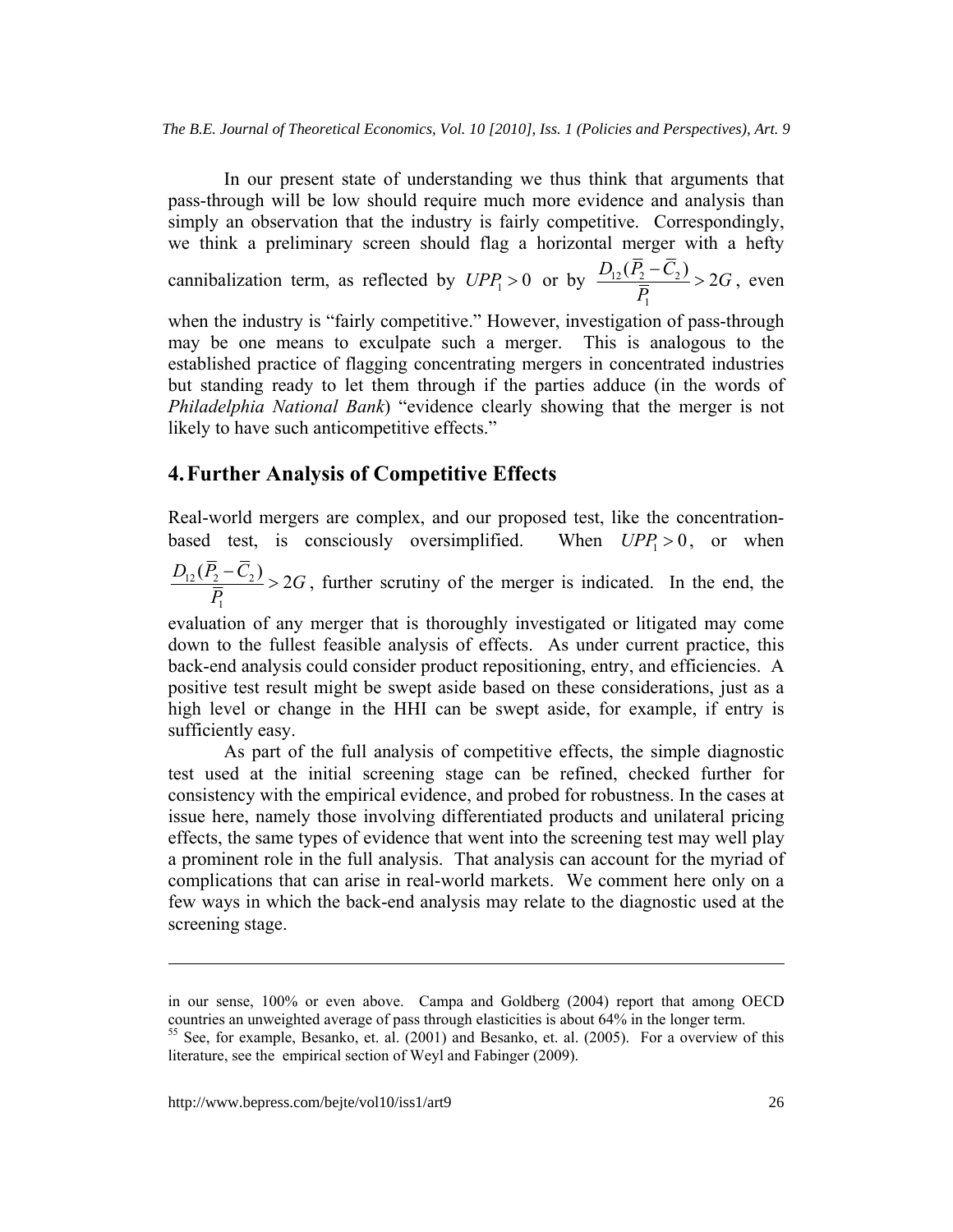## *A. Revised Estimates of the Variables in the UPP Test*

Re-examination might show that there is actually no upward pricing pressure once the relevant variables are measured more accurately. For example, it might show that pre-merger marginal costs are higher than was initially thought.<sup>56</sup> Similarly, further analysis of diversion ratios could show them to differ from initial estimates. Alternatively evidence might surface that likely efficiencies are much higher, or lower, than the standard deduction.

#### *B. Pressure But No Significant Movement*

As discussed in Section 3 above, it is possible that, even with net upward pricing pressure, there will be no "significant" price increase because the relevant passthrough rates are low. A full analysis may uncover evidence of pass-through rates and thus alleviate, or heighten, concerns about post-merger price increases.<sup>57</sup>

## *C. Mixed Test Results*

Proposition 1 tells us that a merger with the default level of efficiencies will raise prices in Bertrand duopoly if there is UPP for both products. Proposition 1 is silent if there is net UPP for only one product, i.e., if  $UPP_1 > 0$  but  $UPP_2 < 0$ . We nevertheless suggest that a positive test result for any (significant) product should be enough to trigger further scrutiny. In cases with mixed test results, the full inquiry can explore whether consumers are likely to gain more from a price decrease on Product 2 than they will lose from any price increase on Product 1.

Economic theory implies a link between test results for Products 1 and 2, but it is not a simple one. Using Slutsky symmetry (that is, working with compensated demand curves) one can show that the ratio of the gross upward pricing pressure measure for Product 1,  $D_{12}(P_2 - C_2)$ , to the corresponding

<sup>&</sup>lt;sup>56</sup> For instance, Schmalensee (2009) argues that average variable cost, which is sometimes used as a proxy for marginal cost, systematically underestimates the latter.

<sup>57</sup> If mergers are motivated by increases in profit, and if there is little or no anticompetitive effect, one can infer that there must be another profit motive, such as cost savings (though not necessarily in marginal costs). Janusz Ordover and Robert Willig (1993) state that "the potential magnitude of [unilateral] effects is likely to be small if the combined share of the parties is not substantial [<35%], so that the transaction is likely driven by its creation of efficiencies rather than by market power." See also Willig (1991). Note that this interpretation of the 35% threshold differs from that in the 1992 Guidelines.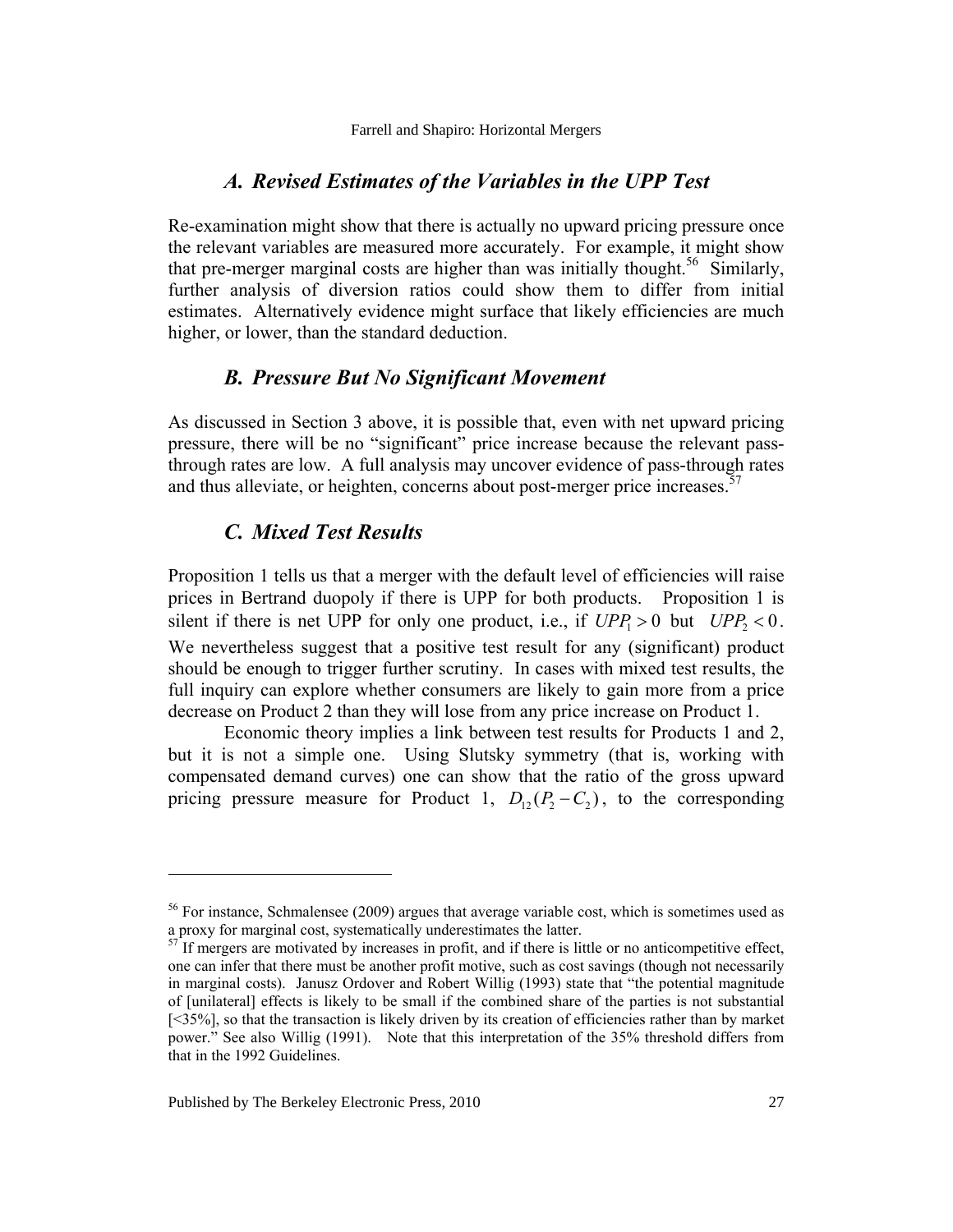*The B.E. Journal of Theoretical Economics, Vol. 10 [2010], Iss. 1 (Policies and Perspectives), Art. 9*

measure for Product 2, is equal to  $\frac{c_2 m_2}{\sigma} \frac{\Lambda_2}{\Lambda_2}$  $1^{11}$  1  $-1$  $M, X$  $M_1$   $\overline{X}$ ε  $\frac{\epsilon_2 M_2}{\epsilon_1 M_1} \frac{X_2}{X_1}$ , where Product *i* has demand elasticity  $\varepsilon_i$  and sales  $X_i$ . This further simplifies to  $\frac{X_2}{Y}$ 1  $\frac{X_2}{X_1}$  if the Lerner equation applies to each product's pre-merger pricing.

## *D. Oligopoly Conduct*

The UPP test is based on the diversion ratio, which applies if the firms set their prices independently prior to the merger. If the firms behave in a more accommodating manner prior to the merger, smaller efficiencies may be sufficient to overcome the loss of head-to-head competition resulting from the merger. The back-end analysis might well uncover such accommodation. As noted above, this might obviate concerns based on unilateral effects but heighten concerns based on coordinated effects.

## **5.Relationship to Merger Simulation**

For many economists, a natural alternative to the market definition approach would be to (a) model the industry and the nature of competition, (b) calibrate the model using pre-merger data, and then (c) use the calibrated model to predict post-merger prices.<sup>58</sup> This general approach is often called "merger simulation." Our analysis uncovers the fact that merger simulation must implicitly or explicitly estimate the pass-through rate of the asymmetric cost shock described in Proposition 2. It is therefore unsurprising that, as Froeb et. al. (2005) found (see also Slade 2009), merger simulation's price predictions depend very strongly on the demand system used. This often creates a battle of the experts, and although merger simulation is used by the antitrust agencies and by merging parties arguing before the agencies, we are not aware that any judge has accepted merger simulation as primary evidence on whether a merger would harm competition.<sup>59</sup>

Merger simulation also takes on more than necessary: it typically seeks to fit a structural model to pre-merger data and then use that model to predict post-

<sup>&</sup>lt;sup>58</sup> Another alternative is to exploit "natural experiments" in which one observes market outcomes with and without competition between the merging parties. This could make it unnecessary to engage separately in market definition or other preliminary diagnostics, including ours. The Staples case is often cited as a prime example of the use of natural experiments, although in that case the FTC still built its case by defining a relevant antitrust market.

 $59$  For a recent survey of the use of merger simulation in litigation, see e.g. Budzinski and Ruhmer (2008).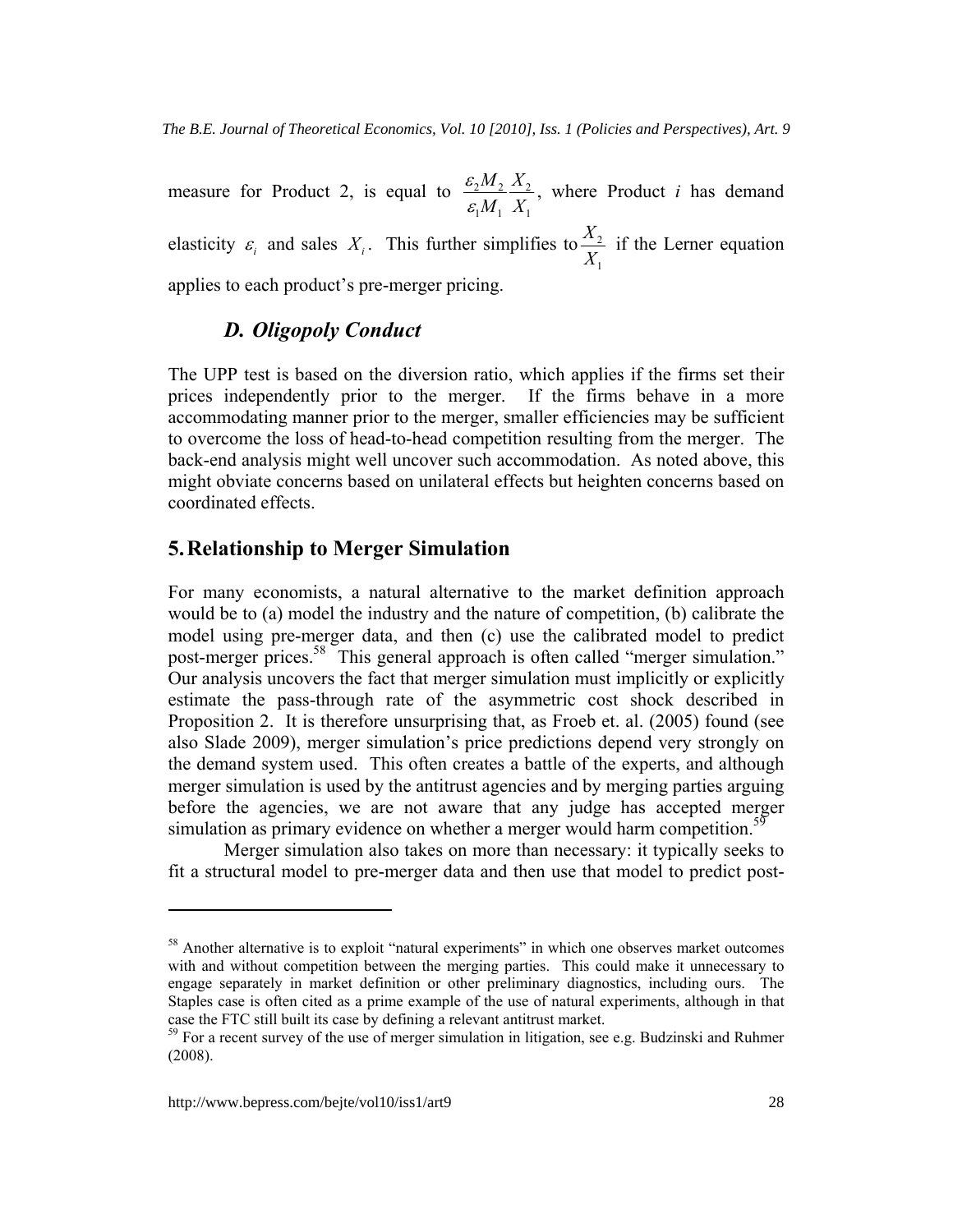merger prices. As such, it tries to explain price *levels*. In complex industries this risks mis-specification by omitting the less immediate and concrete aspects of firms' objectives.60 Our focus on the *net change* in marginal cost automatically nets out such complexities that are present both before and after the merger.

Merger simulation can be a valuable part of the full analysis of competitive effects. Unfortunately, merger simulation can be demanding in terms of data requirements, can generate results that are sensitive to the functional form used, and tends to be opaque to non-specialists. Hopefully, merger simulation can become more transparent and more robust as practice evolves and improves over time.

Our simple diagnostic test is designed to avoid those problems and to serve a very different role than merger simulation. While merger simulation relies on a great deal of data and assumptions, and aims to predict the magnitude of post-merger price increases, our test is designed to generate a simple and informative diagnostic regarding whether the merger is likely to lead to price increases.

#### **6.Relationship to Market Definition**

We now explore how our diagnostic test relates to the market definition and market concentration methods featured in the Guidelines and commonly used by the courts.

To begin with, it is worth noting that the profit-maximizing "hypothetical monopolist test" prescribed by the Guidelines to define relevant markets hinges on pass-through rates, although this fact is not generally appreciated.<sup>61</sup> Indeed, market definition under the Guidelines is closely related to the simulation of a hypothetical merger to monopoly of all the products in a proposed relevant market. $62$  Our approach does not require estimating the pass-through rate, and in this respect it is simpler than the market definition methodology.

<sup>&</sup>lt;sup>60</sup> Merger simulation sometimes "backs out" estimates of marginal costs from firms' pricing choices, in which case it might capture these effects through the back door. As far as we know, however, this has not been thoroughly explored in the merger simulation literature. 61 One can implement the hypothetical monopolist market definition test in the *Guidelines* by

applying the fact that the price effect resulting when a group of competing firms set their prices to maximize joint profits can be evaluated as the pass-through of a cannibalization term. We develop this approach in Farrell and Shapiro (2010a).

 $^{62}$  Like merger simulation, market definition, as performed in practice using critical loss analysis, often fails to focus on the *change* in pricing incentives. By instead attempting to model the pricing incentives of a hypothetical monopolist from scratch, some experts engaged in critical loss analysis have been led to opine that a hypothetical monopolist would face such elastic demand that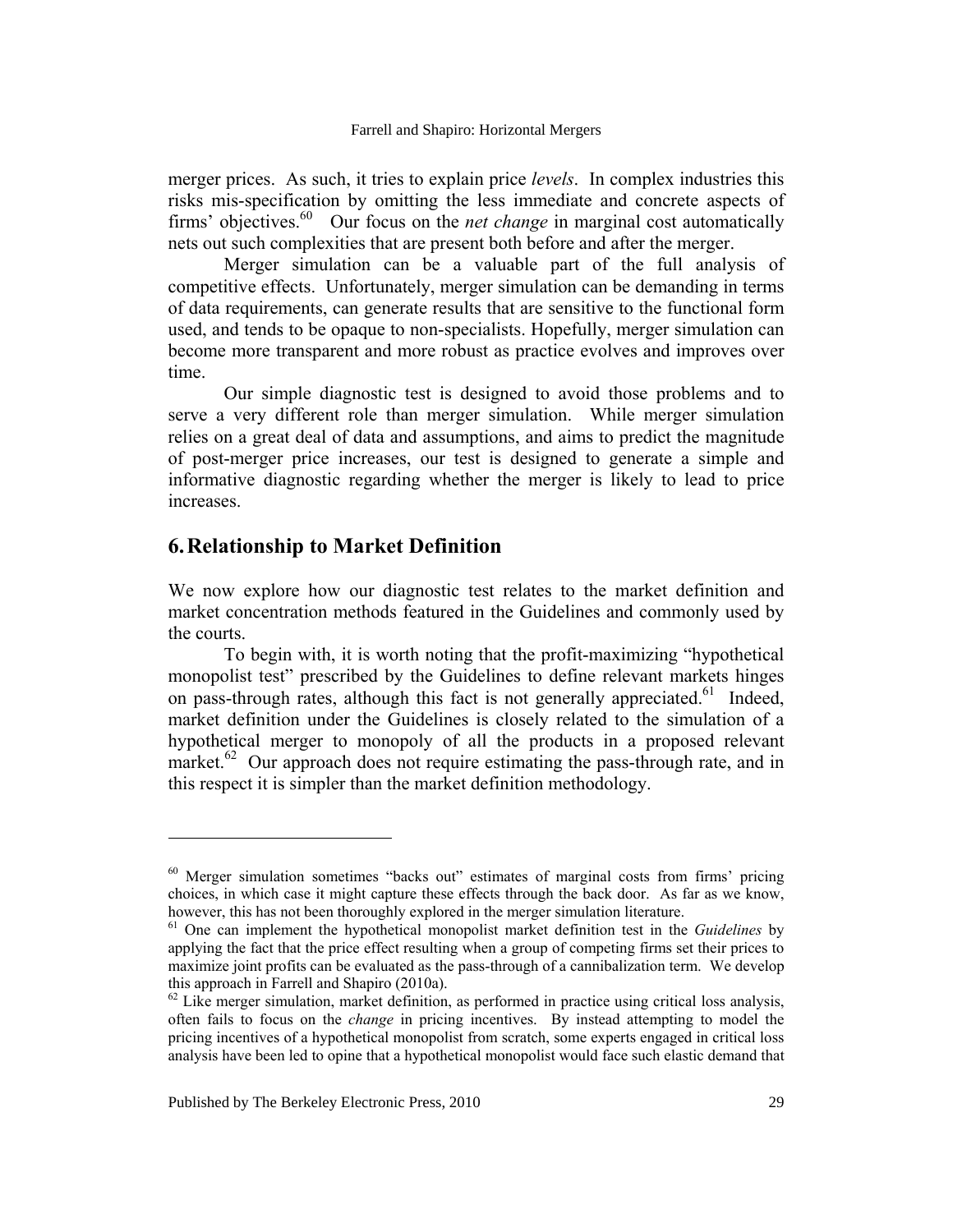Once a market has been defined, diversion ratios could be estimated or proxied based on market shares in that market. The resulting diversion ratios can then be substituted into inequality (5), which provides the basic test for upward pricing pressure.

Suppose that the relevant market contains Products 1,2,...,*N* . Suppose that we can estimate the "market recapture ratio"  $REC<sub>1</sub>$ , meaning the fraction of sales lost by Product 1 from a small increase in  $P_1$  that are gained by Products 2,..., *N* collectively.<sup>63</sup> Denote by  $s_i$  the market share of Product *i*. If Products  $2,..., N$  are all roughly equally close substitutes for Product  $1, <sup>64</sup>$  we can use  $REC_1 \frac{s_2}{1-s_1}$  as a proxy for the diversion ratio  $D_{12}$ . Then  $P_1 = \frac{32}{1}$   $REC_1(\overline{P}_2 - \overline{C}_2) - E_1\overline{C}_1$  $UPP_1 = \frac{s_2}{1 - s_1} REC_1(\overline{P}_2 - \overline{C}_2) - E_1\overline{C}_1$ . Substituting into inequality (5), there is upward pricing pressure for Product 1 if

$$
\frac{s_2}{1 - s_1} \, REC_1 \overline{M}_2 \, \frac{P_2}{\overline{P}_1} > E_1 (1 - \overline{M}_1) \,. \tag{11}
$$

Testing for upward pricing pressure using this proxy for the diversion ratio requires measuring the two margins, the market shares of the two products, and the market recapture ratio  $REC_1$ .

To illustrate this approach, suppose the per-merger margins are one-third, the pre-merger prices of the two products are equal, and we use a 10% default efficiency credit. With those numbers, inequality (5) tells us  $UPP_1 > 0$  if  $D_{12} > 0.2$ . If the two products sold by the merging firms each have 20% of the sales in the relevant market,  $D_{12} = \frac{0.2}{0.8}$  REC<sub>1</sub> = 0.25 × REC<sub>1</sub> 0.8  $D_{12} = \frac{0.2}{0.8}$  REC<sub>1</sub> = 0.25 × REC<sub>1</sub>. We therefore have upward pricing pressure if the market recapture ratio is at least 80%.

Using  $REC_1 \frac{s_2}{1-s_1}$  as a proxy for the diversion ratio  $D_{12}$  substitutes

estimation of the market recapture ratio for estimation of that diversion ratio. In some cases the market recapture ratio may be easier to estimate based on the

it would have an incentive to lower the price below pre-merger levels, a glaring problem with the methodology. Werden (2008) calls this "Critical Loss Analysis by Defendants."

 $63$  In previous work, we called this the "aggregate diversion ratio."

<sup>&</sup>lt;sup>64</sup> This "equally close" assumption underlies merger simulation using the logit demand system, which assumes that there is no variation in "proximity" among a group of products. See Willig (1991) or Werden and Froeb (2007). See also Section 2.211 of the 1992 *Guidelines*.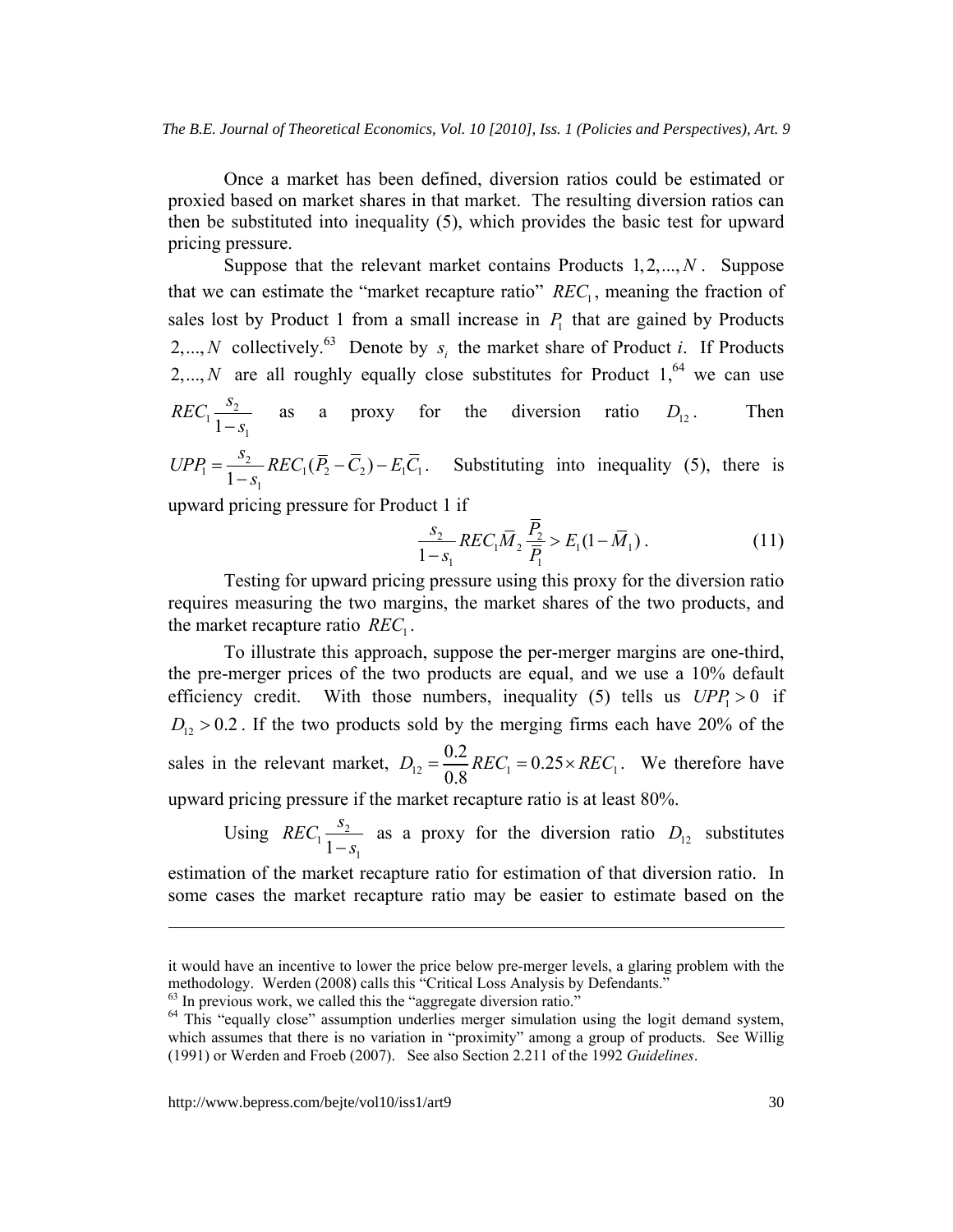available evidence. If this method is used, one can also adjust the proxy for the diversion ratio up or down based on evidence that the two products are relatively close or distant to each other in comparison with the other products in the relevant market.

Note that the test for upward pricing pressure does *not* revert to an HHIbased test, even if one uses market shares as proxies for diversion ratios. First, the UPP test uses margins as well as market shares. The larger are the pre-merger margins, the greater is the upward pricing pressure, for any given shares or level of concentration. Second, the distribution of shares among the non-merging firms matters greatly in calculating HHI but has no effect on UPP, which depends on

market shares only via the term  $\frac{32}{2}$  $1 - s_1$ *s* − *s* . Lastly, the market recapture rate does not

play an explicit role in an HHI test (although it and margins do enter into market definition using the hypothetical monopolist test).

# **7.Tailoring and Transparency**

We have described a simple test to flag horizontal mergers that, based on fundamental economics, seem likely to raise prices or similarly harm competition. As discussed above, we envision that if the simple screen goes clearly awry, that will quickly be revealed once the merger is studied more closely. Even so, errors in the screen may be socially costly. Should the screen itself seek to incorporate more of the possible complexities that will certainly arise in the detailed back-end analysis?

This is a question of judgment more than of economic analysis as such. Our antitrust experience suggests to us that a simple and transparent screen, combined with the prospect of more detailed analysis later in the process, is probably more realistic than trying to anticipate many of the nuances at the screening stage, when the available information may be quite limited. This is certainly the approach taken in using market definition and HHIs to establish the structural presumption (to the extent that market definition remains a relatively simple exercise and does not shade into merger simulation for a hypothetical merger among all products in a candidate market). But we do not suggest that one apply even simple screening tests blindly.

As an example, what if the merging firms control multiple products prior to the merger? In practice one can often simplify by sensibly aggregating "products." For example, if Firm B owns several (narrowly defined) products with roughly equal absolute gross margins, the UPP test only requires that one estimate the diversion ratio from Product 1 to those products as a group. Similarly, if firms primarily compete for customers who then buy multiple (narrowly defined) "products," it may be adequate to evaluate the gross profit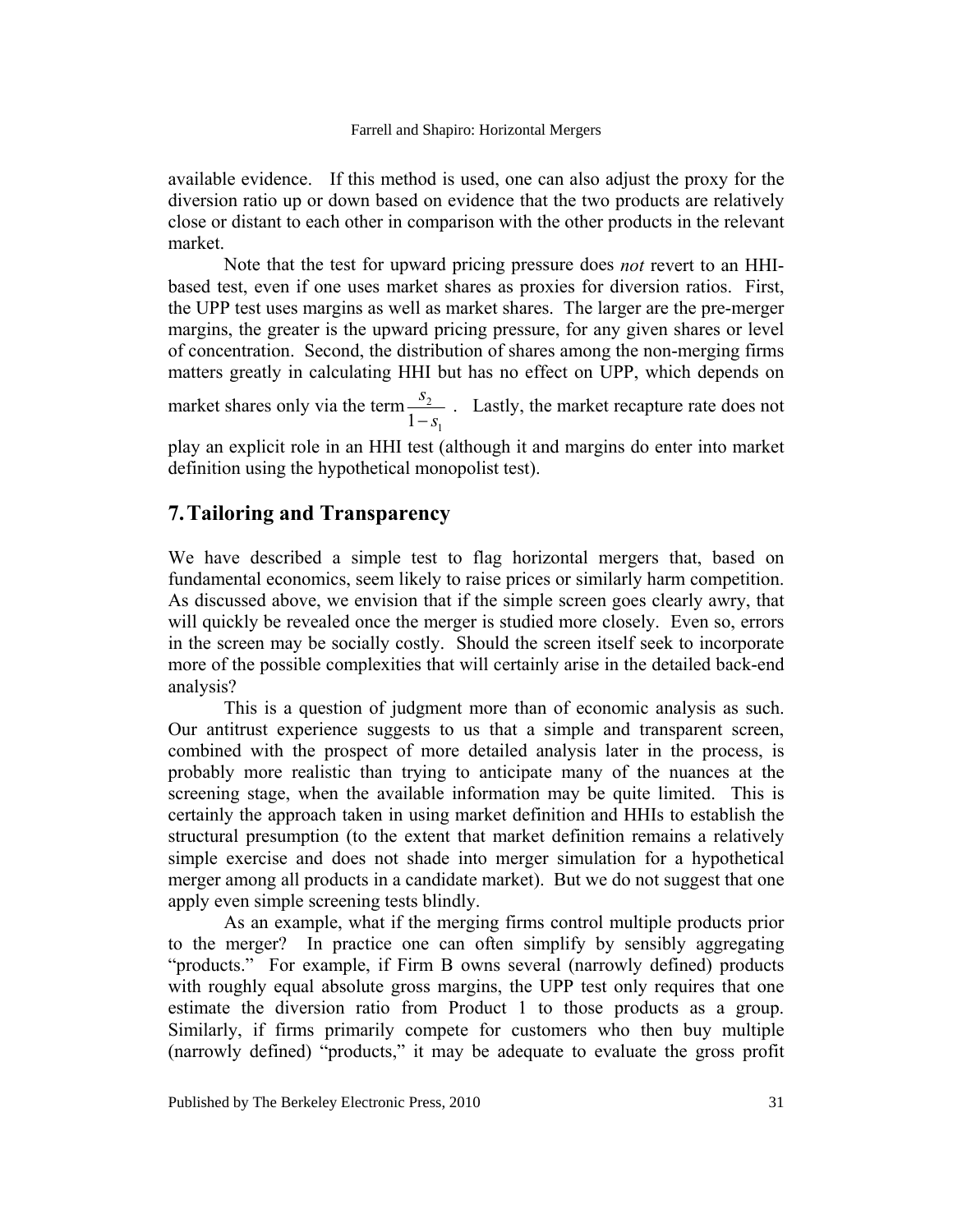margin on "a customer" and the diversion ratio in customers. Accounting for such factors at the screening stage seems practical and relatively straightforward.

In other cases one may eventually need to get further into details. If Firm A owns just Product 1 while Firm B owns substitute Products  $2, \ldots, n$ , the cannibalization term should be:

$$
\overline{T}_1 = \sum_{j=2}^n D_{1j} (\overline{P}_j - \overline{C}_j).
$$

The same formula applies if, say, Firm B's Product 3 is a *complement* to Product 1. Combining Product 1 and Product 3 encourages the merged firm to sell more of Product 1, since that will spur sales of Product 3. This is captured in that  $D_{13}$  will be negative. If Firm B only sells substitute Product 2 and complement Product 3, and if  $\overline{T}_1 = D_{12} (\overline{P}_2 - \overline{C}_2) + D_{13} (\overline{P}_3 - \overline{C}_3) < E_1 \overline{C}_1$ , there would be no true UPP. Such issues clearly should be addressed in the overall process, but they could either be part of the initial screening test or deferred to the backend.

A closely related issue arises if additional sales generate intangible benefits (or costs) as well as direct and readily quantifiable net receipts. Often, Firm B gains value from additional sales of Product 2 beyond the concrete shortterm absolute gross margin,  $\overline{P}_2 - \overline{C}_2$ . Conceptually, such follow-on (often future) benefits add to Product 2's gross margin. These additional benefits may be concrete sales of spare parts or other complements, or less tangible: in markets with network effects, learning by doing, or customer switching costs, incremental sales today will generate additional profits in the future. Follow-on profits are sometimes illuminated in firms' business documents. For example, firms may have methods of valuing their installed base of customers, perhaps to evaluate the profitability of customer acquisition.<sup>65</sup> Even if follow-on profits cannot be measured, we may at least know their sign, treat the "hard" profit accounting as a bound, and keep track of the direction of error.<sup>66</sup> Since firms usually benefit in the future from making more sales today, we expect that in most cases accounting for these effects will raise the margin on Product 2, making UPP for Product 1 more likely.

 $<sup>65</sup>$  American Airlines, for example, invested in a sophisticated management accounting system,</sup> AAIMSPAN, to quantify follow-on profits reflecting the fact that serving a route from B to C (or increasing the frequency of service on that route) will boost sales on routes A-to-B and C-to-D. This accounting played an important role when the Justice Department unsuccessfully sued American for exclusion of entrants at DFW: see Edlin and Farrell (2002).<br><sup>66</sup> This issue also arises when measuring gross margins in critical loss analysis; see Farrell and

Shapiro (2008).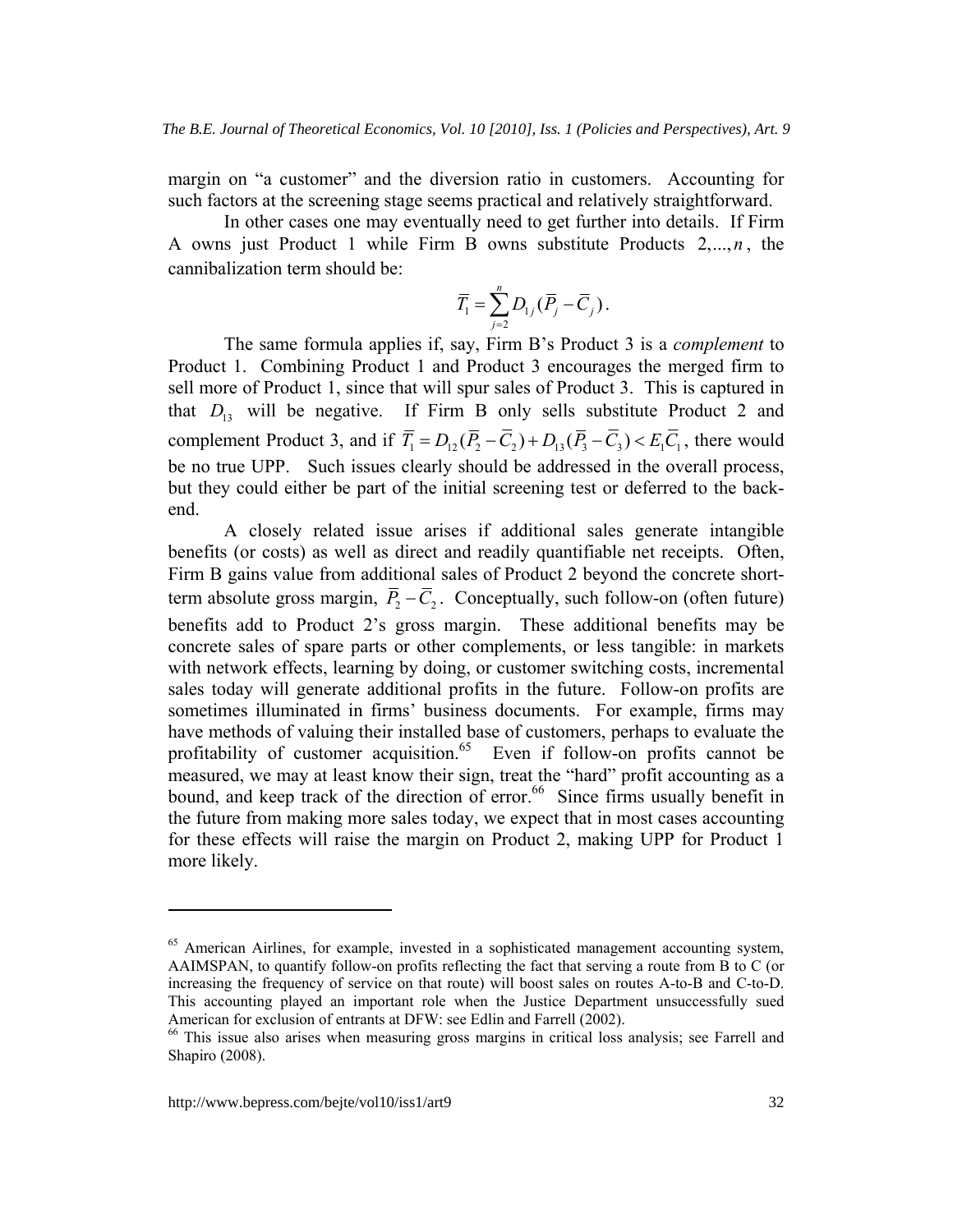#### **8.Innovation Competition**

The tests developed so far in this paper apply to the pricing incentives of the merging firms. In principle, the merger could harm competition along any dimension of competition, and parallel tests could be pursued for different dimensions of competition. There is no reason in general to expect those tests to yield the same results as the pricing-focused UPP approach developed here. This is not a flaw or inconsistency in the test, but reflects an underlying reality: a merger can impact different dimensions of competition very differently.

To illustrate how our methods could be generalized to non-price dimensions of competition, including product selection and product variety, we now show how an analogous test would apply to innovation competition. We also include this case to stress the fundamental breadth of the idea that the *direction* of merger effects depends upon the relative strength of cannibalization effects and merger-specific efficiencies.

The impact of a merger on pricing incentives might not match up very closely with its impact on innovation incentives. For example, the two merging firms might not currently offer directly competing products, but they could both be working on new products that will compete more directly, either with each other or with the firms' current offerings. Where innovation competition is very important, a key question is whether the merger will lead to less rapid innovation.

If Firm A devotes more resources to improving its products, it will (on average) increase its operating profits (gross of its R&D expenditures) and reduce Firm B's profits. This simple logic leads to the "innovation diversion ratio," which is distinct from the usual (pricing) diversion ratio. The innovation diversion ratio to Firm A from Firm B is the fraction  $I_{AB}$  of the extra gross profits earned by Firm A when it devotes more resources to innovation that come at the expense of Firm B.<sup>67</sup>

To illustrate, suppose that Firm A is considering a risky R&D investment that, if it succeeds, will yield \$100 million in profits for Firm A and reduce Firm B's profits by \$30 million. Since 30% of the extra profits to Firm A come at the expense of Firm B,  $I_{AB} = 30\%$ . Relative to pre-merger incentives, the merger effectively puts a 30% cannibalization tax on the fruits of R&D investments by Firm A. Against this tax, the merger may generate some R&D efficiencies, e.g., by allowing the two firms to combine their R&D teams. Another possible source

 $67$  It is natural here to go straight to the profit impact, but worth noting that in a more detailed accounting of revenues and costs, the relevant incremental costs for product introduction may well include costs that would be "fixed" in an analysis of incentives to cut price and attract marginally more business.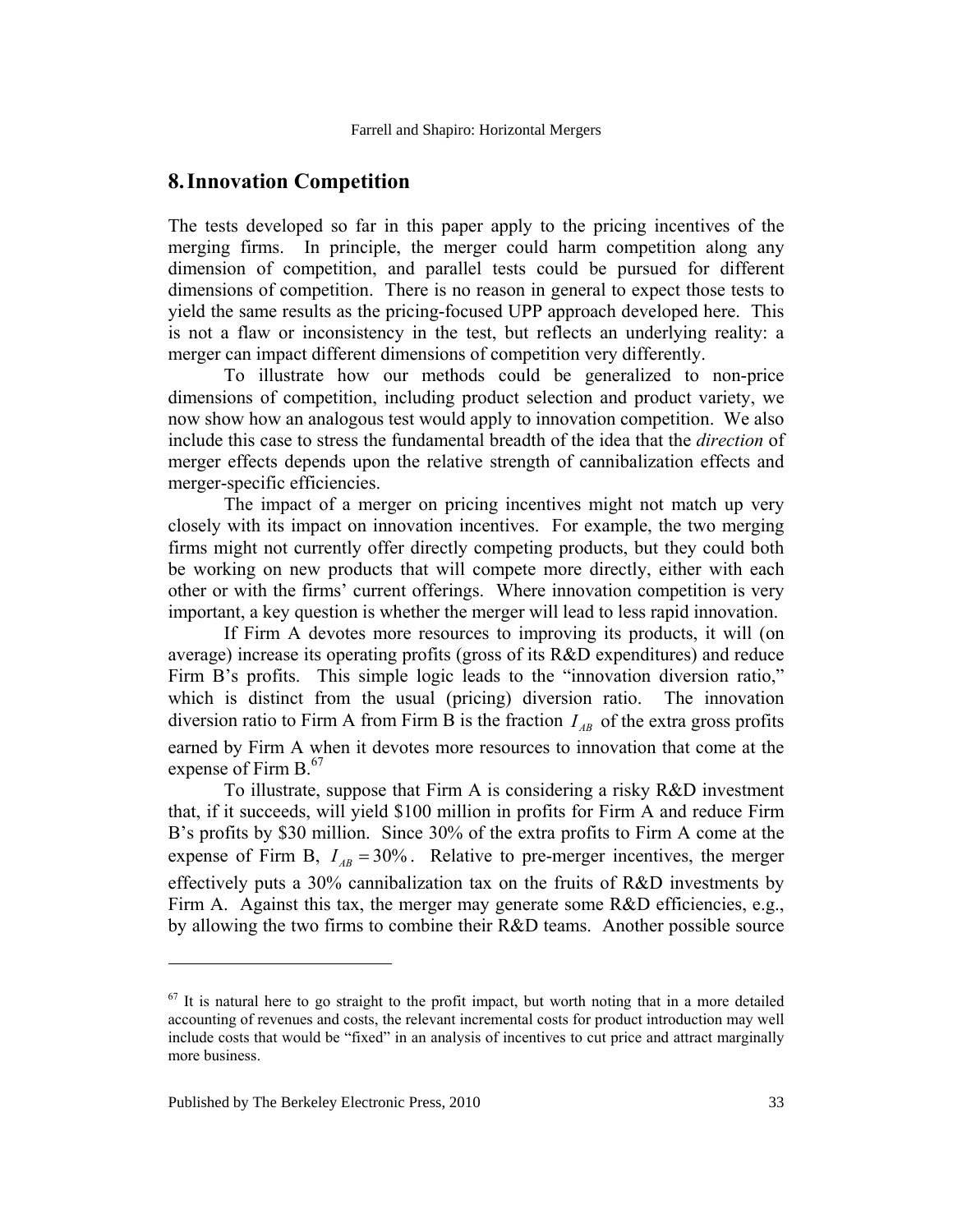of efficiency arises if the merged entity can internalize spillovers that would otherwise occur when Firm B benefits from Firm A's innovation, as when Firm B can copy Firm A's innovation without infringing Firm A's intellectual property, or when Firm B can capture gains from trade by licensing intellectual property from Firm A. As in the pricing analysis above, mergers might be credited with some standard level  $E_R$  of R&D efficiencies, which means that the cost of R&D falls by a factor  $1-E_R$ . Following this logic, a proposed merger between Firms A and B will tend to retard innovation on Firm A's products if

$$
I_{AB} > E_R.
$$

The innovation diversion ratio in a given case may well be hard to estimate. Likewise, the default level of innovation efficiencies to be applied in general may well be hard to establish. But these are not gratuitous difficulties. The impact of the proposed merger on innovation incentives really does depend on the extent to which Firm A's pre-merger rewards from innovation come at the expense of Firm B, and on merger efficiencies relating to innovation.

In cases where concerns about innovation effects are salient, simple screens based on upward pricing pressure, or based on historical market shares, may not be very informative. The innovation diversion ratio may be far more informative.

#### **9.Conclusion**

 $\overline{a}$ 

We have described a simple diagnostic test to flag horizontal mergers that are most likely to lead to unilateral anti-competitive price effects in markets for differentiated products. We argued that in such industries our approach is often simpler and more disciplined than flagging mergers based on market definition and concentration. Pending convincing empirical comparisons, there are strong *a priori* reasons to favor our approach for those cases.<sup>68</sup> It is much more solidly grounded in the underlying economics of unilateral effects than is the conventional approach based on market definition and market concentration.

<sup>&</sup>lt;sup>68</sup> Ideally, the reliability of different methods of evaluating proposed mergers should be gauged by an intelligent combination of theoretical analysis and empirical evaluation. The most direct way to do the latter is to compare the observed changes from completed mergers against pre-merger predictions. Regrettably, retrospective studies of merger effects have seldom compared observed effects with *ex ante* predictions, although see Peters (2006) and Weinberg and Hosken (2008). Dennis Carlton (2009) recently called for just this type of empirical research program. See Pautler (2003), Kaplow and Shapiro (2007), Weinberg (2007), and Hunter, Leonard, and Olley (2008) on merger retrospectives more generally.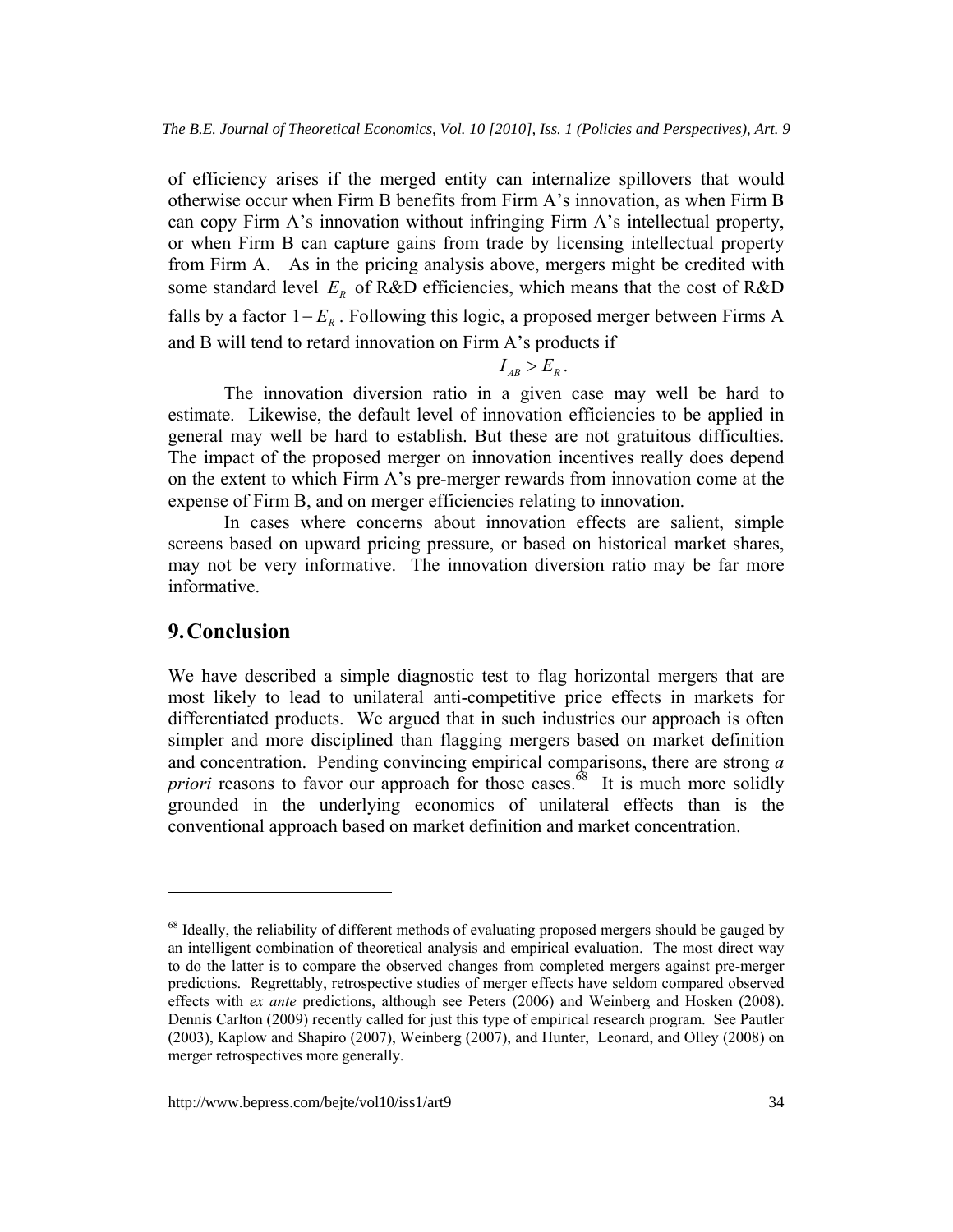While our proposed test does not rely on the traditional elements of market definition and market concentration, it is far from new. To the contrary, it systematizes many economists' recognition that there is a robust core behind the regrettably labile predictions of structural merger simulation, and that this core deserves to be more explicitly used in unilateral-effects cases. Indeed, the basic models of unilateral effects on which we rely are well established in the economic literature, and the methods we advocate here have been used, in one form or another, for some years by the antitrust agencies. We hope that, by crystallizing the key insights from those models in the form of a few very simple expressions suitable for screening purposes, we will promote the use of these robust and reliable tools.

## **References**

- Areeda, Phillip and Donald Turner, (1975), "Predatory Pricing and Related Practices under Section 2 of the Sherman Act," *Harvard Law Review* 88, 697–733.
- Ashenfelter, Orley, David Ashmore, Jonathan Baker, Suzanne Gleason, and Daniel Hosken, (2006), "Empirical Methods in Merger Analysis: Econometric Analysis of Pricing in FTC vs. Staples," *International Journal of the Economics of Business*, 13(2), 265-279.
- Ashenfelter, Orley and Daniel Hosken (2007), "The Effect of Mergers on Consumer Prices: Evidence from Five Selected Case Studies." *Journal of Law and Economics*, forthcoming.
- Baker, Jonathan and Timothy Bresnahan, (1988), "Estimating the Residual Demand Curve Facing a Single Firm," *International Journal of Industrial Organization,* 6, 283-300.
- Baker, Jonathan and David Reitman (2009), "Research Topics in Unilateral Effects Analysis," Washington College of Law Research Paper No. 2009- 37, American University, available at http://papers.ssrn.com/sol3/papers.cfm?abstract\_id=1504863.

Baker, Jonathan and Carl Shapiro, (2008), "Reinvigorating Horizontal Merger Enforcement," in *Where the Chicago School Overshot the Mark: The Effect of Conservative Economic Analysis on Antitrust,* Robert Pitofsky, ed., Oxford University Press, available at

http://faculty.haas.berkeley.edu/shapiro/mergerpolicy.pdf.

Bergstrom, Theodore and Hal Varian, (1985), "Two Remarks on Cournot Equilibrium," *Economic Letters*, 19:1, 5-8.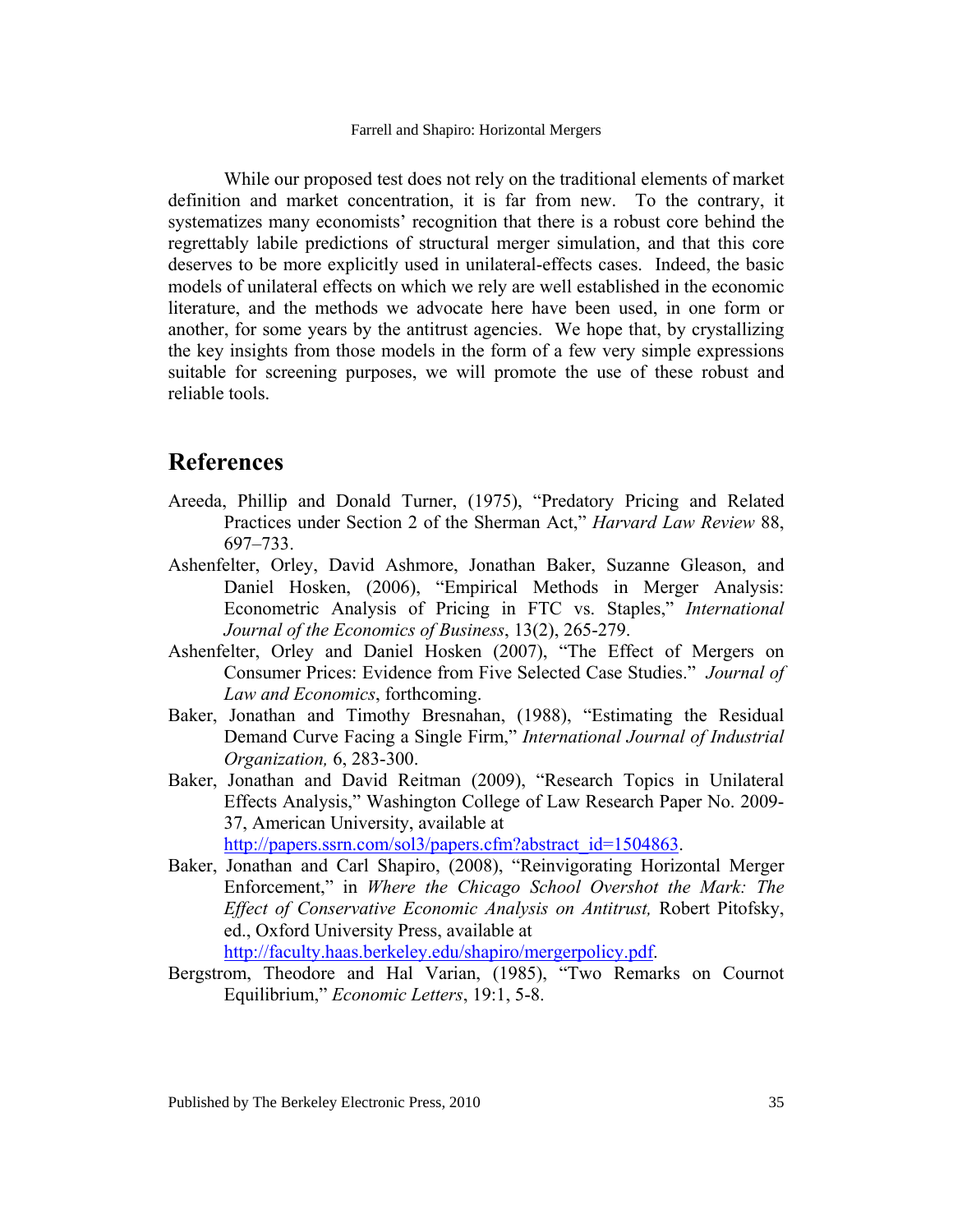- Besanko, David, David Dranove, and Mark Shanley, (2001), "Exploiting a Cost Advantage and Coping with a Cost Disadvantage," *Management Science*, 47(2), 221-235.
- Besanko, David, Jean-Pierre Dubé, and Sachin Gupta (2005), "Own-Brand and Cross-Brand Retail Pass-Through," *Marketing Science*, 24(1), 123-137.
- Budzinski, Oliver and Ruhmer, Isabel, (2008), "Merger Simulation in Competition Policy: A Survey," available at

http://ssrn.com/abstract=1138682.

- Bulow, Jeremy and Paul Pfleiderer (1983), "A Note on the Effect of Cost Changes on Prices," *Journal of Political Economy*, 91(1), 182-185.
- Campa, Jose Manuel, and Linda Goldberg (2004), "Exchange Rate Pass-Through Into Import Prices," Working Paper, Federal Reserve Bank of New York, revised September.
- Carlton, Dennis (2009), "Why We Need to Measure the Effect of Merger Policy and How to Do It," *Competition Policy International*, Spring.
- Deneckere, and Davidson, (1985), "Incentives to Form Coalitions with Bertrand Competition," *Rand Journal of Economics*, 16(4), 473-486.
- Echenique, Federico (2002), "Comparative Statics by Adaptive Dynamics and the Correspondence Principle," *Econometrica* 70:2, 833-844.
- Dornbusch, Rudiger (1987), "Exchange Rates and Prices," *American Economic Review*, 77(1), 93-106.
- Edlin, Aaron and Joseph Farrell (2002), "The American Airlines Case: A Chance to Clarify Predation Policy," in *The Antitrust Revolution*. Ed. John Kwoka and Lawrence White. Oxford University Press.
- Farrell, Joseph and Carl Shapiro (1990), "Horizontal Mergers: An Equilibrium Analysis," *American Economic Review*, 80(1), 107-126.
- Farrell, Joseph and Carl Shapiro (2008), "Improving Critical Loss Analysis," *Antitrust Source*, February, at http://www.abanet.org/antitrust/atsource/08/02/Feb08-Farrell-Shapiro.pdf.
- Farrell, Joseph and Carl Shapiro (2010a), "Upward Pricing Pressure and Critical Loss Analysis: Response," *Global Competition Review*, forthcoming.
- Farrell, Joseph and Carl Shapiro (2010b), "Recapture, Pass-Through, and Market Definition," *Antitrust Law Journal,* forthcoming.
- Froeb, Luke, Stephen Tschantz and Gregory Werden (2005) "Pass-Through Rates and the Price Effects of Mergers," *International Journal of Industrial Organization,* 23:703-715.
- Froeb, Luke and Gregory Werden (2008), "Unilateral Competitive Effects of Horizontal Mergers," in *Handbook of Antitrust Economics*, Paolo Buccirossi, ed. (MIT Press).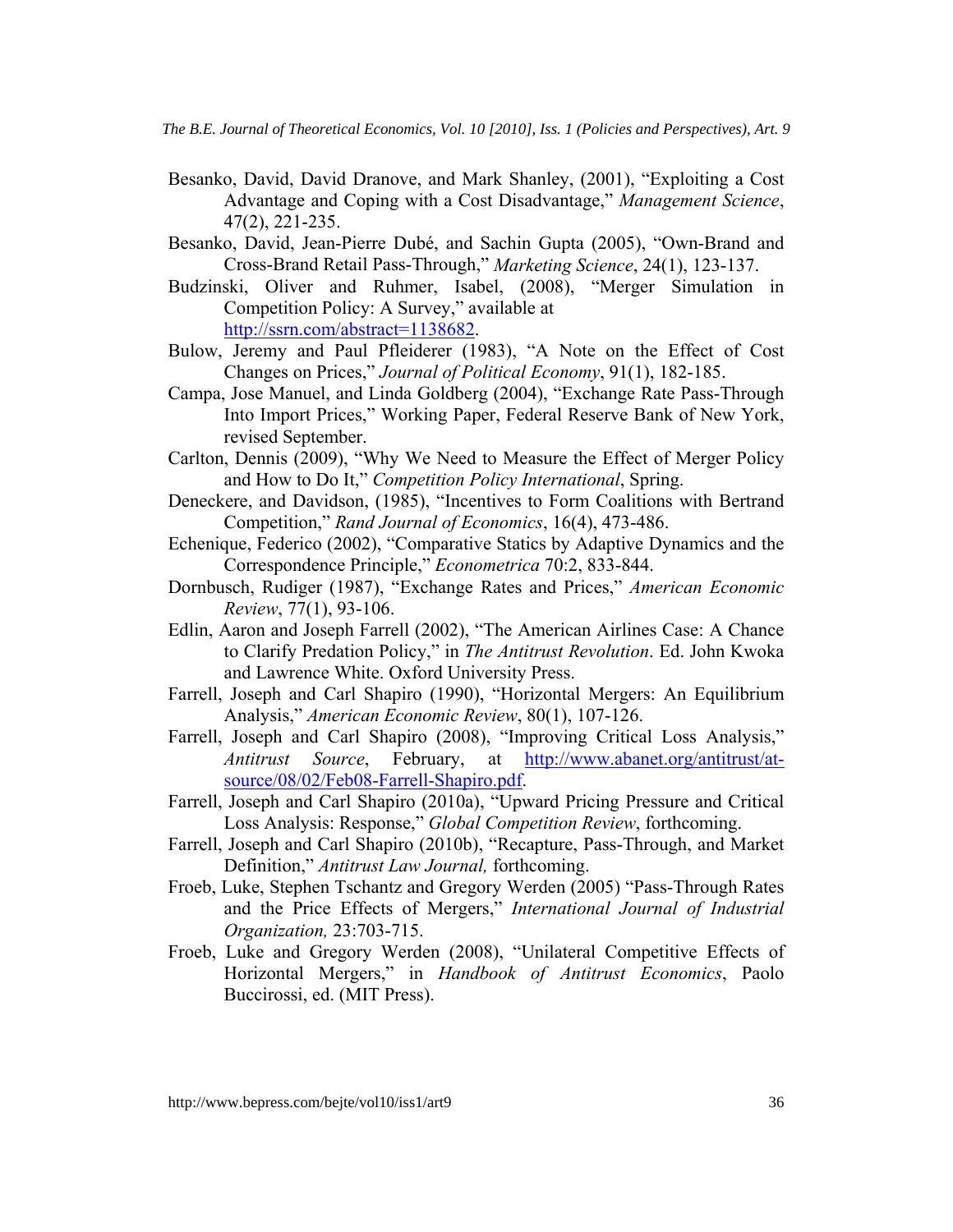- Goldberg, Pinelopi and Michael Knetter (1997), "Goods Prices and Exchange Rates: What Have We Learned?" *Journal of Economic Literature* 35:3 (September), 1243-1272.
- Goppelsroeder, Marie, Maarten Pieter Schinkel, and Jan Tuinstra (2007), "Quantifying the Scope for Efficiency Defence in Merger Control: The Werden-Froeb Index," *Journal of Industrial Economics*, forthcoming.
- Groves, Theodore, and Martin Loeb (1979), "Incentives in a Divisionalized Firm," *Management Science*, 25(3)
- Hunter, Graeme, Gregory K. Leonard, and G. Steven Olley, (2008) "Merger Retrospective Studies: A Review," *Antitrust Magazine*, 23:1, 34-41.
- Kaplow, Louis and Carl Shapiro (2007), "Antitrust," in *Handbook of Law and Economics, Volume 2,* A. Mitchell Polinsky and Steven Shavell, eds., Elsevier, pp. 1073-1225.
- Katz, Michael and Carl Shapiro (2003), "Critical Loss: Let's Tell the Whole Story," *Antitrust,* Spring, pp. 49-56, available at http://faculty.haas.berkeley.edu/shapiro/critical.pdf.
- Katz, Michael and Howard Shelanski (2007), "Merger Analysis and the Treatment of Uncertainty: Should We Expect Better?" *Antitrust Law Journal* 74, 537-.
- Klemperer, Paul (2007), "Bidding Markets", *Journal of Competition Law and Economics* 3, 1-47.
- Lyons, Bruce (2002), "Could Politicians be More Right than Economists? A Theory of Merger Standards", CCP Working Paper 02-1, http://www.ccp.uea.ac.uk/publicfiles/workingpapers/ccr02-1revised.pdf
- Milgrom, Paul and Chris Shannon (1994), "Monotone Comparative Statics," *Econometrica*, 62(1), 157-180.
- Moresi, Serge (2010), "The Use of Upward Pricing Pressures Indices in Merger Analysis," *Antitrust Source*, available at http://www.abanet.org/antitrust/at-source/at-source.html.
- Nocke, Volker and Michael Whinston (2008), "Dynamic Merger Review," NBER Working Paper No. 14526, December.
- O'Brien, Daniel and Steven Salop (2000) "Competitive Effects of Partial Ownership: Financial Interest and Corporate Control," *Antitrust Law Journal*, 67:559.
- Ordover, Janusz and Robert Willig (1993), "Economics and the 1992 Merger Guidelines: A Brief Survey," *Review of Industrial Organization*, 8, 139- 150.
- Pautler, Paul (2003), "Evidence on Mergers and Acquisitions," *Antitrust Bulletin*, 48:119-207
- Peters, Craig (2006), "Evaluating the Performance of Merger Simulation," *Journal of Law and Economics*, 49:627-649.

Published by The Berkeley Electronic Press, 2010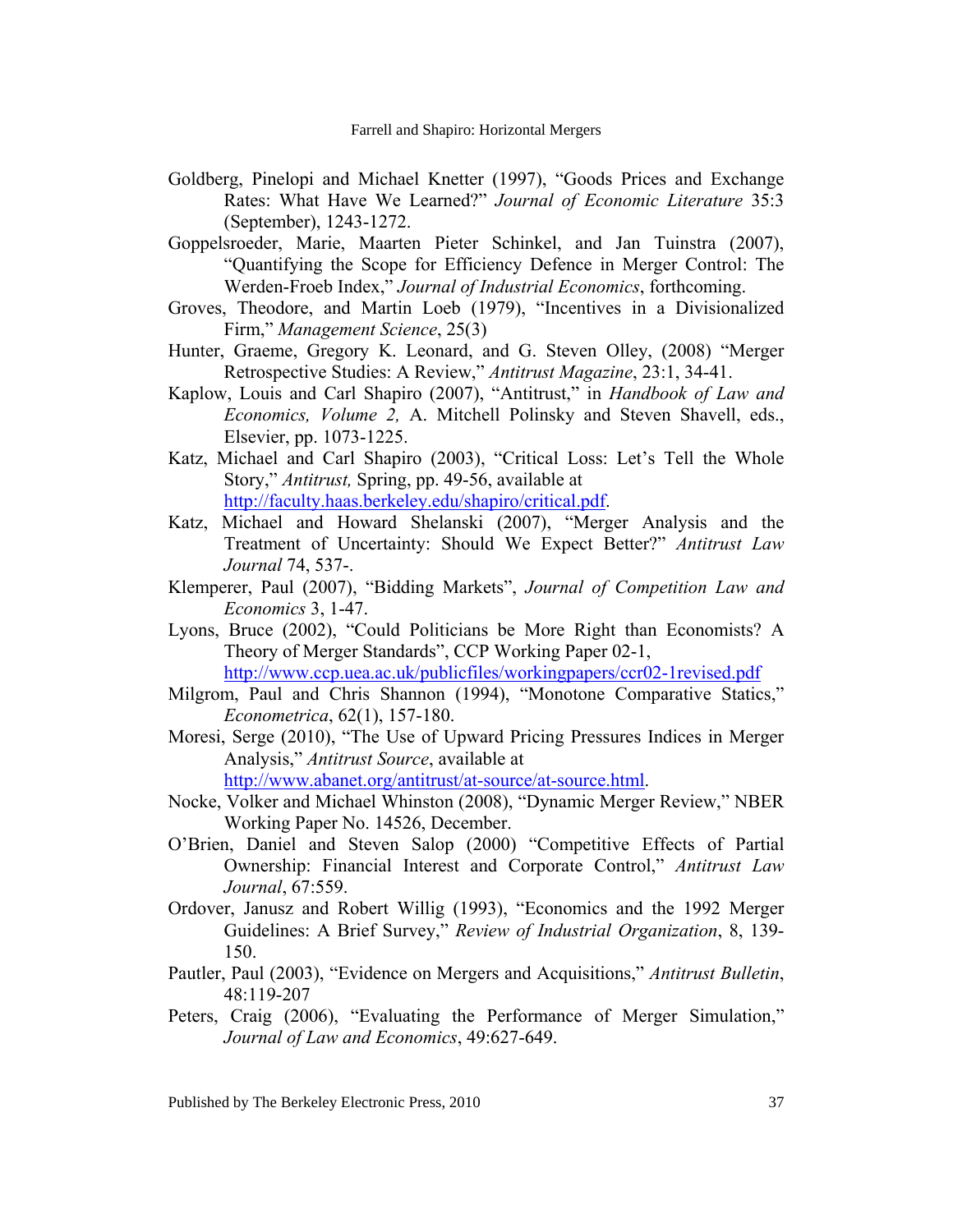- Reynolds, Graeme, and Chris Walters (2007), "The Use of Customer Surveys for Market Definition and the Competitive Assessment of Horizontal Mergers," *Journal of Competition Law and Economics*.
- Röller, Lars-Hendrik, Johan Stennek, and Frank Verboven, (2006), "Efficiency Gains from Mergers," chapter 3 in *European Merger Control: Do We Need an Efficiency Defence?*, Fabienne Ilzkovitz and Roderick Meiklejohn, eds., Edward Elgar for the European Commission.
- Salinger, Michael (1990), "The Concentration-Margins Relationship Reconsidered," *Brookings Papers on Economic Activity: Microeconomics*, 287–321.
- Salop, Steven and Serge Moresi, (2009), "Updating the Merger Guidelines: Comments," available at http://www.ftc.gov/os/comments/horizontalmergerguides/545095-

00032.pdf.

- Schmalensee, Richard (1989), "Inter-Industry Studies of Structure and Performance," in *The Handbook of Industrial Organization*, R. Schmalensee and R.D. Willig (eds.).
- Schmalensee, Richard (2009), "Should New Merger Guidelines Give UPP Market Definition?" *Global Competition Review*, December.
- Shapiro, Carl (1996), "Mergers with Differentiated Products," *Antitrust*, Spring 1996, available at http://faculty.haas.berkeley.edu/shapiro/diversion.pdf.
- Slade, Margaret (2009), "Merger Simulations of Unilateral Effects: What Can We Learn from the U.K. Brewing Industry? " in Bruce Lyons, ed., *Cases in European Competition Policy: The Economic Analysis*, Cambridge University Press.
- U.K. Competition Commission (2005), "Somerfield plc and Wm Morrison Supermarkets plc: A report on the acquisition by Somerfield plc of 115 stores from Wm Morrison Supermarkets plc," available at http://www.competition-

commission.org.uk/rep\_pub/reports/2005/501somerfield.htm

- U.K. Office of Fair Trading (2009), "Completed acquisition by WM Morrison Supermarkets plc of 30 stores from Co-operative Group Limited" http://www.oft.gov.uk/shared\_oft/mergers\_ea02/2009/Morrisons\_Coop.pd f.
- Warren-Boulton, Fredrick (1985), "Merger Policy and Enforcement at the Antitrust Division: An Economist's Perspective," 54 *Antitrust Law Journal* 109, 112.
- Weinberg, Matthew (2007), "The Price Effects of Horizontal Mergers," *Journal of Competition Law and Economics,* 4(2), 433-447.